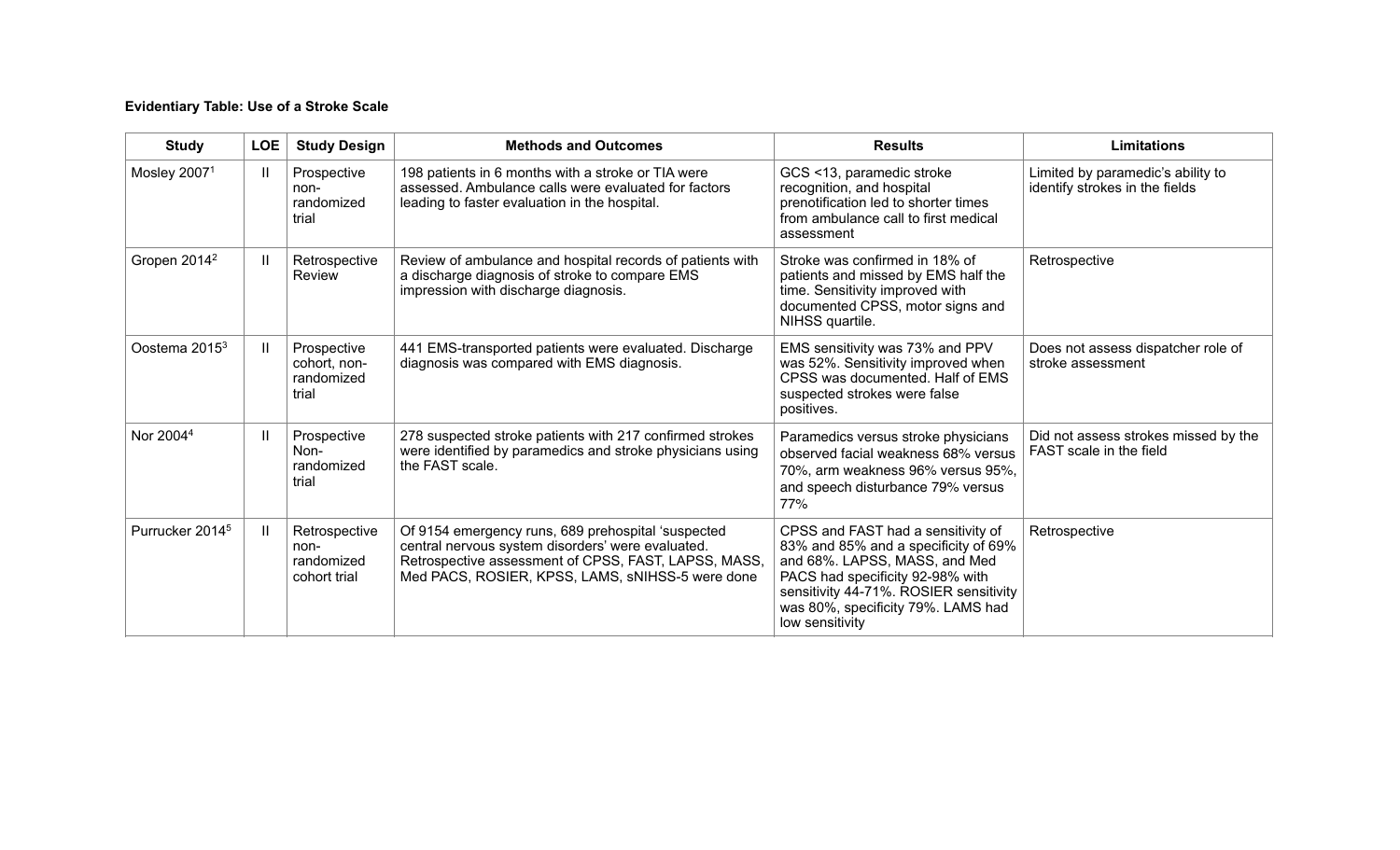| Harbison 2003 <sup>6</sup>  | $\mathbf{H}$  | Prospective<br>non-<br>randomized<br>trial            | Compared 487 patients with strokes or TIAs who were<br>admitted via ambulance, PCDs and through the ER                                                                                                                       | Paramedics' stroke diagnosis was<br>correct in 79% of stroke patients<br>Paramedics referred more total<br>anterior circulation strokes than PCDs<br>(39% vs 14%) and fewer lacunar<br>strokes (14% vs 31%) and admitted<br>more patients within 3 hours of<br>symptom onset            | Only 1/4 of stroke patients referred to<br>the ER against protocol had the FAST<br>completed                                          |
|-----------------------------|---------------|-------------------------------------------------------|------------------------------------------------------------------------------------------------------------------------------------------------------------------------------------------------------------------------------|-----------------------------------------------------------------------------------------------------------------------------------------------------------------------------------------------------------------------------------------------------------------------------------------|---------------------------------------------------------------------------------------------------------------------------------------|
| Kothari 19997               | Ш             | Prospective<br>non-<br>randomized                     | Prehospital providers performed the CPSS and compared<br>stroke analysis on 171 patients, 860 times                                                                                                                          | The scale demonstrated 88%<br>sensitivity for patients with anterior<br>circulation strokes, with 66%<br>sensitivity for each one of three stroke<br>scale items and 87% specificity. It was<br>reproducible between physicians and<br>prehospital personnel                            | Relatively small sample size, only 49<br>patients had a diagnosis of stroke or<br>TIA. Only four prehospital providers<br>were used.  |
| Bray 2005 <sup>8</sup>      | $\mathbf{II}$ | Prospective<br>non-<br>randomized                     | 18 paramedics assessed 73 stroke patients and 27 stroke<br>mimics with the Melbourne ambulance stroke screen<br>(MASS)                                                                                                       | The MASS was 90% sensitive and<br>74% specific, and all patients<br>misidentified by the MASS were<br>ineligible for thrombolytic therapy                                                                                                                                               | Small sample size. Only 100 patients<br>were included in the study.                                                                   |
| Asimos 2014 <sup>9</sup>    | $\mathbf{H}$  | Retrospective<br>database<br>search                   | Calculated sensitivity, specificity, and positive and negative<br>likelihood ratios for EMS diagnosis of stroke for CPSS and<br>LAPSS based on 1217 CPSS patients and 1225 LAPSS<br>patients evaluated by 117 EMS agencies   | CPSS had a sensitivity of 80% versus<br>74% for LAPSS. CPSS and LAPSS<br>both had specificities of 48%.                                                                                                                                                                                 | Retrospective study. TIAs were<br>included which could be a false<br>diagnosis based on prehospital<br>assessment with CPSS or LAPSS. |
| Mingfeng 2012 <sup>10</sup> | $\mathbf{H}$  | Prospective<br>non-<br>randomized                     | 540 patients were assessed by emergency physicians<br>using either the ROSIER or the CPSS to determine the<br>sensitivity, specificity, PPV, NPV, related coefficient and<br>kappa value based on final discharge diagnosis. | CPSS sensitivity was 88.77%,<br>specificity was 68.79%, PPV was<br>87.40%, NPV was 71.52%, and r was<br>0.503. ROSIER had a sensitivity of<br>89.97%, specificity of 83.23%, PPV of<br>92.66%, NPV of 77.91%, and r of<br>0.584. Kappa of ROSIER was 0.718.<br>Kappa of CPSS was 0.582. | Done by emergency physicians, not in<br>the prehospital setting.                                                                      |
| Bray 2010 <sup>11</sup>     | Ш             | Prospective<br>Non-<br>randomized,<br>cross-sectional | Paramedics performed MASS on 850 of 5286 emergency<br>transports including 199 of 207 confirmed stroke or TIA<br>patients.                                                                                                   | For patients with documented MASS,<br>sensitivity was 93% and specificity<br>was 87%                                                                                                                                                                                                    | MASS was not performed on all<br>neurologically compromised patients                                                                  |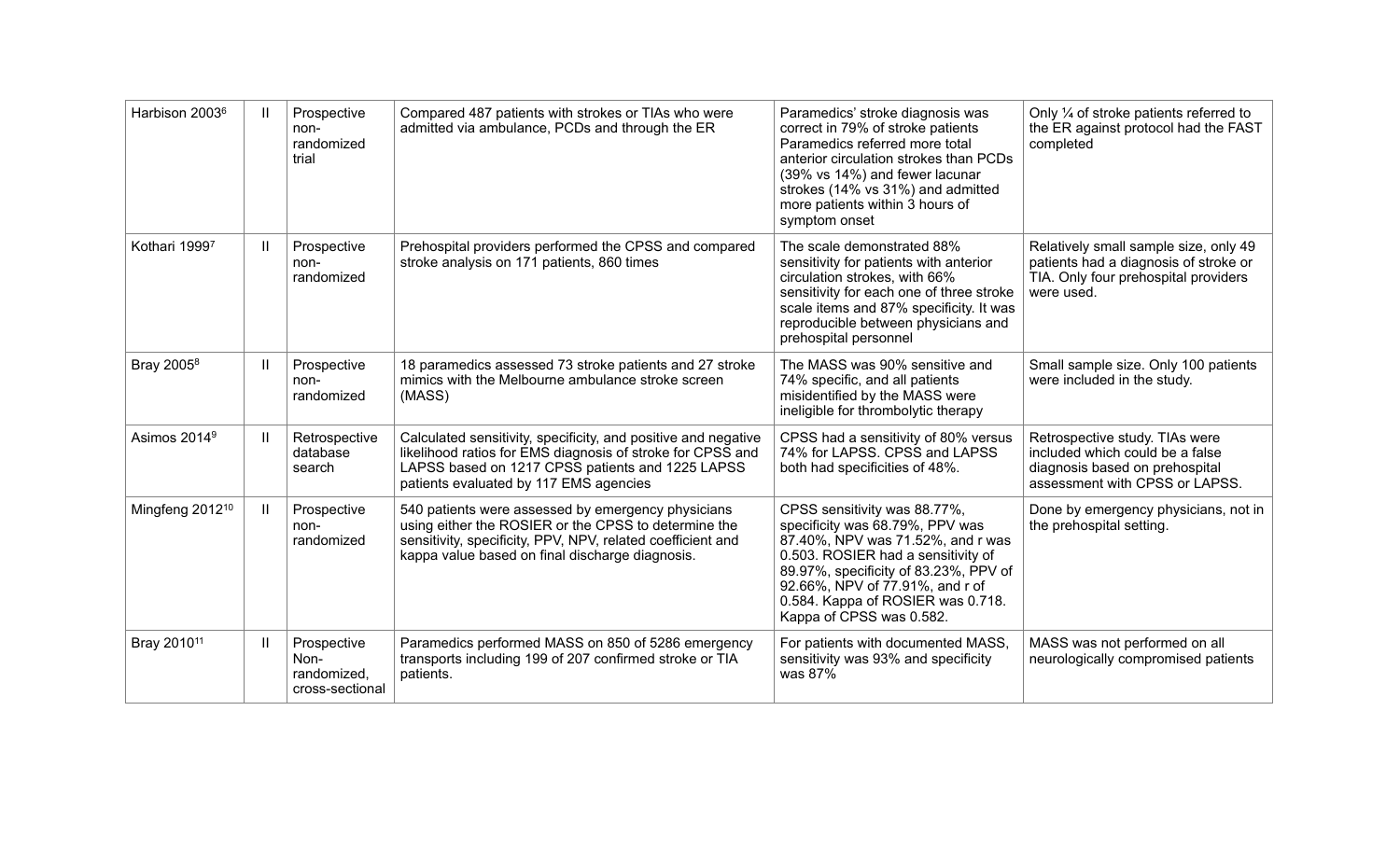| Ramanu-jam<br>200812       | H            | Retrospective<br>observational<br>study                                                             | Assessed the sensitivity and predictive values of EMD and<br>paramedic recognition of stroke based on stroke<br>neurologist or hospital discharge diagnosis. | 882 patients were determined to have<br>stroke by MPDS Stroke protocol.<br>Sensitivity was 83%, PPV was 42%.<br>Paramedics assessed 477 strokes<br>using CPSS, giving a sensitivity of<br>44% and PPV of 40%.                       | No NPV or specificity were assessed.                                                                                                                 |
|----------------------------|--------------|-----------------------------------------------------------------------------------------------------|--------------------------------------------------------------------------------------------------------------------------------------------------------------|-------------------------------------------------------------------------------------------------------------------------------------------------------------------------------------------------------------------------------------|------------------------------------------------------------------------------------------------------------------------------------------------------|
| Studnek 2013 <sup>13</sup> | $\mathbf{I}$ | Retrospective<br>observational<br>study                                                             | Assessed the sensitivity and specificity of Med PACS and<br>CPSS in a single EMS agency by analyzing EMR and Get<br>With the Guidelines Stroke registries.   | 416 patients were enrolled, of which<br>186 had a stroke. Med PACS had a<br>sensitivity of 0.742 and specificity of<br>0.32. CPSSS had a sensitivity of 0.79<br>and specificity of 0.239.                                           | Retrospective chart review                                                                                                                           |
| You 2013 <sup>14</sup>     | H            | Retrospective<br>analysis of a<br>prospective<br>registry<br>database of<br>consecutive<br>patients | EMTs performed CPSS on patients. Those results were<br>compared to NIHSS scores and tPA usage.                                                               | There was a strong correlation<br>between CPSS and NIHSS scores<br>within 3 hours and 6 hours of<br>symptom onset. A CPSS score of 2 or<br>greater predicted tPA use.                                                               | Study was done in the ED. Inter-<br>observer reliability was not studied.<br>Changes could have occurred<br>between assessment by CPSS and<br>NIHSS. |
| Katz 2015 <sup>15</sup>    | H            | Retrospective<br>analysis                                                                           | The Cincinnati Prehospital Stroke Severity Scale was<br>derived to identify LVO strokes based on 2 NINDS tPA<br>Stroke Study trials data set.                | CPSSS had an area under the curve<br>of 0.89, score greater than or equal<br>than 2 was 89% sensitive, 51%<br>specific with positive LR of 3.3 and<br>negative LR of 0.15 in predicting<br>severe stroke.                           | Test was not prospectively validated                                                                                                                 |
| Kidwell 2000 <sup>16</sup> | H            | Prospective,<br>non<br>randomized<br>trial                                                          | Paramedics were trained in LAPSS and stroke identification<br>was compared with emergency department and final<br>hospital discharge diagnosis.              | 1298 runs were analyzed, of which<br>34% were for nontraumatic.<br>noncomatose neurologic complaints.<br>LAPSS was done on 206 patients with<br>sensitivity of 91%, specificity of 97%,<br>PPV of 86%, and NPV of 98%.              | LAPSS forms often not completed on<br>patients with neurological complaints<br>thought not to be stroke                                              |
| Kidwell 1998 <sup>17</sup> | $\mathbf{I}$ | Retrospective<br>validation                                                                         | Designed and retrospectively tested the LAPSS. Also<br>tested the amount of time that would have been saved had<br>LAPSS been used.                          | 38 of 41 patients with acute ischemic<br>stroke would have been accurately<br>identified by LAPSS. 1 hour and 50<br>minutes would have been saved if<br>paramedics had identified stroke and<br>administered neuroprotective drugs. | Retrospective without prospective<br>validation. Small sample size.                                                                                  |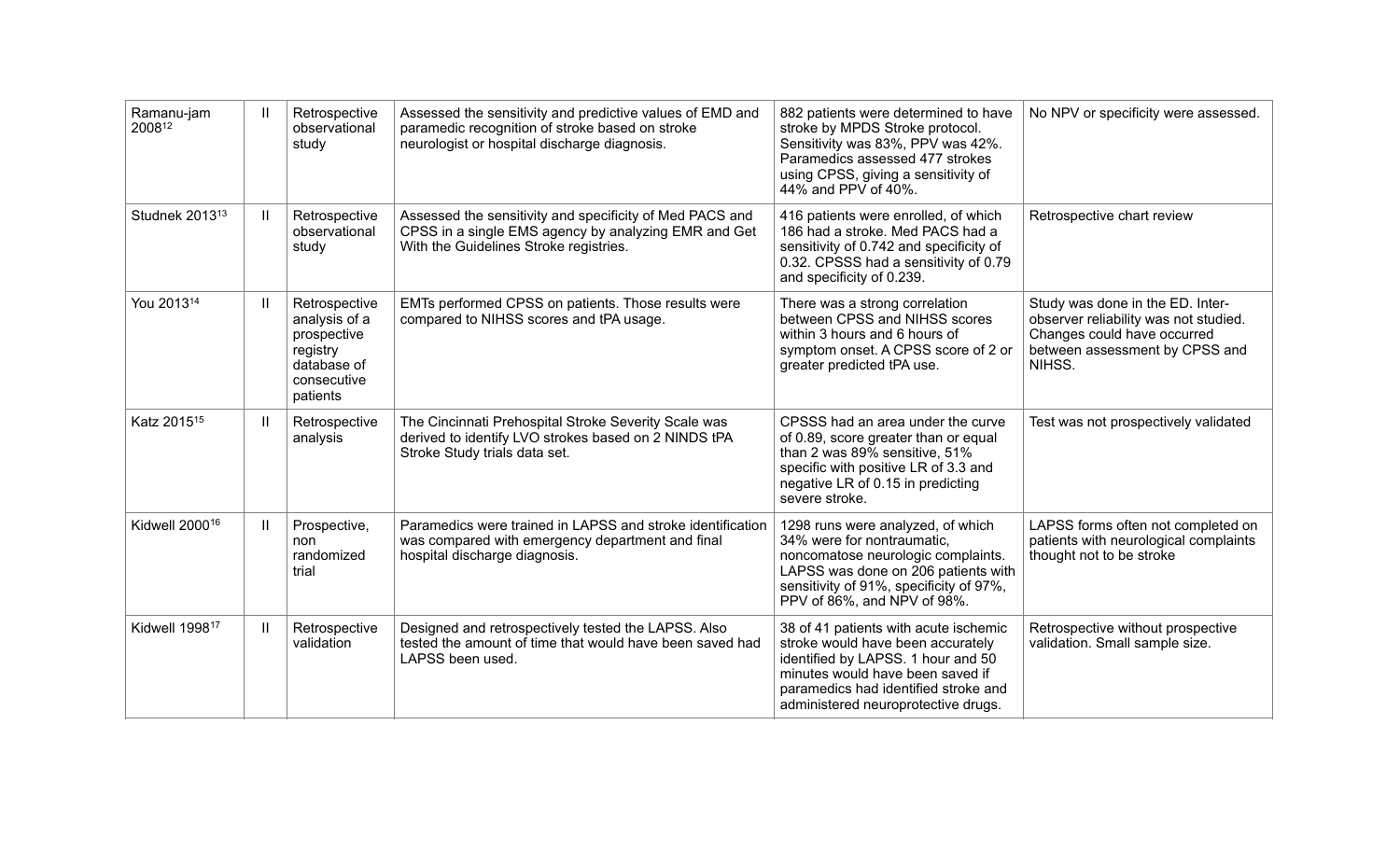| Nazliel 2008 <sup>18</sup>    | $\mathbf{II}$ | Retrospective<br>chart review                                         | Data was drawn from consecutive patients enrolled in acute<br>stroke clinical trials at the UCLA Stroke Center and patients<br>entered into the UCLA Get with the Guidelines Stroke<br>Registry. LAMS scores were derived from the NIHSS and<br>physical exam entered. | 119 patients were evaluated with 62%<br>with PLVOs. LAMS scores were<br>higher in patients with PLVOs, as<br>were NIHSS stroke severity scores. At<br>4 or higher, LAMS score had a<br>sensitivity of 0.81, specificity of 0.89<br>and accuracy of 0.85. Positive LR of<br>LAMS greater than or equal than 4<br>was 7.36 and negative LR was 0.21. | No prospective and not done in the<br>field by paramedics.                                                         |
|-------------------------------|---------------|-----------------------------------------------------------------------|------------------------------------------------------------------------------------------------------------------------------------------------------------------------------------------------------------------------------------------------------------------------|----------------------------------------------------------------------------------------------------------------------------------------------------------------------------------------------------------------------------------------------------------------------------------------------------------------------------------------------------|--------------------------------------------------------------------------------------------------------------------|
| Llanes 2004 <sup>19</sup>     | Ш             | Retrospective<br>analysis                                             | LAMS was constructed by assigning point values to LAPSS<br>and it was analyzed to assess ability to predict long-term<br>outcomes.                                                                                                                                     | 90 patients were studied. LAMS<br>scores correlated closely with NIHSS<br>scores and three-month functional<br>outcomes.                                                                                                                                                                                                                           | Small sample size, retrospective<br>analysis.                                                                      |
| Fothergill 2013 <sup>20</sup> | $\mathbf{II}$ | Prospective<br>nonrandomize<br>d trial                                | Ambulance clinicians used ROSIER to assess patients with<br>suspected stroke. That was compared with stroke<br>neurologist diagnosis.                                                                                                                                  | 312 patients were assessed. 64% of<br>strokes and 78% of nonstrokes<br>identified by ambulance clinicians<br>were confirmed by stroke<br>neurologists. There was no difference<br>in ROSIER and FAST.                                                                                                                                              | Not all stroke patients were assessed<br>with ROSIER.                                                              |
| Tirschwell 2002 <sup>21</sup> | Ш.            | Retrospective<br>Data Analysis                                        | Derived and validated shortened versions of the NIHSS<br>from data from two acute stroke clinical trials to identify a<br>subset of clinical features that measures stroke severity<br>and predicts outcome.                                                           | Right leg item, left leg, gaze, visual<br>fields, language, level of<br>consciousness, facial palsy, and<br>dysarthria were most predictive of<br>good outcome at three months after a<br>stroke.                                                                                                                                                  | Tested the scale's ability to predict<br>outcome, but not ability to identify a<br>stroke.                         |
| Jang 2014 <sup>22</sup>       | Ш.            | Retrospective<br>analysis of a<br>prospective<br>registry<br>database | The Kurashiki prehospital stroke scale was assessed by<br>EMTs in the emergency department to generate a cutoff<br>KPSS score for candidates of thrombolysis                                                                                                           | There was a strong correlation<br>between KPSS and NIHSS within 6<br>hours and 3 hours of hospital<br>admission. A KPSS score greater than<br>or equal to 3 predicted tPA usage with<br>OR 125.598; 95% CI 16.443-959.368<br>p<0.0001                                                                                                              | Retrospective analysis. EMTs did their<br>assessment in the ED. No inter-<br>observer reliability was established. |
| Kimura 2008 <sup>23</sup>     | $\mathbf{H}$  | Prospective<br>non<br>randomized<br>trial                             | Studied the Kurashiki prehospital stroke scale as assessed<br>by EMTs on site and compared it to NIHSS score as<br>determined by neurologists at the time of patient's arrival to<br>the hospital.                                                                     | 90 consecutive patients were enrolled,<br>71 of whom had a stroke. KPSS score<br>of 3-9 predicted tPA therapy with<br>sensitivity of 84% and specificity of<br>93%.                                                                                                                                                                                | Small sample size. Didn't include<br>patients on whom the stroke scale<br>was not done.                            |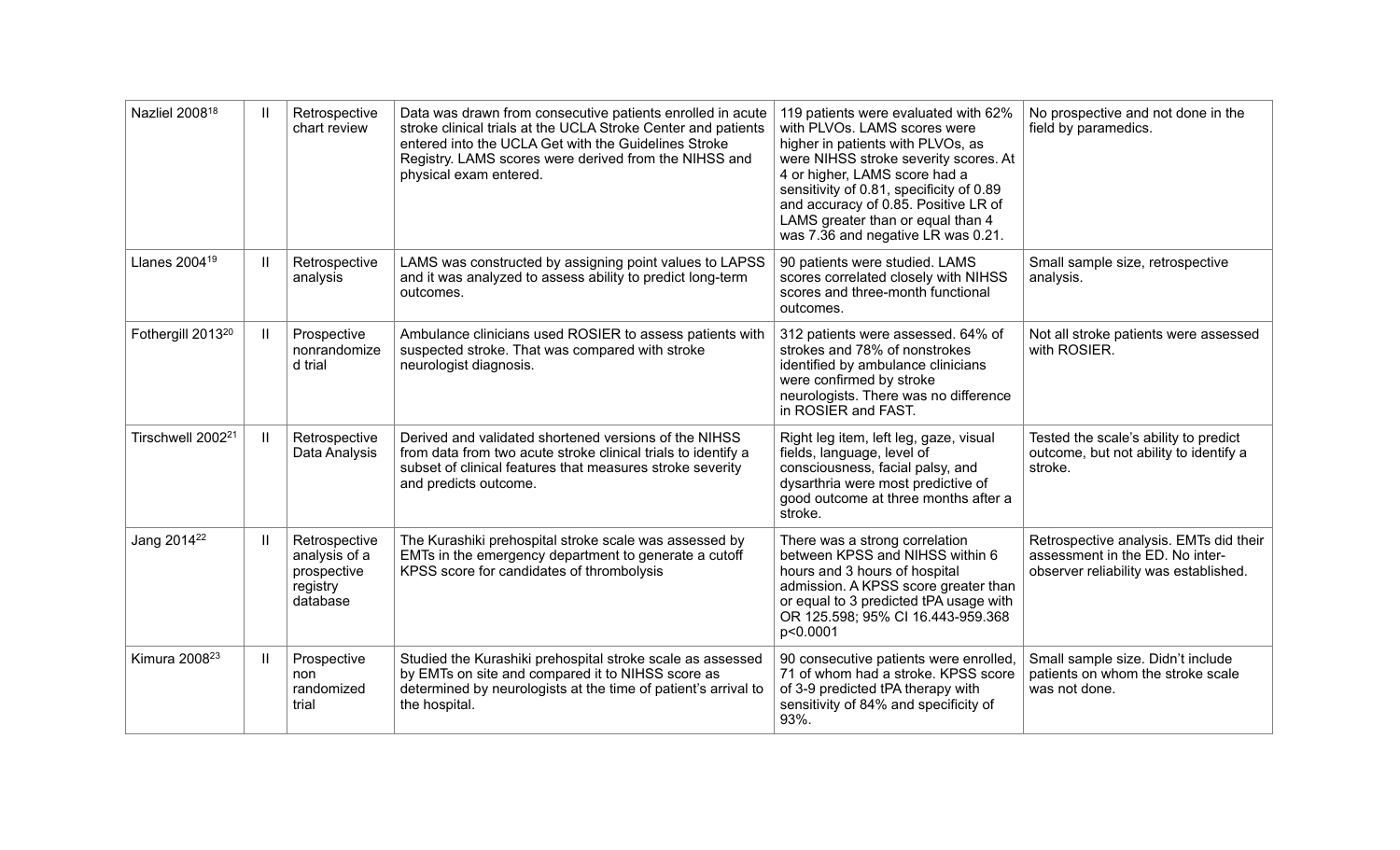| Yamashita<br>201124       | Ш. | Retrospective<br>Study                    | Univariate analysis followed by multivariate analysis to<br>identify factors leading to ischemic stroke over hemorrhagic<br>stroke.               | 227 patients were included with either<br>ischemic or hemorrhagic strokes.<br>Atrial fibrillation, diastolic blood<br>pressure less than 100 mm Hg and<br>lack of disturbance of consciousness<br>were associated with ischemic stroke.<br>KP3S greater than 1 had a sensitivity<br>of 64% and specificity of 85% for<br>ischemic stroke. | Retrospective analysis of consecutive<br>patients          |
|---------------------------|----|-------------------------------------------|---------------------------------------------------------------------------------------------------------------------------------------------------|-------------------------------------------------------------------------------------------------------------------------------------------------------------------------------------------------------------------------------------------------------------------------------------------------------------------------------------------|------------------------------------------------------------|
| Iguchi 2011 <sup>25</sup> | Ш. | Prospective<br>non<br>randomized<br>trial | KPSS score was evaluated by paramedics. NIHSS was<br>evaluated by stroke neurologists on admission.                                               | 238 patients with ischemic stroke or<br>TIA were analyzed. 147 were mRS<br>0-1 prior to stroke onset. Those<br>demonstrated strong correlation<br>between KPSS and NIHSS scores.<br>KPSS predicted clinical outcome at 3<br>months with mRS score.                                                                                        | There may be interrater variability of<br>mRS measurement. |
| Iguchi 2011 <sup>26</sup> | Ш. | Prospective<br>non<br>randomized<br>trial | Analyzed paramedic assessment by KPSS versus in<br>hospital assessment with NIHSS.                                                                | 430 patients were included. There<br>was excellent correlation between<br>KPSS and NIHSS. KPSS score of 4 or<br>more predicted IV tPA usage.                                                                                                                                                                                              | Not all patients were assessed with<br>the KPSS            |
| Hasegawa<br>201327        | Ш. | Prospective<br>nonrandomize<br>d trial    | Developed the Maria Prehospital Stroke Scale (MPSS)<br>including facial droop, arm drift, and speech disturbances,<br>giving a grade from 0 to 5. | 1057 patients were scored by EMTs.<br>MPSS correlated with NIHSS. Onset-<br>to-door time was longer with a low<br>MPSS score. Rate of thrombolytic<br>therapy correlated with increasing<br>MPSS.                                                                                                                                         | Delay from MPSS to NIHSS                                   |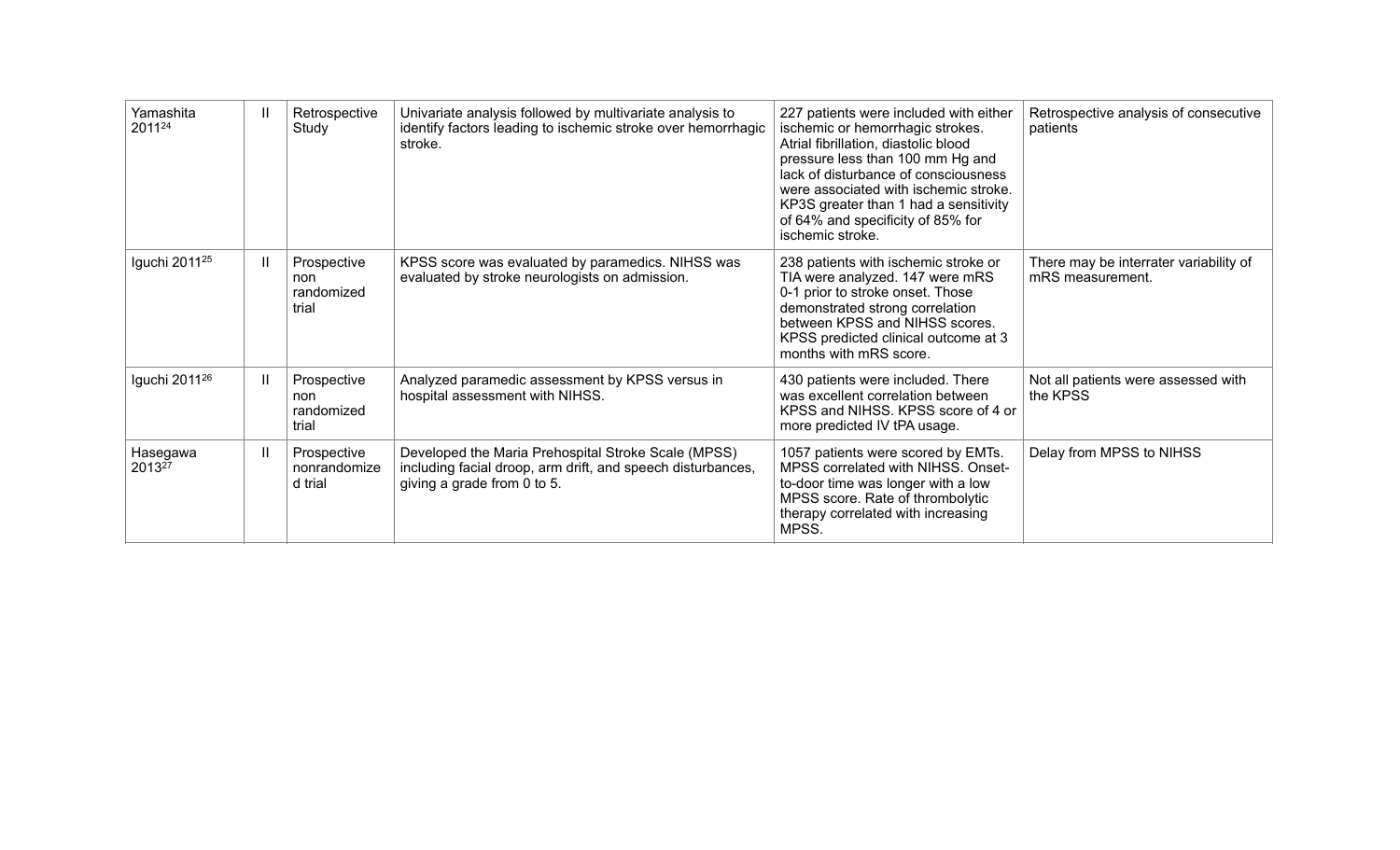| Perez de la Ossa<br>201428 |  | Retrospective<br>cohort<br>development<br>followed by<br>prospective<br>validation | Develop and validate the Rapid Arterial oCclusion<br>Evaluation (RACE) scale based on the NIHSS items<br>predictive of LVO. | 654 patients with acute ischemic<br>stroke were used to develop the scale.<br>Then 357 patient transferred by EMS<br>and assessed by neurologists were<br>used to validate it. RACE includes<br>facial palsy, arm motor function, leg<br>motor function, gaze, and aphasia or<br>agnosia. RACE showed strong<br>correlation with NIHSS. RACE scale<br>greater than or equal to 5 had<br>sensitivity of 0.85, specificity of 0.68,<br>PPV 0.42 and NPV 0.94 for detecting<br>LVO. | Paramedics did not perform the RACE<br>scale on 60% of patients transported<br>by EMS. |
|----------------------------|--|------------------------------------------------------------------------------------|-----------------------------------------------------------------------------------------------------------------------------|----------------------------------------------------------------------------------------------------------------------------------------------------------------------------------------------------------------------------------------------------------------------------------------------------------------------------------------------------------------------------------------------------------------------------------------------------------------------------------|----------------------------------------------------------------------------------------|
|----------------------------|--|------------------------------------------------------------------------------------|-----------------------------------------------------------------------------------------------------------------------------|----------------------------------------------------------------------------------------------------------------------------------------------------------------------------------------------------------------------------------------------------------------------------------------------------------------------------------------------------------------------------------------------------------------------------------------------------------------------------------|----------------------------------------------------------------------------------------|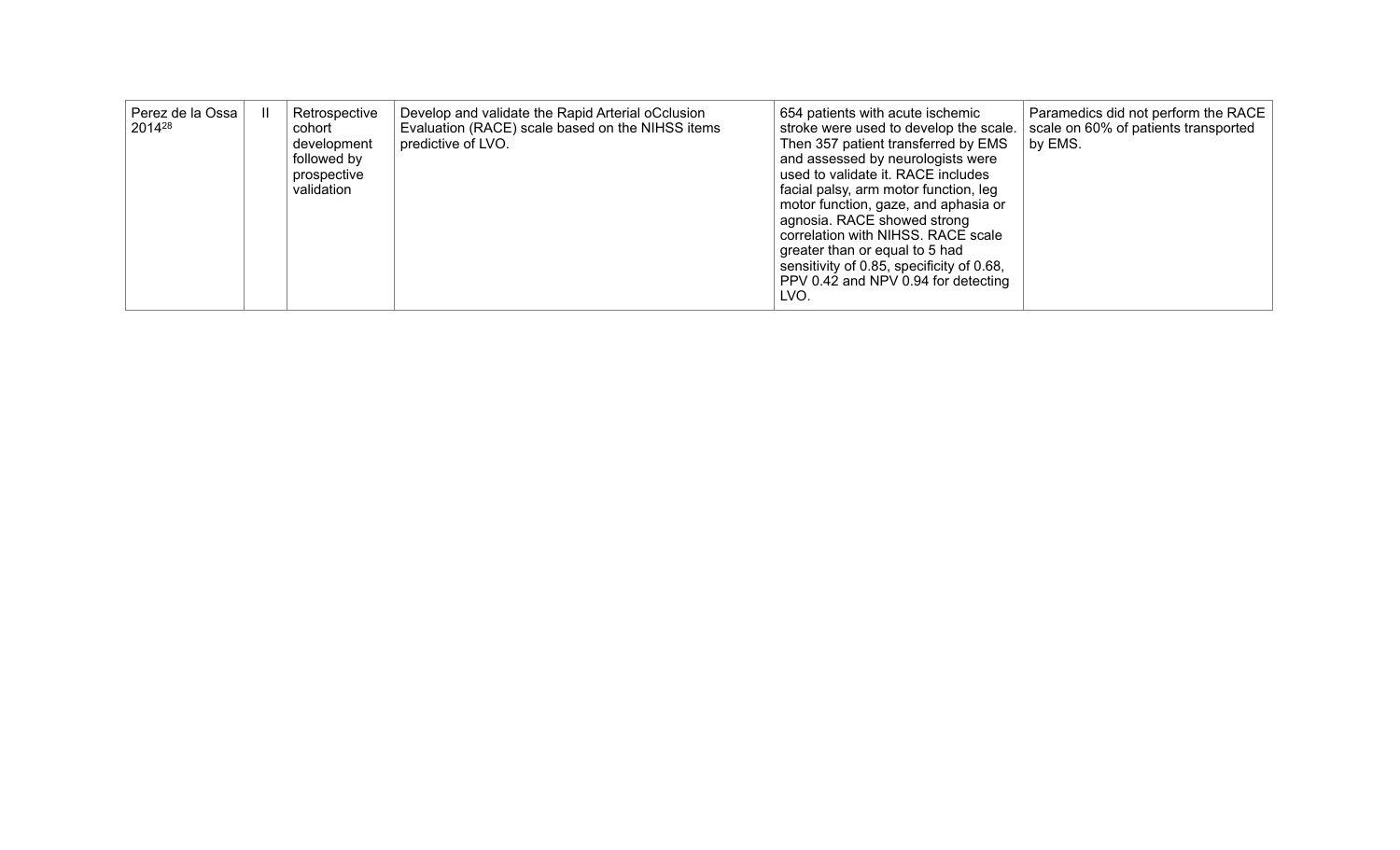# **Evidentiary Table: Blood Glucose Evaluation**

| <b>Study</b>             | <b>LOE</b>     | <b>Study Design</b>               | <b>Methods and Outcomes</b>                                                                                                                                             | <b>Results</b>                                                                                                                                                                                                                                                                                                                                                 | <b>Limitations</b>                                                                                                                                     |
|--------------------------|----------------|-----------------------------------|-------------------------------------------------------------------------------------------------------------------------------------------------------------------------|----------------------------------------------------------------------------------------------------------------------------------------------------------------------------------------------------------------------------------------------------------------------------------------------------------------------------------------------------------------|--------------------------------------------------------------------------------------------------------------------------------------------------------|
| Jauch 2013 <sup>29</sup> |                | Review                            | American Heart Association review of literature to make<br>recommendations on care of acute stroke patients                                                             | Recommendations for care of stroke<br>patients during identification, transport<br>and hospital stay.                                                                                                                                                                                                                                                          | Review article, not a primary study.                                                                                                                   |
| Abarbanell<br>200530     | Ш              | Retrospective<br>review           | All calls involving possible stroke for a 24 month period<br>were included. Patient's blood glucose was measured and<br>CPSS was assessed.                              | 9495 paramedic run reports were<br>reviewed including 185 possible<br>strokes. 5 were hypoglycemic with BG<br>less than 60 mg/dL. All were known<br>diabetics.                                                                                                                                                                                                 | Retrospective study. Didn't comment<br>on hyperglycem-ia, which can also<br>cause neurologic symptoms.                                                 |
| Shirayama<br>$2004^{31}$ | $\mathbf{III}$ | Case report                       | Case report of a 58 year old male with diabetes who<br>presented with left hemiplegia when he injected 500 U of<br>regular insulin subcutaneously in a suicide attempt. | Plasma glucose was 0.9 mmol/l and<br>serum insulin was 1148 pmol/l. IV 10%<br>glucose was given at 160 ml/h and<br>returned the plasma glucose to 6.7<br>mmol/l in 15 minutes. Diffusion-<br>weighted MRI showed increased<br>signal intensity in the pons and patient<br>was treated with IV argatroban.<br>Patient's hemiplegia resolved within<br>48 hours. | Single case report. Increased signal<br>intensity could have been due to<br>ischemia from vasospasm or<br>infarction, but angiography was not<br>done. |
| Terakawa 200732          | Ш              | Case report                       | 63 year old male with a history of diabetes controlled by<br>subcutaneous insulin 22 U daily awoke with right<br>hemiparesis                                            | Diffusion weighted MRI shoed<br>hyperintense areas in the left internal<br>capsule and the splenium of the<br>corpus callosum. Plasma glucose was<br>24 mg/dL. Right hemiparesis resolved<br>after administration of glucose.<br>Repeat MRI 28 hours later showed<br>normalization.                                                                            | Single case report.                                                                                                                                    |
| Wallis 198533            | Ш              | <b>Case Series</b>                | 16 patients thought to have had a stroke had hypoglycemia.                                                                                                              | Hypoglycemia caused hemiplegia that<br>was reversible with correction of the<br>hypoglycemia.                                                                                                                                                                                                                                                                  | Small number of patients.                                                                                                                              |
| Yong 2012 <sup>34</sup>  | $\mathbf{I}$   | Review and<br>two case<br>reports | Systematic review of EMBASE and Medline for reports of<br>adults with symptomatic hypoglycemia.                                                                         | 42 papers described CT or MRI in 65<br>patients plus two cases reported in the<br>paper.                                                                                                                                                                                                                                                                       | Small number of cases                                                                                                                                  |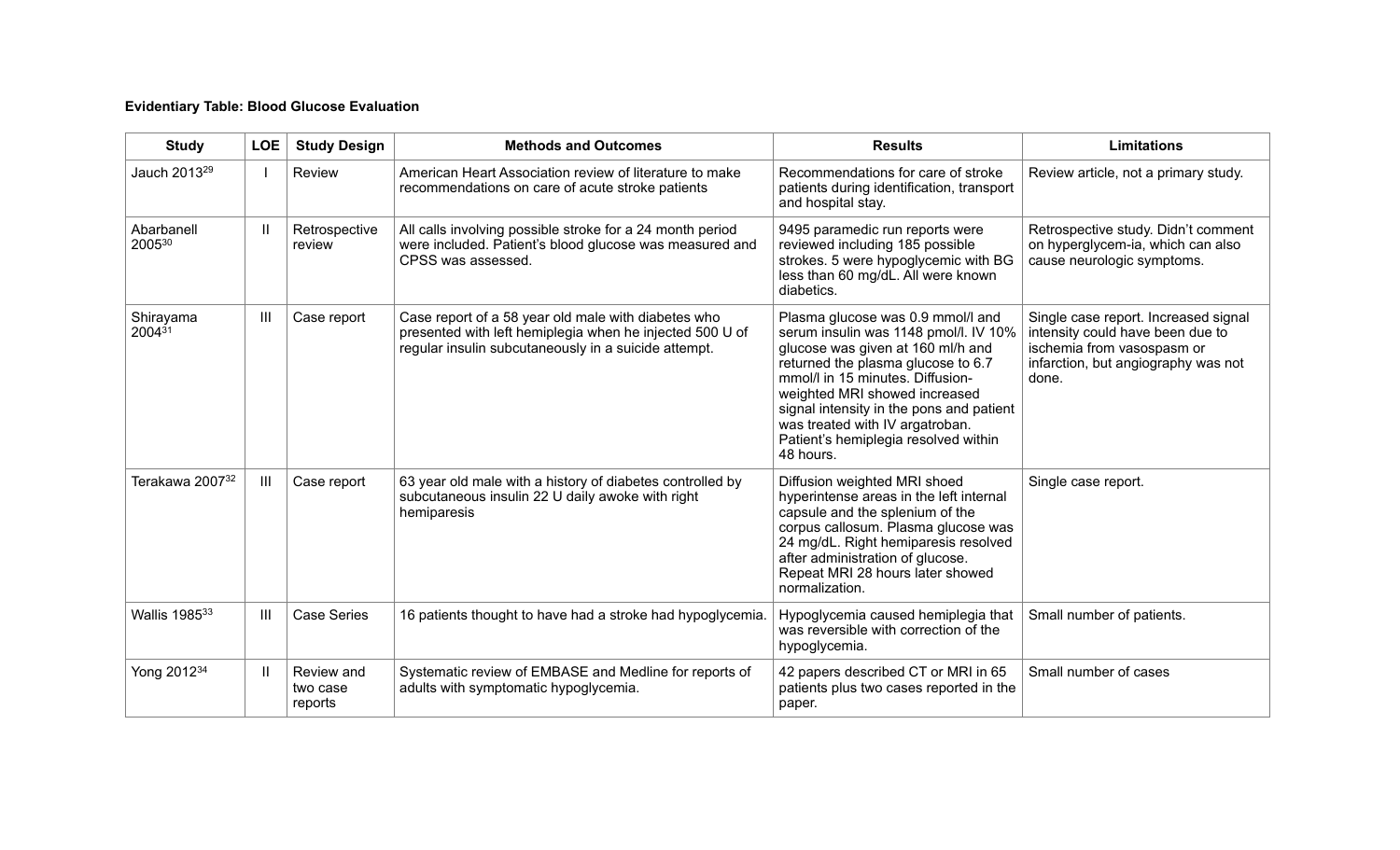| Yoshino 201235               | $\mathbf{I}$               | Review and<br>one case<br>report       | Case report and literature review including about 200<br>cases.                                                                                                                                                              | The most common neurologic deficit<br>was right sided hemiparesis. Internal<br>capsule or splenium of the corpus<br>callosum most frequently had imaging<br>abnormalities. Hemiparesis developed<br>at an average of 1.8 mmol/L. 89 year<br>old man with diabetes with<br>hypoglycemic right hemiparesis and<br>dysarthria with glucose of 1.8 mmol/L<br>experienced resolution of his<br>symptoms with 40 mL of 40%<br>dextrose. | Review and case report, not a<br>prospective study. No causation<br>determined.                                                                                                     |
|------------------------------|----------------------------|----------------------------------------|------------------------------------------------------------------------------------------------------------------------------------------------------------------------------------------------------------------------------|-----------------------------------------------------------------------------------------------------------------------------------------------------------------------------------------------------------------------------------------------------------------------------------------------------------------------------------------------------------------------------------------------------------------------------------|-------------------------------------------------------------------------------------------------------------------------------------------------------------------------------------|
| Malouf 1985 <sup>36</sup>    | $\mathbf{H}$               | Prospective<br>nonrandomize<br>d trial | 125 patients visited the Harlem Hospital Emergency Room<br>for symptomatic hypoglycemia and symptoms were<br>recorded.                                                                                                       | 65 had obtundation, stupor or coma,<br>38 had confusion or bizarre behavior,<br>10 were dizzy or tremulous, 9 had<br>seizures, and 3 had hemiparesis.                                                                                                                                                                                                                                                                             | Small sample size.                                                                                                                                                                  |
| Adler 1986 <sup>37</sup>     | $\ensuremath{\mathsf{II}}$ | Prospective<br>clinical trial          | 51 patients, 23 known diabetics and 28 not diabetic were<br>given 1 ampule of dextrose 50% to quantify the rise in<br>blood glucose from that treatment.                                                                     | There was no statistically significant<br>difference between the two groups.<br>The mean rise in glucose was 166<br>mg/dL 3-5 minutes after glucose<br>administration.                                                                                                                                                                                                                                                            | Some patients in the study were<br>hyperglycemic and others were<br>hypoglycemic. They were not<br>analyzed separately. Etiology of<br>baseline glucose level was not<br>addressed. |
| Balentine 1998 <sup>38</sup> | $\mathbf{H}$               | Prospective<br>interventional<br>study | 25 healthy employee volunteers between the ages of 25<br>and 40 were given an IV bolus of 25 grams of 50%<br>dextrose to determine the effect on blood glucose at 5<br>minutes, 15 minutes, 30 minutes, 1 hour, and 2 hours. | Mean baseline serum glucose was 82<br>mg/dL Mean post-infusion levels were<br>244 (4 min), 145 (15 min), 88 (30<br>min), 77 (60 min) and 83 (120 min).<br>Thus, the D 50 had an effect for 30<br>min.                                                                                                                                                                                                                             | Study used healthy volunteers, not<br>patients with altered mental status,<br>neurological deficits or hypoglycemia                                                                 |
| Ntaios 2011 <sup>39</sup>    | $\mathsf{II}$              | Retrospective<br><b>Cohort Study</b>   | Analyzed patients in two groups - those with glucose less<br>than or equal to 7.3 mmol/l or greater than 7.3 mmol/l at<br>24-48 hours after last known well time before a stroke.                                            | Included 1984 patients with ischemic<br>stroke. There was no statistically<br>significant difference in favorable<br>outcome between the two groups, as<br>measured by mRS less than or equal<br>to 2 at three months. Poor outcome<br>was associated with age, NIHSS<br>score on admission, prehospital mRS,<br>antidiabetic drug usage, and glucose<br>on admission.                                                            | Retrospective study using a database<br>that had previously been established.<br>Not interventional.                                                                                |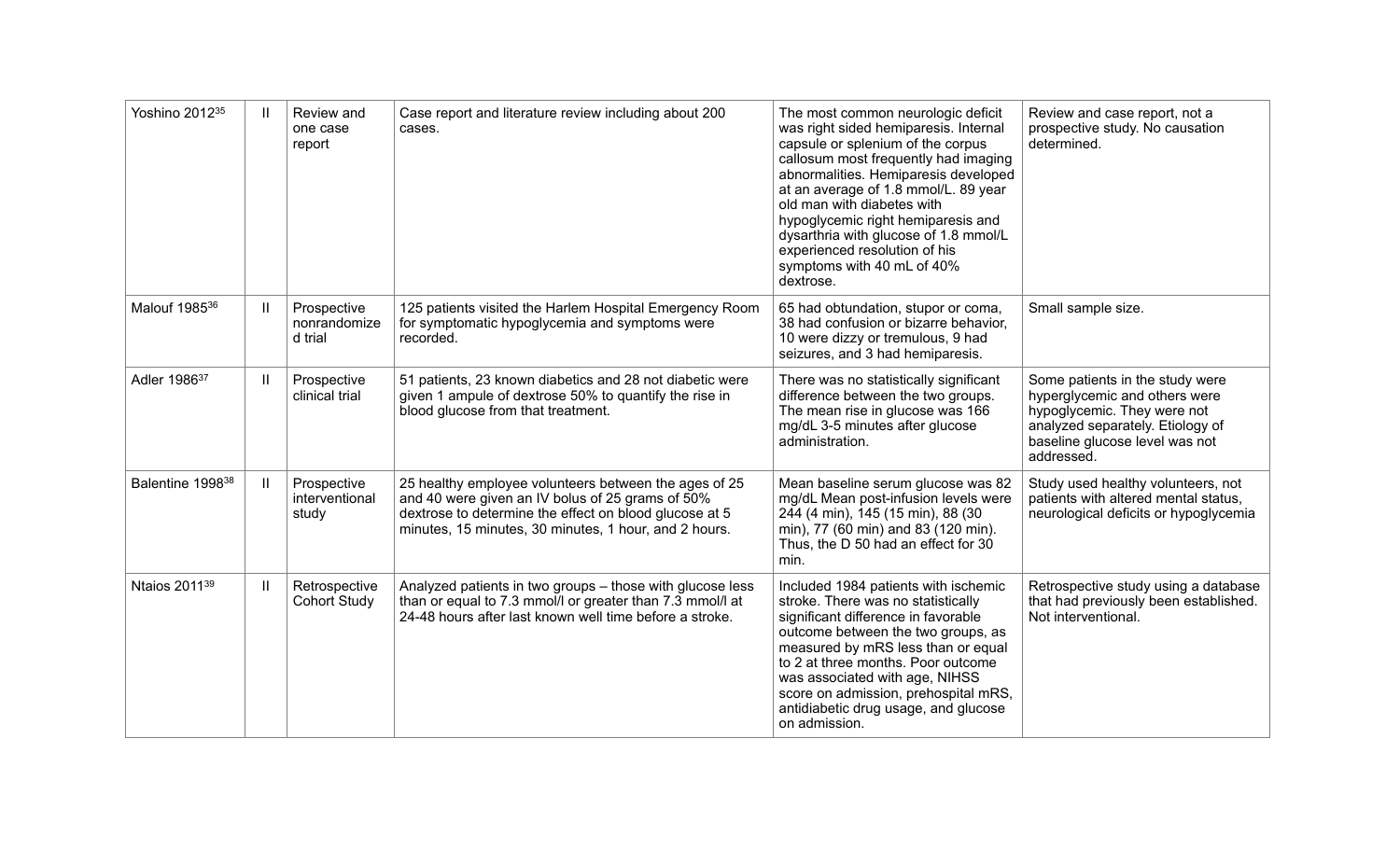| Gentile 200640           | Ш            | Retrospective<br>study                                                                                                                                                            | Retrospective study of patients who were hyperglycemic<br>who suffered stroke to determine the effect of<br>hyperglycemia and glycemic control on mortality.                                                                                                                                       | Study of 960 patients with<br>thromboembolic stroke, 373 of which<br>were hyperglycemic. Admission<br>hyperglycemia was associated with<br>increased mortality. Persistent<br>hyperglycemia during first 48 hours<br>led to higher mortality, and glycemic<br>control led to decrease in mortality. | Hyperglycemia was defined as BG<br>greater than or equal to 130 mg/dL.<br>Didn't investigate the difference<br>between spontaneous normalization<br>of glucose and intervention. |
|--------------------------|--------------|-----------------------------------------------------------------------------------------------------------------------------------------------------------------------------------|----------------------------------------------------------------------------------------------------------------------------------------------------------------------------------------------------------------------------------------------------------------------------------------------------|-----------------------------------------------------------------------------------------------------------------------------------------------------------------------------------------------------------------------------------------------------------------------------------------------------|----------------------------------------------------------------------------------------------------------------------------------------------------------------------------------|
| Baird 2003 <sup>41</sup> | $\mathbf{I}$ | Prospective<br>observational<br>study                                                                                                                                             | Studied blood glucose after acute ischemic stroke as it<br>correlated with infarct volume changes using T2- and<br>diffusion-weighted MRI. Continuous glucose monitoring<br>was done on 25 patients after ischemic stroke. MRI and<br>physical exams were done at 15 hours, 5 days and 85<br>days. | Mean continuous glucose monitoring<br>correlated with infarct volume change<br>between 15 hour and 5 day time<br>points. Glucose also correlated with<br>85 day NIHSS and mRS.                                                                                                                      | Did not study intervention leading to<br>improved glucose control.                                                                                                               |
| Ribo 200742              | Ш            | Prospective<br>non-<br>randomized<br>trial                                                                                                                                        | Studied 47 patients with transcranial Doppler documented<br>artery occlusion treated with IV tPA to determine if<br>hyperglycemia (>140 mg/dL) was associated with worse<br>outcome.                                                                                                               | 48 hour NIHSS was higher in patients<br>with hyperglycemia during occlusion<br>time. Hyperglycemia was correlated<br>with DWI growth on MRI.                                                                                                                                                        | 10 patients were hyperglycemic on<br>admission, 24 developed<br>hyperglycemia. Small sample size.<br>Low cutoff for hyperglycemia (>140<br>mg/dL).                               |
| Bruno 199943             | $\mathbf{I}$ | Observation of<br>glucose in<br>placebo<br>controlled.<br>randomized,<br>double-blind<br>trial treating<br>acute ischemic<br>stroke with<br>low-molecular<br>weight<br>heparinoid | Analysis of the relationship between glucose and clinical<br>outcome in 1259 patients enrolled in the Trial of ORG<br>10172 in Acute Stroke Treatment (TOAST).                                                                                                                                     | Higher admission blood glucose was<br>associated with worse outcome at<br>three months in all strokes combined<br>and nonlacunar strokes as assessed<br>by Glasgow Outcome Scale, Barthel<br>index, and NIH Stroke Scale.                                                                           | Did not test intervention for<br>hyperglycemic control                                                                                                                           |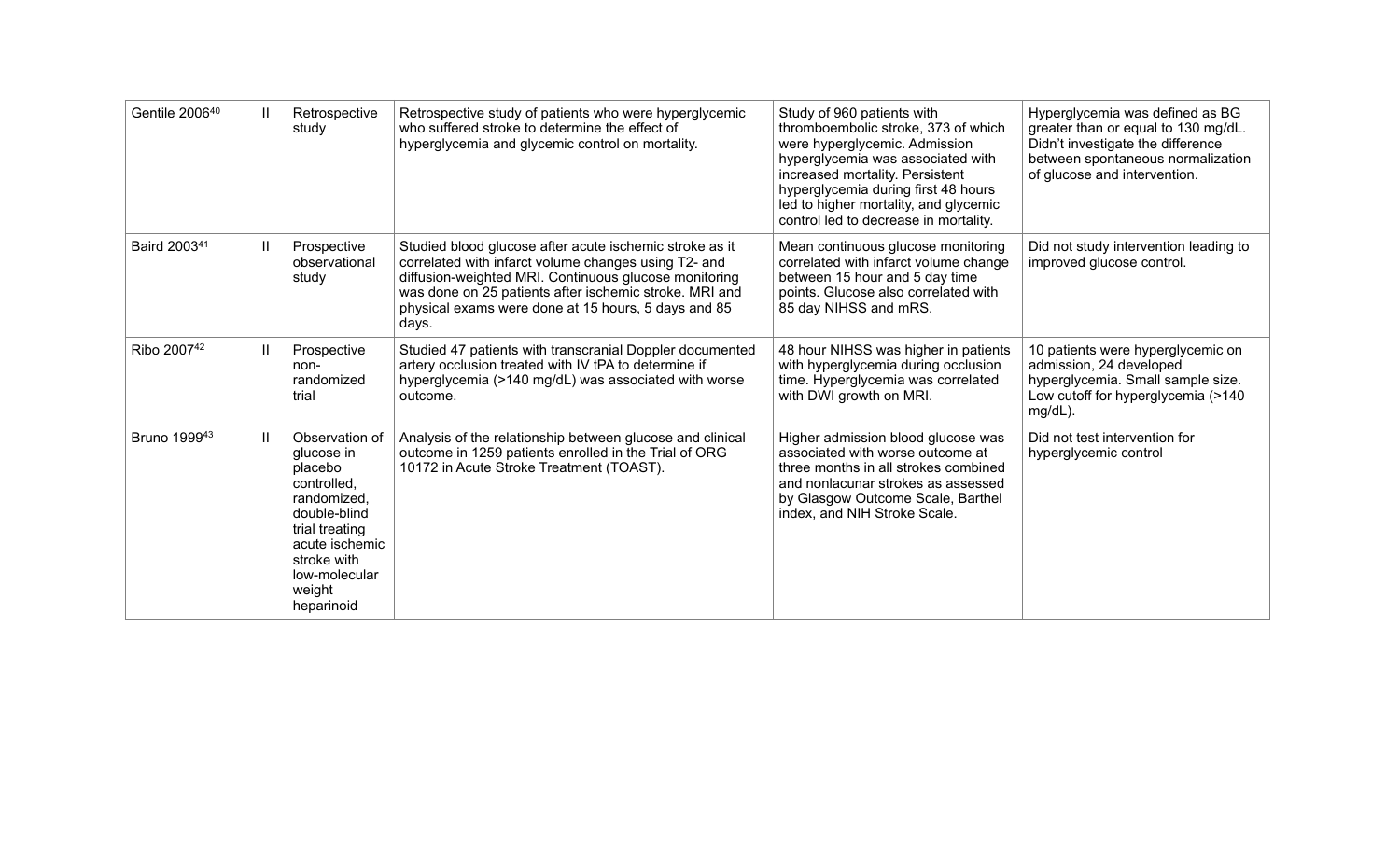| Bruno 200244        | $\mathbf{H}$ | Review of<br><b>Stroke Trial</b><br>data                                                                                           | Analysis of the effect of admission glucose on clinical<br>outcome after acute ischemic stroke using the National<br>Institute of Neurological Disorders and Stroke recombinant<br>tissue plasminogen activator Stroke Trial data.                            | 624 patients were included. Increasing<br>admission glucose led to increased<br>odds for symptomatic ICH. Increased<br>glucose led to worsening odds of<br>neurologic improvement as assessed<br>by NIHSS improvement of 4 points or<br>more, Glasgow Outcome score of 1,<br>or Barthel Index 95 to 100 at 3<br>months. | Did not study intervention to control<br>blood glucose                                                                                    |
|---------------------|--------------|------------------------------------------------------------------------------------------------------------------------------------|---------------------------------------------------------------------------------------------------------------------------------------------------------------------------------------------------------------------------------------------------------------|-------------------------------------------------------------------------------------------------------------------------------------------------------------------------------------------------------------------------------------------------------------------------------------------------------------------------|-------------------------------------------------------------------------------------------------------------------------------------------|
| Els 200245          | Ш            | Prospective<br>observational<br>trial                                                                                              | Observed hyperglycemia versus normoglycemia in patients<br>admitted with stroke and treated with rtPA. Measured the<br>NIHSS and MRI.                                                                                                                         | NIHSS was 4 in the normoglycemic<br>group versus 7.4 in the hyperglycemic<br>group at day 28. Infarction volume<br>increased more as assessed by MRI<br>in the hyperglycemic patients.                                                                                                                                  | Small sample size. Only 14<br>hyperglycemic patients and 17<br>normoglycemic patients were<br>evaluated.                                  |
| Cucchiara<br>200846 | $\mathbf{H}$ | Review of data<br>from<br>Multicenter<br>Recombinant<br><b>Tissue</b><br>Plasminogen<br>Activator<br><b>Stroke Survey</b><br>Group | Developed a score to predict risk of post thrombolysis ICH.<br>Score gave one point to each variable – age greater than<br>60 years, baseline NIHSS greater than 10, glucose greater<br>than 8.325 mmol/L, and platelet count less than 150,000/<br>$mm(3)$ . | Rate of ICH increased with increasing<br>scores on the scale. 0 points led to<br>2.6% rate of ICH, 1 point, 9.7%, 2<br>points 15.1%, greater than or equal to<br>3 points 37.9%.                                                                                                                                        | Only a few factors were assessed.<br>Continuous variables were<br>dichotomized. Score has not been<br>validated on an outside population. |
| Pundik 200847       | $\mathbf{H}$ | Database<br>$review -$<br>retrospective<br>analysis of<br>prospectively<br>collected data                                          | 488 consecutive patients with ischemic stroke who received<br>thrombolytic therapy to determine factors causing<br>symptomatic ICH.                                                                                                                           | Hyperglycemia (>150 mg/dL)<br>increased the odds of symptomatic<br>ICH. There was no difference in rates<br>of symptomatic ICH in patients older<br>than 80 years old versus younger than<br>80 after controlling for route of<br>administration, NIHSS, mean arterial<br>pressure and glucose.                         | Only assessed a limited number of<br>factors.                                                                                             |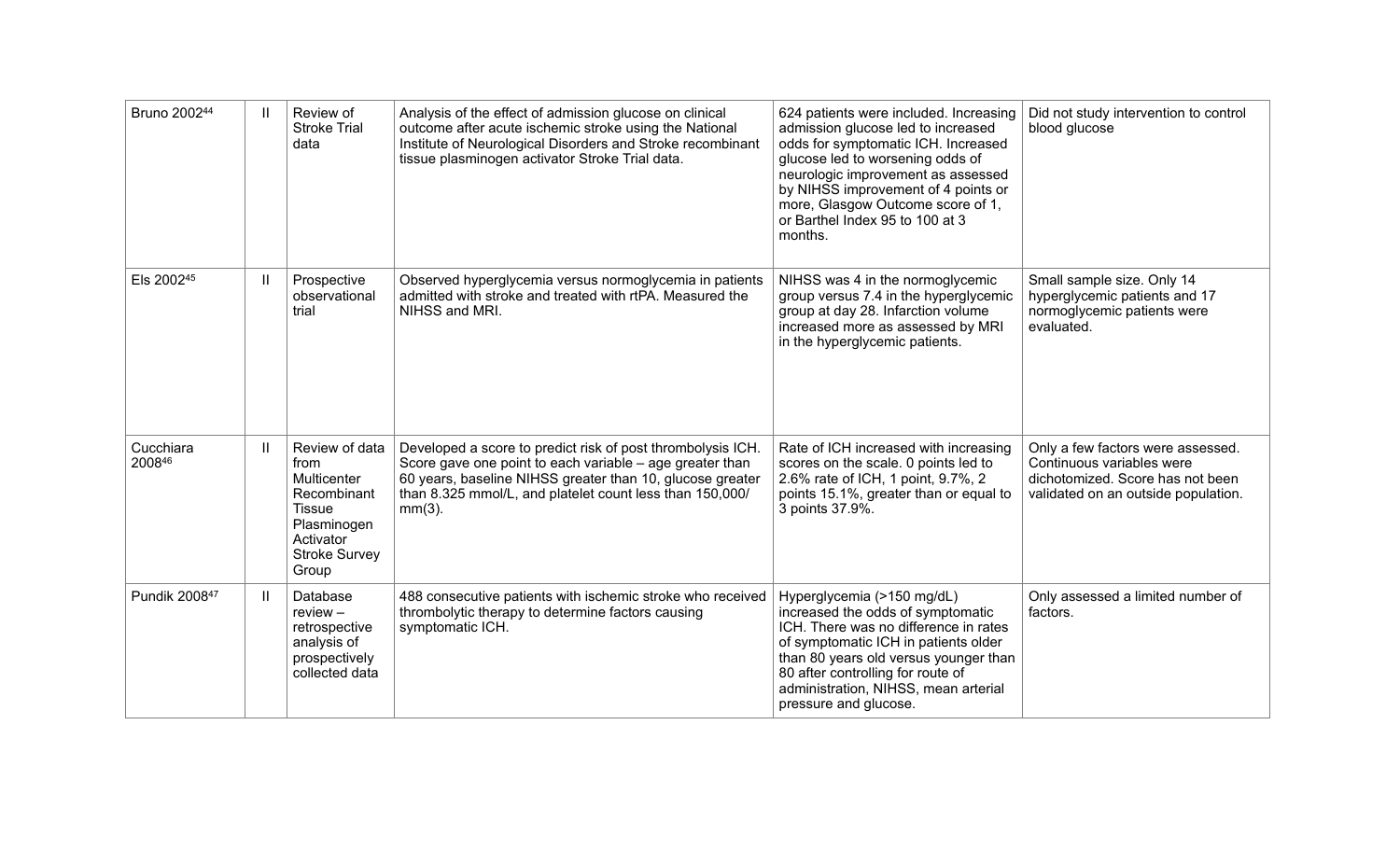| <b>Evidentiary Table: Supplemental Oxygen</b> |  |
|-----------------------------------------------|--|
|-----------------------------------------------|--|

| <b>Study</b>               | <b>LOE</b>   | <b>Study Design</b>                          | <b>Methods and Outcomes</b>                                                                                                                                                                                                                                         | <b>Results</b>                                                                                                                                                                                                                                                                                                                                                                                                                             | Limitations                                                                                                                                                                                                   |
|----------------------------|--------------|----------------------------------------------|---------------------------------------------------------------------------------------------------------------------------------------------------------------------------------------------------------------------------------------------------------------------|--------------------------------------------------------------------------------------------------------------------------------------------------------------------------------------------------------------------------------------------------------------------------------------------------------------------------------------------------------------------------------------------------------------------------------------------|---------------------------------------------------------------------------------------------------------------------------------------------------------------------------------------------------------------|
| Sulter 200048              | Ш            | Prospective<br>Non-<br>randomized<br>Trial   | 49 patients with acute hemiparetic strokes were monitored<br>for 48 hours with pulse oximetry and treated with oxygen<br>via nasal prongs or oxygen mask if their arterial oxygen<br>saturation fell beneath 96% for more than 5 minutes.                           | 31 patients desaturated. 28 were<br>effectively treated with a flow rate of 5<br>L/min. 3 required 6-10 L/min. Oxygen<br>desaturation occurred more frequently<br>in patients with more severe strokes,<br>patients with dysphagia and older<br>patients.                                                                                                                                                                                  | Difficult to assess potential<br>pathological effects of oxygen free<br>radial formation.                                                                                                                     |
| Ronning 199949             |              | Quasi-<br>randomized<br>prospective<br>trial | Patients who had suffered a stroke within 24 hours were<br>randomized to treatment or control based on birth numbers.<br>Treatment group received supplemental oxygen, 100%<br>atmospheres, 3 L/min for 24 hours. Control group received<br>no supplemental oxygen. | One year survival was 69% in the<br>treatment group and 73% in the<br>control group. Barthel Index scores<br>were similar in the two groups at 7<br>months. For patients with<br>Scandinavian Stroke Scale (SSS)<br>scores of greater than or equal to 40,<br>82% in the treatment group and 91%<br>in the control group survived. For<br>those with less than 40, 53% in the<br>treatment group and 48% in the<br>control group survived. | Some patients in the treatment group<br>did not receive oxygen for the full 24<br>hours and some patients in the control<br>group received oxygen from the<br>paramedics prior to arrival at the<br>hospital. |
| Singhal 2005 <sup>50</sup> |              | Prospective<br>randomized<br>trial           | Patients with acute stroke were randomized to high-flow<br>oxygen therapy via facemask for 8 hours or room air. 9<br>patients were in the treatment group. 7 patients were in the<br>control group.                                                                 | Stroke scales were similar at baseline<br>and at 3 months. Stroke scales<br>improved in the treatment group at 4<br>hours, 24 hours, and 1 week. Diffusion<br>MRI lesion volumes were smaller in<br>hyperoxia treated patients at 4 hours,<br>but not subsequently.                                                                                                                                                                        | Small sample size.                                                                                                                                                                                            |
| Branson 2013 <sup>51</sup> | $\mathbf{H}$ | <b>Review</b>                                | Review of literature on the use of oxygen for various<br>pathologies.                                                                                                                                                                                               | Routine use of oxygen after stroke<br>shows no clear benefit.                                                                                                                                                                                                                                                                                                                                                                              | Review article, not a primary study.                                                                                                                                                                          |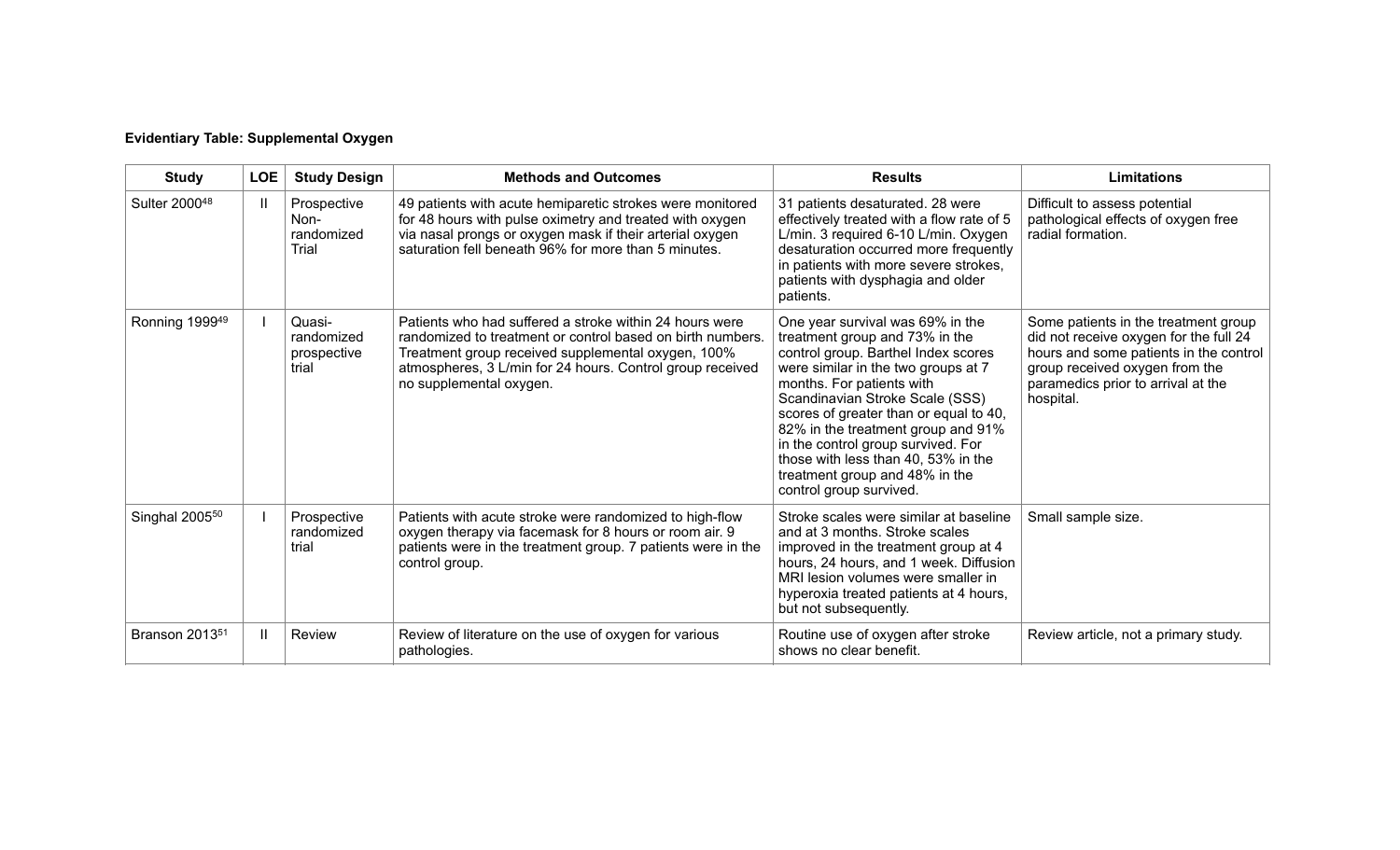# **Evidentiary Table: Patient Positioning**

| <b>Study</b>               | <b>LOE</b>   | <b>Study Design</b>                    | <b>Methods and Outcomes</b>                                                                                                                                                                                                                               | <b>Results</b>                                                                                                                                                                                                                                                                                           | <b>Limitations</b>                                                                                                                       |
|----------------------------|--------------|----------------------------------------|-----------------------------------------------------------------------------------------------------------------------------------------------------------------------------------------------------------------------------------------------------------|----------------------------------------------------------------------------------------------------------------------------------------------------------------------------------------------------------------------------------------------------------------------------------------------------------|------------------------------------------------------------------------------------------------------------------------------------------|
| Feldman 1992 <sup>52</sup> | H            | Prospective<br>interventional<br>study | 22 head-injured patients were placed in different positions -<br>head elevated to 30 degrees or 0 degrees.                                                                                                                                                | The higher the ICP with the patient<br>positioned at horizontal, the greater<br>the reduction in ICP when the patient<br>was positioned at 30 degrees. CBF<br>fell from a mean of 67 at 0 degrees to<br>50 at 30 degrees. MCP (83 versus 90)<br>and ICP (18 versus 22) were lower<br>with head elevated. | Small sample size. MCP was<br>extrapolated by using MABP<br>recorded with the transducer placed<br>at the level of the foramen of Monro. |
| Ng 2004 <sup>53</sup>      | $\mathbf{I}$ | Prospective<br>interventional<br>trial | 38 patients with severe closed head injury were studied by<br>placing them in different bed positions and measuring<br>physiological parameters.                                                                                                          | ICP was lower at 30 degrees than 0<br>degrees. MAP was unchanged. CPP<br>was slightly higher at 30 degrees.<br>Global venous cerebral oxygenation<br>and regional cerebral oxygenation<br>were not significantly affected by head<br>position.                                                           | Small sample size. Did not assess<br>stroke patients.                                                                                    |
| Favilla 2014 <sup>54</sup> | H            | Prospective<br>interventional<br>trial | 17 patients with unilateral acute ischemic strokes in the<br>anterior circulation were put into different bed positions.<br>CBF and arterial flow velocity were measured with diffuse<br>correlation spectroscopy and transcranial Doppler<br>ultrasound. | CBF decreased by 17% in the<br>ipsilesional and 15% in the<br>contralesional hemispheres when the<br>head of bed was moved from flat to 30<br>degrees. There was no significant<br>change in blood velocity.                                                                                             | Small sample size.                                                                                                                       |
| Schwarz 2002 <sup>55</sup> | H            | Prospective<br>interventional<br>trial | 18 patients with MCA territory strokes were monitored in 43<br>sessions for MAP, ICP, MCA peak mean flow velocity<br>(VmMCA) at 0 degrees, 15 degrees, and 30 degrees for 5<br>minutes each.                                                              | MAP went from 90 mm Hg to 82 to 76<br>at 30 degrees. ICP went from 13 at 0<br>degrees to 12 to 11 at 30 degrees.<br>CPP decreased from 77 to 70 at 15<br>degrees to 64 at 30 degrees. VmMCA<br>decreased from 72 to 67 to 61 at 30<br>degrees on the affected side.                                      | Small sample size.                                                                                                                       |
| Hunter 2011 <sup>56</sup>  | Ш            | Prospective<br>interventional<br>trial | 8 patients 24 hours after ischemic stroke were studied with<br>MCA transcranial Doppler monitoring as the head of bed<br>was positioned at 0, 15, and 30 degrees.                                                                                         | MFV increased from 51 cm/s at 30<br>degrees to 55 cm/s at 15 degrees to<br>85 cm/s at 0 degrees.                                                                                                                                                                                                         | Small sample size                                                                                                                        |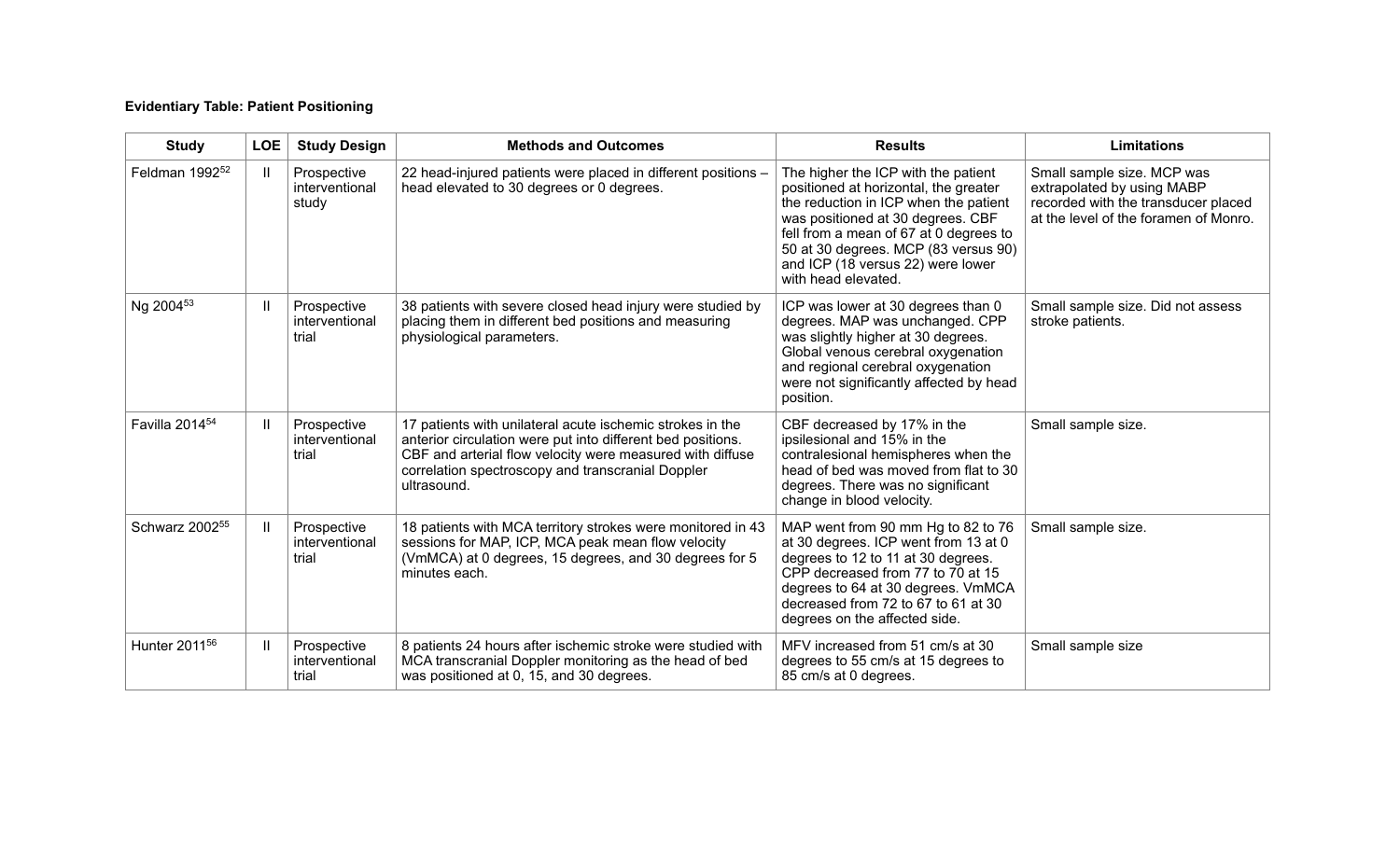| Wojner-<br>Alexander 2005 <sup>57</sup> | $\mathbf{H}$ | Prospective<br>interventional<br>trial | 20 patients with median NIHSS score of 14 were positioned<br>with head of bed at different heights and physiological<br>parameters were measured.                                                                                                                                                                                              | MAP and heart rate did not change.<br>MCA MFV increased 20% as head of<br>bed was lowered from 30 degrees to 0<br>degrees.                                                                                                                                                                                                                                                                      | Small sample size.                                                                                                                             |
|-----------------------------------------|--------------|----------------------------------------|------------------------------------------------------------------------------------------------------------------------------------------------------------------------------------------------------------------------------------------------------------------------------------------------------------------------------------------------|-------------------------------------------------------------------------------------------------------------------------------------------------------------------------------------------------------------------------------------------------------------------------------------------------------------------------------------------------------------------------------------------------|------------------------------------------------------------------------------------------------------------------------------------------------|
| Ouchi 2001 <sup>58</sup>                | H            | Prospective<br>interventional<br>trial | Physiological parameters in 22 patients with minor<br>unilateral internal carotid or middle cerebral artery occlusion<br>were studied as position was changed.                                                                                                                                                                                 | rCBF was reduced in the cortical and<br>subcortical regions distal to the artery<br>occlusion when patients were sat<br>upright. Magnitude of rCBF reduction<br>correlated positively with local tissue<br>oxygen extraction fraction and<br>negatively with metabolic rates of<br>oxygen.                                                                                                      | Small sample size.                                                                                                                             |
| Hargroves<br>200859                     | H            | Prospective<br>interventional<br>trial | 7 patients who had suffered a middle cerebral artery cortical<br>ischemic stroke within 7 days were put in different positions<br>for 15 minutes each and physiological parameters were<br>measured with optodes. They were moved from supine<br>lying to 45 degrees with legs straight to supine lying to<br>sitting upright to supine lying. | There were no changes in heart rate<br>or oxygen saturations. Cortical<br>cerebral oxygenation was lowest<br>when sitting upright using as<br>measured by TOI using NIRS.                                                                                                                                                                                                                       | Small sample size.                                                                                                                             |
| Rowat 2001 <sup>60</sup>                | H            | Prospective<br>interventional<br>trial | 129 patients with acute strokes were put into 5 different<br>positions to observe arterial oxygen saturation and heart<br>rate. They were sat upright in a chair, sat up in bed, laid<br>supine, laid on paretic and non-paretic sides.                                                                                                        | Lying on the left side caused slightly<br>lower SaO2 than lying on the right<br>side. Patients able to sit in a chair had<br>a higher mean SaO2 and heart rate<br>when sitting upright. Hypoxia was<br>most common on the left side.                                                                                                                                                            | Half of the patients were deemed to ill<br>to be out of bed. Did not assess<br>baseline comorbidities that could<br>have caused desaturations. |
| Eliza-beth 199361                       | H            | Prospective<br>interventional<br>trial | 10 patients with strokes and 10 patients with other acute<br>medical conditions were put into different positions as<br>arterial oxygen saturation was recorded with pulse<br>oximeter. Patients spent one hour in each of four positions<br>- supine, right side or left side dependent, and propped up<br>to 45 degrees.                     | Mean SaO2 was 90% for stroke<br>patients versus 94% for controls.<br>Mean SaO2 values were lower in the<br>lateral recumbent, 89.4%, and supine,<br>89.6%, positions for stroke patients.<br>Propped up position had a mean of<br>90.9% in stroke patients. They<br>repeated the study comparing 19<br>stroke patients lying versus propped<br>up and found mean SaO2 of 91.9%<br>versus 93.2%. | Small sample size. Mean SaO2 was<br>low in the stroke group because of a<br>couple of patients with low SaO2.                                  |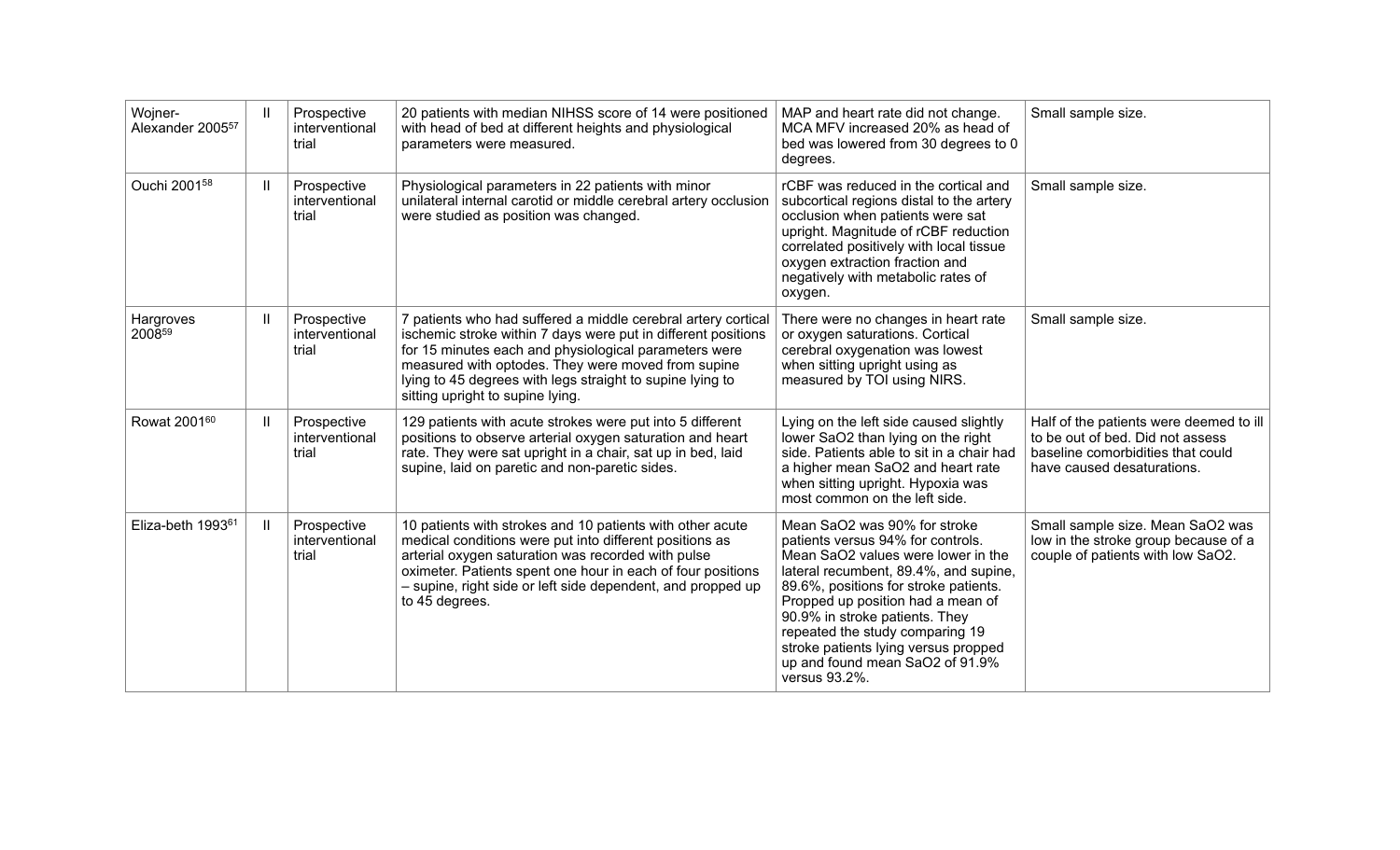| Chatterton<br>200062    |  | Prospective<br>interventional<br>trial | Patients within 72 hours of mild to moderately severe stroke<br>were put into four positions, for one hour each. SaO2 was<br>monitored by pulse oximetry. Positions were lying on the<br>hemiplegic side at a 45 degree incline, lying on the<br>nonhemiplegic side at a 45 degree incline, sitting up in bed<br>with a 70 degree incline, and sitting up in an armchair. | 24 patients were studied. No<br>desaturation was observed. No<br>significant difference in mean arterial<br>oxygen saturation between the<br>positions was observed.                                                                                                             | Patients with respiratory infection,<br>cardiovascular instability, preexisting<br>respiratory deficits, those who were<br>"medically unwell," or those receiving<br>medication that could cause<br>respiratory depression were<br>excluded. Small sample size. |
|-------------------------|--|----------------------------------------|---------------------------------------------------------------------------------------------------------------------------------------------------------------------------------------------------------------------------------------------------------------------------------------------------------------------------------------------------------------------------|----------------------------------------------------------------------------------------------------------------------------------------------------------------------------------------------------------------------------------------------------------------------------------|-----------------------------------------------------------------------------------------------------------------------------------------------------------------------------------------------------------------------------------------------------------------|
| Aviv 1996 <sup>63</sup> |  | Prospective<br>observational<br>trial  | 15 stroke patients with dysphagia and 15 age matched<br>controls were tested for sensory deficits by delivering an air<br>pulse stimuli via flexible fiberoptic telescope to the mucosa<br>innervated by the superior laryngeal nerve.                                                                                                                                    | No sensory deficits were noted on the<br>controls. 9 stroke patients had<br>unilateral deficits. 6 stroke patients<br>had bilateral deficits. 2 of 5 patients<br>with moderate laryngopharynx<br>sensory impairment and 5 of 8 with<br>severe impairment went on to<br>aspirate. | Small sample size. Difficult to reliably<br>assess sensation with an air pulse<br>from a fiberoptic telescope.                                                                                                                                                  |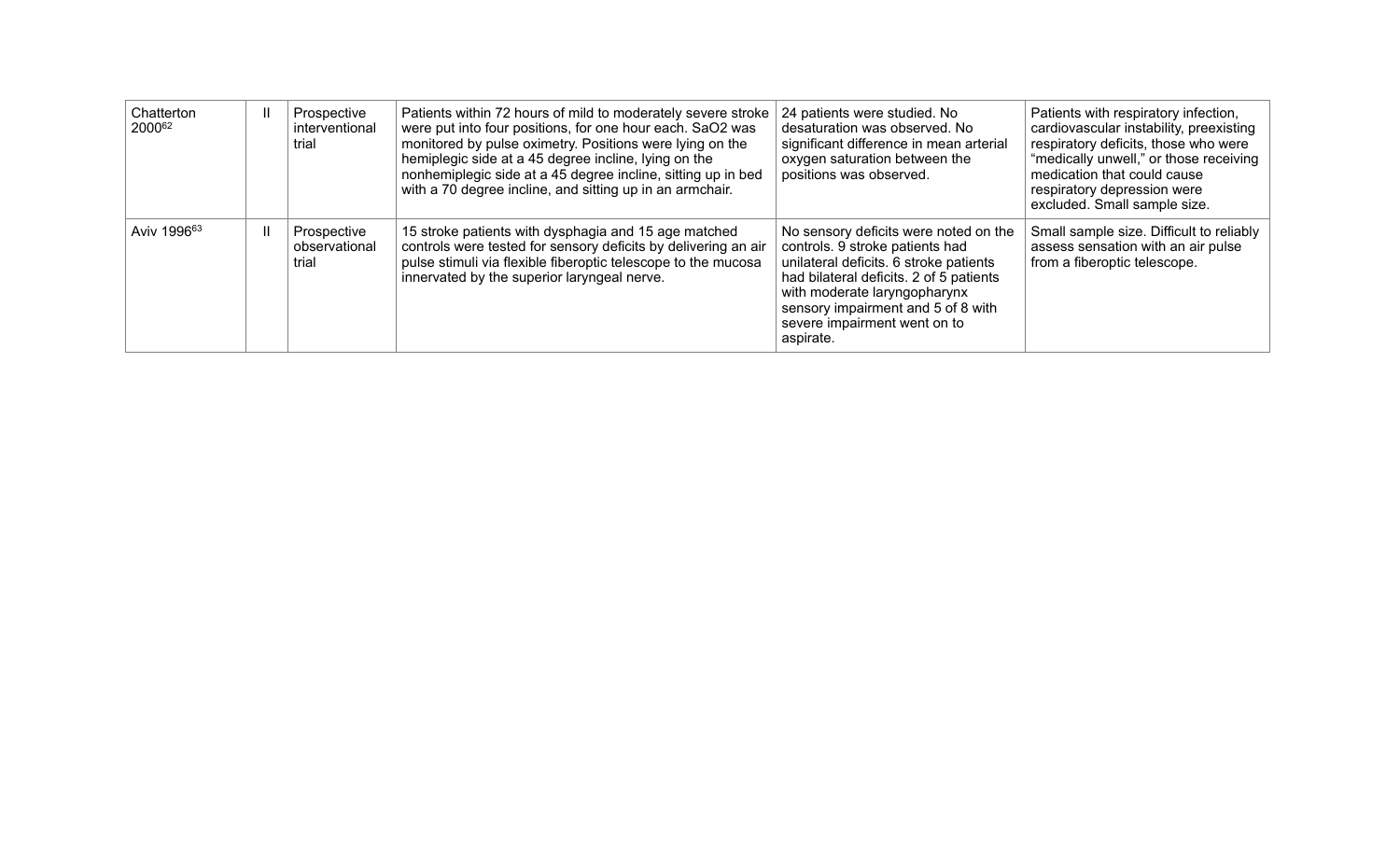# **Evidentiary Table: 12 Lead EKG and Cardiac Monitoring**

| <b>Study</b>             | <b>LOE</b> | <b>Study Design</b>                                                                                  | <b>Methods and Outcomes</b>                                                                                                                                                                                                                                                                                                                                                                                                                                                                | <b>Results</b>                                                                                                                                                                                                                                                                                                                                                                                                                                 | <b>Limitations</b>                                                                                                     |
|--------------------------|------------|------------------------------------------------------------------------------------------------------|--------------------------------------------------------------------------------------------------------------------------------------------------------------------------------------------------------------------------------------------------------------------------------------------------------------------------------------------------------------------------------------------------------------------------------------------------------------------------------------------|------------------------------------------------------------------------------------------------------------------------------------------------------------------------------------------------------------------------------------------------------------------------------------------------------------------------------------------------------------------------------------------------------------------------------------------------|------------------------------------------------------------------------------------------------------------------------|
| Jauch 2013 <sup>29</sup> |            | Review                                                                                               | American Heart Association review of literature to make<br>recommendations on care of acute stroke patients                                                                                                                                                                                                                                                                                                                                                                                | Recommendations for care of stroke<br>patients during identification, transport<br>and hospital stay.                                                                                                                                                                                                                                                                                                                                          | Review article, not a primary study.                                                                                   |
| Christensen<br>200564    | H          | Prospective<br>observational<br>trial                                                                | ECG and 12-24 hours of telemetry was assessed for 1192<br>patients with cerebrovascular disease admitted to an acute<br>stroke unit within 6 hours. Data was collected prospectively<br>then analyzed retrospectively by one observer.                                                                                                                                                                                                                                                     | There were ECG abnormalities in 60%<br>of patients with cerebral infarction,<br>50% of those with ICH and 44% of<br>those with TIA. Atrial fibrillation, AV<br>block, ST elevation, ST depression,<br>and inverted T waves all led to<br>increased mortality in stroke patients.                                                                                                                                                               | Some patients were excluded<br>because their ECGs could not be<br>retrieved. Some of those had more<br>severe strokes. |
| Sulter 200365            |            | Prospective<br>randomized<br>trial                                                                   | 54 patients with ischemic hemiparetic stroke were<br>randomized to SCMU or SU. Blinded observer assessed<br>mRS and Barthel Index at three months. SCMU patients<br>were continuously monitored for at least 48 hours for<br>cardiac rhythm, body temperature, oxygen saturation, and<br>blood pressure. In the SU, Manual body temperature, blood<br>pressure and heart rate were recorded four times a day.<br>Oxygen saturation was determined as needed by the<br>attending physician. | Poor outcomes were seen in 7<br>(25.9%) of the SCMU group and 13<br>(48.1%) of the SU group. That was<br>defined as mRS greater than or equal<br>to 4 or Barthel Index <60. Fewer<br>patients in the SCMU group died - 1<br>(3.7%) versus 7 (25.9%). In the SCMU<br>group, hypoxia was detected more<br>frequently with resultant oxygen<br>delivery, antipyretics were given more<br>promptly, and more cardiac<br>arrhythmias were detected. | Small study size. Poor outcome at 3<br>months was not significant, which is<br>possibly due to small sample size.      |
| Cavallini 200366         |            | Prospective<br>randomized<br>(according to<br>availability of<br>beds with SU<br>filled first) trial | Analysis of 268 first time ischemic stroke patients admitted<br>to either Stroke Unit (SU) or Cerebrovascular Unit (CU) to<br>compare mortality, medical and neurological complications<br>and length of hospitalization. SU has continuous monitoring<br>of blood pressure, ECG, oxygen saturation, respiratory<br>frequency, body temperature, and EEG.                                                                                                                                  | A good outcome included mRS 0 to 3,<br>patient able to live at home or suitable<br>for an intensive rehabilitation program.<br>134 of 268 went to SU and 134 to CU.<br>LOS was 9.2 days in SU patients and<br>17.1 in CU patients. 6 in the SU and 8<br>in the CU died. Good outcome at<br>discharge was present in 114 SU<br>patients and 78 CU patients.                                                                                     | Not truly a randomized study.                                                                                          |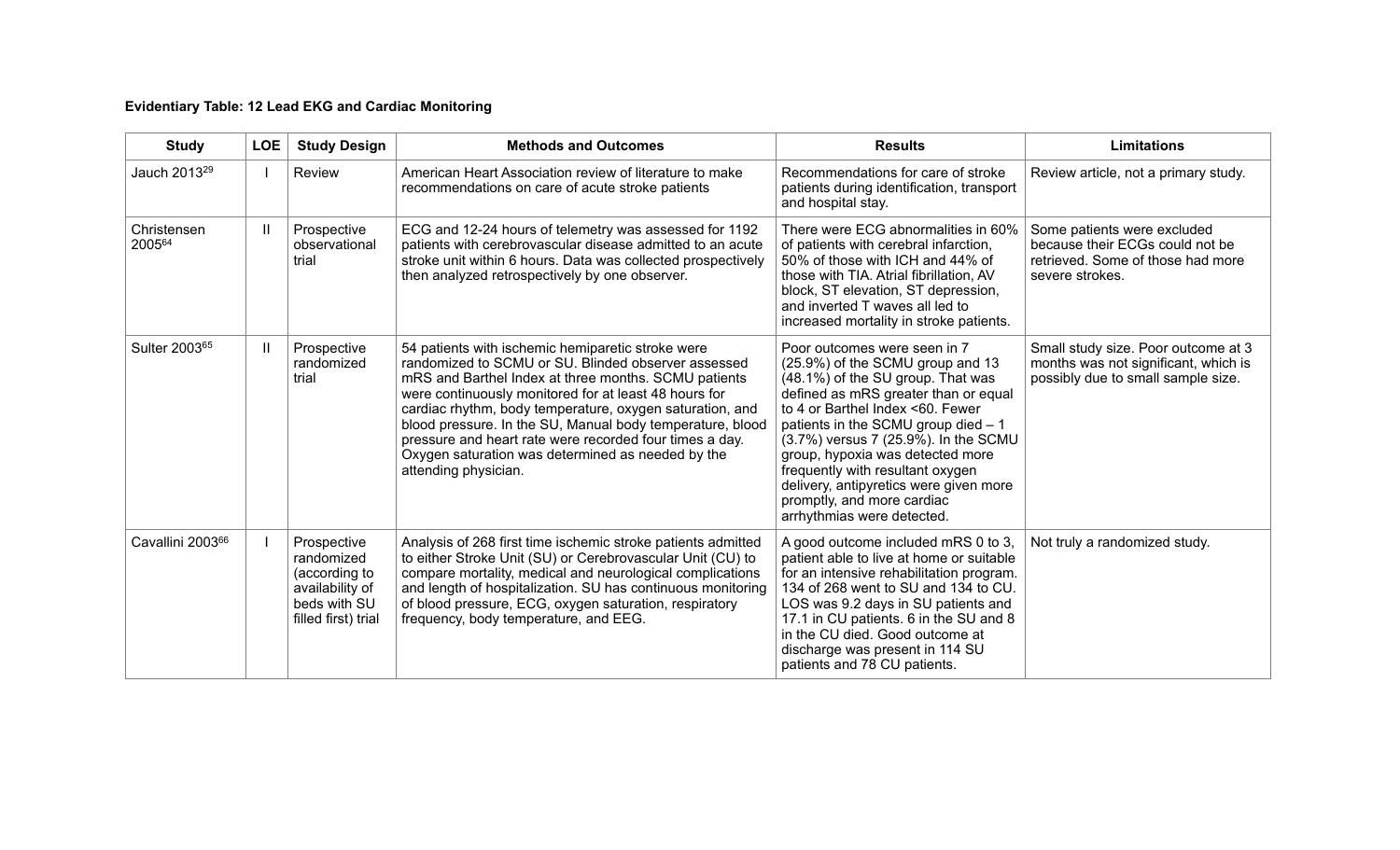| Lazzaro 2012 <sup>67</sup> |   | Review of a<br>prospective<br>stroke registry | 456 consecutive patients admitted for acute ischemic stroke<br>or TIA were observed with holter and continuous cardiac<br>telemetry. Those with atrial fibrillation on admission ECG<br>were excluded.             | An average of 29 hours of holter<br>monitoring was done and 73 hours of<br>CCT was done. Holter monitor<br>detected atrial fibrillation in 6% of<br>patients versus 0% in CCT.                                                                                       | Cardiologist interpreted Holter study.<br>Nurses reviewed telemetry leads.                                                                       |
|----------------------------|---|-----------------------------------------------|--------------------------------------------------------------------------------------------------------------------------------------------------------------------------------------------------------------------|----------------------------------------------------------------------------------------------------------------------------------------------------------------------------------------------------------------------------------------------------------------------|--------------------------------------------------------------------------------------------------------------------------------------------------|
| Myers 1982 <sup>68</sup>   |   | Prospective<br>observational<br>trial         | 100 stroke patients and 50 controls were observed in the<br>ICU with Holter monitors for 24 hours.                                                                                                                 | More arrhythmias were observed in<br>stroke patients, even after accounting<br>for age and heart disease.<br>Arrhythmias occurred more frequently<br>in older patients and in those with<br>infarction of the cerebral hemispheres<br>rather than brainstem lesions. | It was unknown which of the stroke<br>patients had preexisting cardiac<br>disease.                                                               |
| Dimant 1977 <sup>69</sup>  | Ш | Prospective<br>observational<br>trial         | 100 consecutive patients with acute cerebrovascular<br>accident were observed with ECG for three days after<br>admission and compared with a control group of 100<br>patients admitted for carcinoma of the colon. | 90% had ECG changes versus 50% in<br>the control group. Patients with CVA<br>had increased rates of ST segment<br>depression, prolonged QTc interval,<br>atrial fibrillation, T wave inversion,<br>conduction defects, PVCs, and left<br>ventricular hypertrophy.    | Patients with carcinoma of the colon<br>may be a biased control group.                                                                           |
| <b>McDermott</b><br>199470 |   | Prospective<br>observational<br>trial         | 51 patients admitted with ischemic stroke or TIA were<br>monitored with continuous ECG for 48 hours.                                                                                                               | 29% had ST depression, 35% had<br>ventricular arrhythmias. Increasing<br>age and left-sided neurological event<br>predicted ST segment depression.                                                                                                                   | Difficult to determine whether the<br>underlying pathology was<br>neurological or cardiac and which<br>patients had baseline cardiac<br>disease. |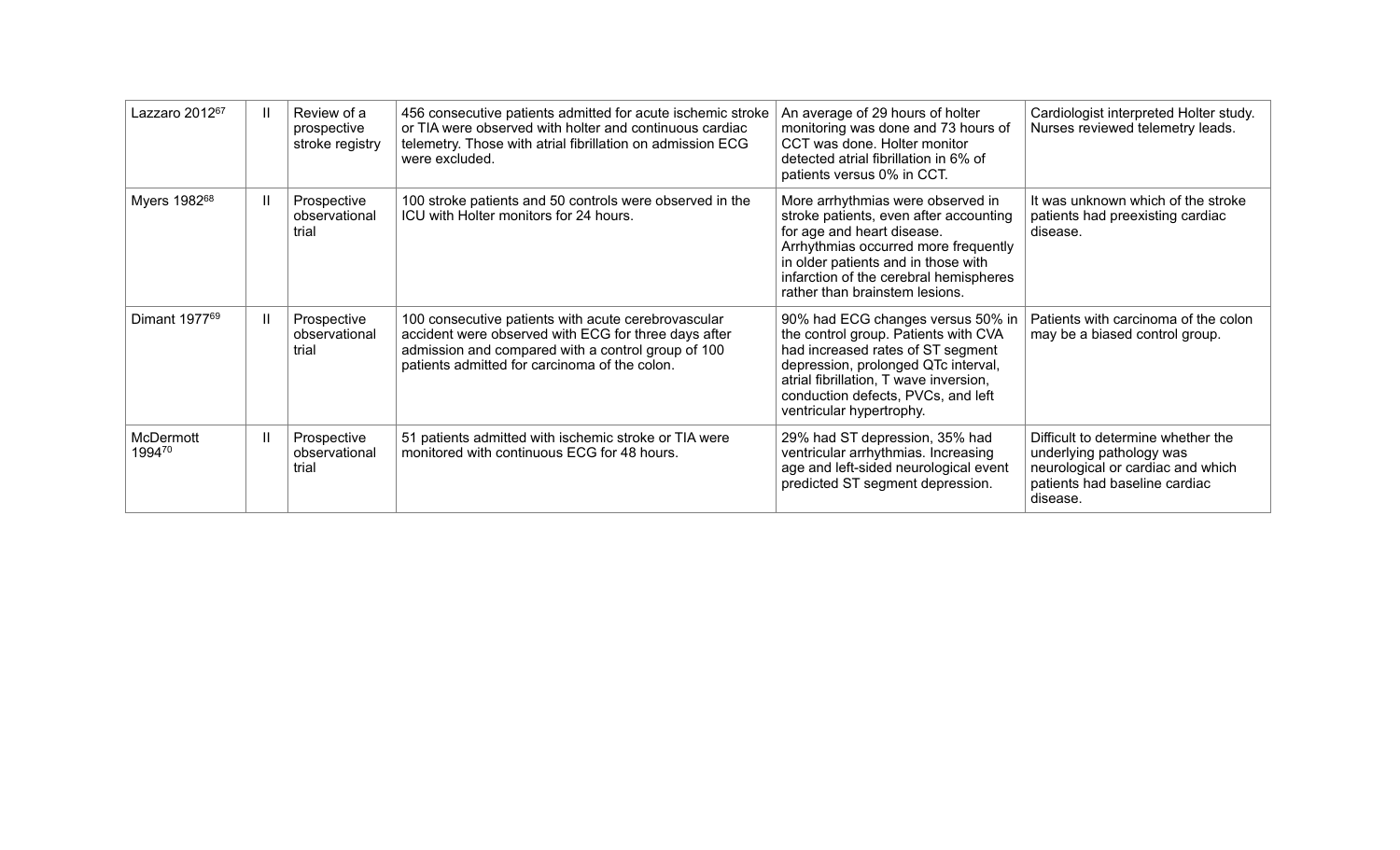# **Evidentiary Table: Normal Saline Administration or Fluid Assessment**

| <b>Study</b>                                                  | <b>LOE</b>   | <b>Study Design</b>                                                                                                  | <b>Methods and Outcomes</b>                                                                                                                                                                                                                                                                                                                                                                           | <b>Results</b>                                                                                                                                                                                                                                                                                                         | <b>Limitations</b>                                                                                                                                                                                |
|---------------------------------------------------------------|--------------|----------------------------------------------------------------------------------------------------------------------|-------------------------------------------------------------------------------------------------------------------------------------------------------------------------------------------------------------------------------------------------------------------------------------------------------------------------------------------------------------------------------------------------------|------------------------------------------------------------------------------------------------------------------------------------------------------------------------------------------------------------------------------------------------------------------------------------------------------------------------|---------------------------------------------------------------------------------------------------------------------------------------------------------------------------------------------------|
| Jauch 2013 <sup>29</sup>                                      |              | Review                                                                                                               | American Heart Association review of literature to make<br>recommendations on care of acute stroke patients                                                                                                                                                                                                                                                                                           | Recommendations for care of stroke<br>patients during identification, transport<br>and hospital stay.                                                                                                                                                                                                                  | Review article, not a primary study.                                                                                                                                                              |
| Leonardi-Bee<br>200271                                        | H.           | Analysis of<br>data from the<br>International<br>Stroke Trial, a<br>randomized,<br>single-blind,<br>controlled trial | 19435 patients with acute presumed ischemic strokes were<br>randomized to aspirin, subcutaneous heparin, the<br>combination, or control. This study investigated the<br>correlation between presenting BP and mortality.                                                                                                                                                                              | For every 10 mm Hg increase in SBP<br>above 150 mm Hg, risk of early death<br>increased by 3.8%. For every 10 mm<br>Hg fall in blood pressure below 150<br>mm Hg, there was an increased risk of<br>early death of 17.9%.                                                                                              | There were few patients with SBP<br>below 120 mm Hg. Patients with<br>severely elevated or depressed BP<br>may have been excluded from the<br>study so as not to give them heparin<br>or aspirin. |
| Stoll 1998 <sup>72</sup>                                      | H.           | Prospective<br>interventional<br>trial                                                                               | 10 stroke patients were given low molecular weight<br>hydroxyethyl starch. Cardiac output, heart rate, blood<br>pressure, and Scandinavian Stroke Scale (SSS) were<br>assessed.                                                                                                                                                                                                                       | Cardiac output increased from 5.3 I/<br>min to 6.5 l/m. SSS, heart rate and<br>blood pressure did not demonstrate<br>major changes.                                                                                                                                                                                    | Small sample size                                                                                                                                                                                 |
| Walzi 1998 <sup>73</sup>                                      | $\mathbf{H}$ | Prospective<br>randomized<br>controlled<br>single blinded<br>trial                                                   | 200 patients with multi infarct dementia with fibrinogen of<br>500 mg/dl or above were randomized to treatment or<br>control. Treatment was with the heparin-mediated<br>extracorporeal LDL/fibrinogen precipitation (HELP) to<br>reduce fibrinogen, cholesterol, LDL, and triglycerides.                                                                                                             | After 11 days of treatments, there was<br>a statistically significant difference<br>between the HELP and control groups<br>regarding Matthew Score for mental<br>acuity.                                                                                                                                               | Needs to be studied on acute<br>ischemic stroke patients.                                                                                                                                         |
| Mat-thews<br>197674                                           |              | <b>Blind controlled</b><br>trial                                                                                     | 100 patients who had an ischemic stroke in the previous 48<br>hours were included in the study. Neurological exam was<br>recorded. Treatment group received IV dextran 40 in 5%<br>dextrose, 500 mL in 1 hour followed by 500 mL 12 hourly<br>for the next 72 hours. Patients in the control group were<br>given 5% dextrose, 500 mL in 1 hour followed by 500 mL 12<br>hourly for the next 72 hours. | 7 of 13 control patients with severe<br>strokes died in the first three weeks<br>versus 4 of 21 in the treatment group.<br>Many of the survivors went on to die in<br>the next few months. Dextran did not<br>prevent severe disability. In less<br>severe strokes, no difference was<br>found in the treatment group. | They did not successfully explain a<br>mechanism of action for the proposed<br>effects of mortality prevention.                                                                                   |
| The<br>Hemodilution in<br><b>Stroke Study</b><br>Group 198975 |              | Randomized<br>controlled trial                                                                                       | 88 patients with acute ischemic stroke within 24 hours were<br>randomized to either control with standard therapy or<br>pentastarch.                                                                                                                                                                                                                                                                  | Patients in the pentastarch group had<br>a neurologic score that improved an<br>average of 7 points from baseline to<br>the end of treatment and 24 points by<br>3 months. Average Barthel disability<br>scale index of the pentastarch group<br>was 85 and control group was 70.                                      | Treatment group had twice as may<br>patients with severe strokes and less<br>patients randomized within 12 hours.                                                                                 |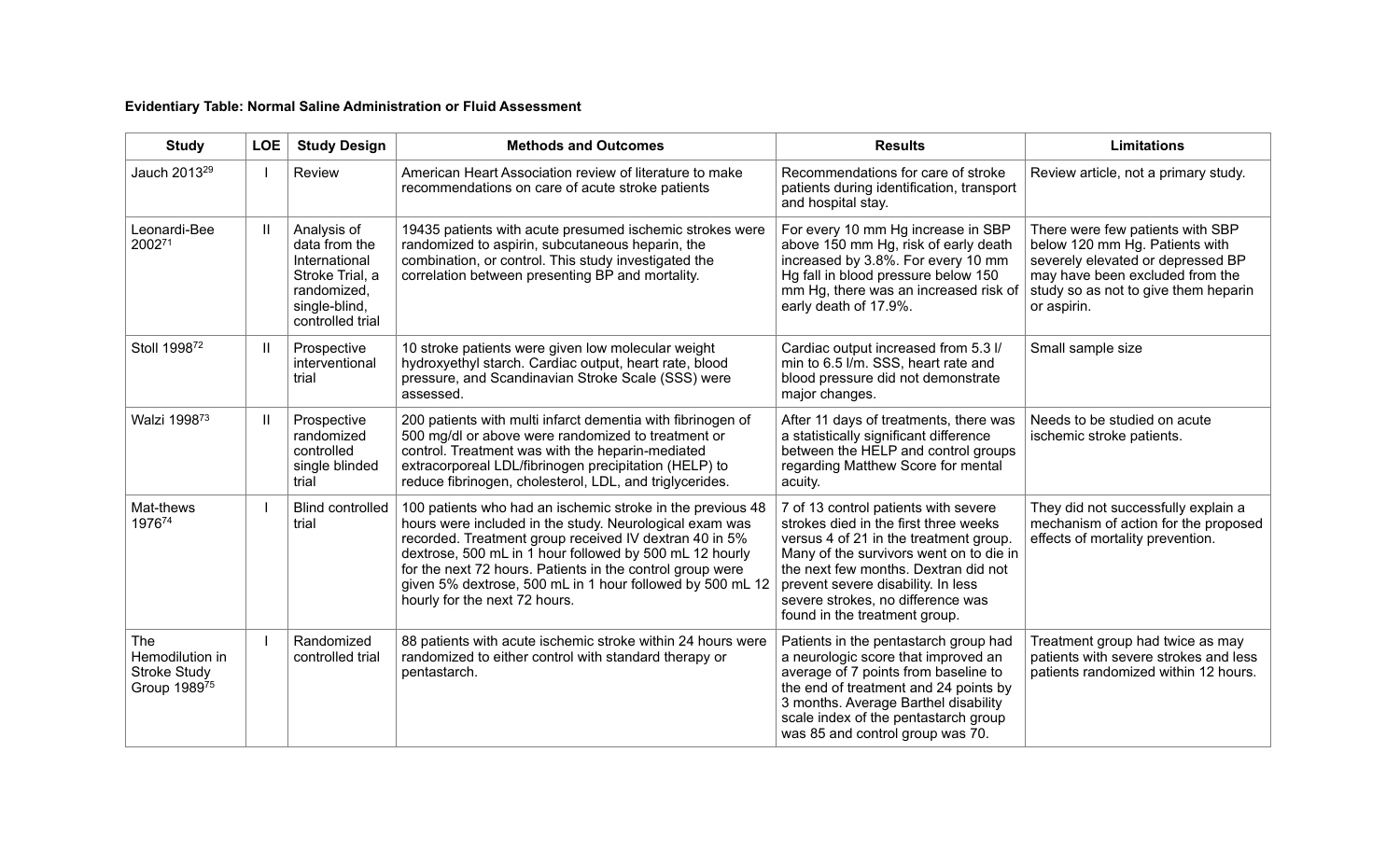| Koller 199076                                               |              | Prospective<br>randomized<br>controlled trial                                               | 47 patients with acute ischemic stroke within 24 hours were<br>randomized to either hypervolemic hemodilution or control.<br>Hemodilution involved infusions of dextran 40.<br>venesections and infusions of crystalloid to target<br>hematocrit of 30-35%.                                                                                   | Mortality rates between treatment and<br>control groups were the same.<br>Neurologic outcome was better in the<br>hypervolemic hemodilution group.                                                                                                           | Different patients had different rates<br>of hemodilution, which may have<br>affected the results. |
|-------------------------------------------------------------|--------------|---------------------------------------------------------------------------------------------|-----------------------------------------------------------------------------------------------------------------------------------------------------------------------------------------------------------------------------------------------------------------------------------------------------------------------------------------------|--------------------------------------------------------------------------------------------------------------------------------------------------------------------------------------------------------------------------------------------------------------|----------------------------------------------------------------------------------------------------|
| Strand 199277                                               |              | Prospective<br>randomized<br>controlled trial                                               | 36 hemodiluted patients and 30 control patients were<br>monitored for a year after a stroke. The hemodiluted<br>patients were treated with venesection and dextran 40.                                                                                                                                                                        | 2 patients in the treatment group and<br>9 in the control group were dependent<br>in ADLs. 2 treated patients and 8<br>control patients were hospitalized.<br>92% of the treated patients were<br>independent in walking versus 73% of<br>the control group. | Small sample size. Gross<br>neurological exam.                                                     |
| <b>Italian Acute</b><br><b>Stroke Study</b><br>Group 198878 |              | Prospective<br>multicenter<br>randomized<br>trial                                           | 1267 patients within 12 hours of hemispheric stroke were<br>randomized to hemidilution or control. Hemidiultion group<br>received venesection and replacement of that volume with<br>dextran 40 in saline solution.                                                                                                                           | Treatment group hematocrit dropped<br>from 43% to 37% at 48 hours and<br>persisted for 7 days. At six months,<br>severe disability and mortality was<br>comparable in the control and<br>treatment groups.                                                   | Used different neurological<br>assessment from some of the other<br>studies.                       |
| Scandinavian<br><b>Stroke Study</b><br>Group 198879         |              | Prospective<br>multicenter<br>randomized<br>trial                                           | 183 patients within 48 hours of acute ischemic stroke were<br>either treated with venesection and dextran 40 or and 190<br>were treated with a control. They were observed for 3<br>months.                                                                                                                                                   | There was no difference in mortality or<br>neurological outcome at three months<br>between treatment and control<br>groups.                                                                                                                                  | The amount of reduction in hematocrit<br>caused by treatment therapy was<br>variable.              |
| Jost 200580                                                 | $\mathbf{I}$ | Prospective<br>interventional<br>study                                                      | Used PET to measure quantitative rCBF in 6 patients with<br>aneurysmal SAH with vasospasm who were euvolemic.<br>rCBF was measured before and after normal saline bolus of<br>15 mL/kg delivered over 1 hour.                                                                                                                                 | Mean rCBF increased from 19.1 to<br>29.9 with the normal saline bolus and<br>persisted for 2 to 3 hours. There were<br>no significant changes in pulmonary<br>capillary wedge pressure, MAP,<br>cardiac output, or CVP.                                      | Small sample size. Analyzing SAH,<br>not stroke.                                                   |
| Dhar 2012 <sup>81</sup>                                     | $\mathbf{I}$ | Analysis of<br>data from three<br>separate but<br>similar<br>prospective<br>clinical trials | PET scans imaged patients to assess CBF before and after<br>different interventions in patients with aneurysmal SAH at<br>risk for delayed cerebral ischemia. Interventions included a<br>fluid bolus of 15 mL/kg normal saline (9 patients), raising<br>MAP 25% with phenylephrine (12 patients), and transfusing<br>1 U pRBC (17 patients). | Global CBF or oxygen delivery did not<br>improve in any group. With low<br>baseline oxygen delivery, transfusion<br>led to an improvement of 23%,<br>hypertension 14%, and normal saline<br>10%. CBF rose with each treatment.                               | Small sample size. Not studied in<br>stroke.                                                       |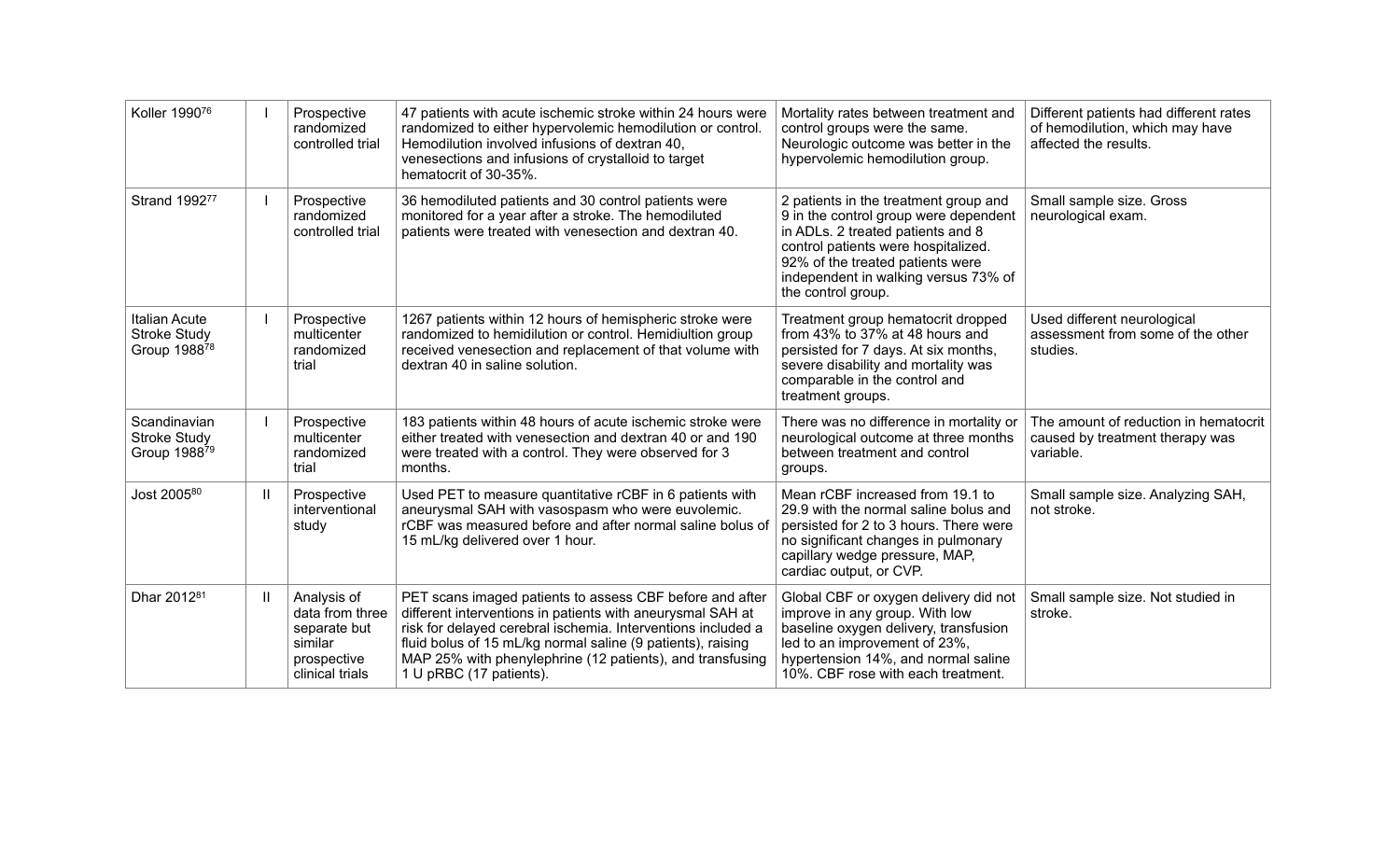# **Evidentiary Table: Stroke Regionalization**

| <b>Study</b>             | <b>LOE</b>   | <b>Study Design</b>                        | <b>Methods and Outcomes</b>                                                                                                                                      | <b>Results</b>                                                                                                                                                                                                                             | <b>Limitations</b>                                                                                                                                          |
|--------------------------|--------------|--------------------------------------------|------------------------------------------------------------------------------------------------------------------------------------------------------------------|--------------------------------------------------------------------------------------------------------------------------------------------------------------------------------------------------------------------------------------------|-------------------------------------------------------------------------------------------------------------------------------------------------------------|
| Marler 200082            |              | Randomized<br>controlled trial             | Patients were randomized to receive alteplase or placebo<br>either 0 to 90 minutes or 91 to 180 minutes after stroke<br>onset. 624 patients were randomized.     | Those treated at 0 to 90 minutes with<br>rtPA had more improvement at 24<br>hours and 3 months than those<br>treated between 91 and 180 minutes.                                                                                           | rtPA treated patients in the 91 to 180<br>minute group had less severe strokes.                                                                             |
| Powers 201583            |              | Review                                     | Review of 8 randomized clinical trials of endovascular<br>treatment published since 2013 to update AHA/ASA<br>recommendations for the treatment of stroke.       | Some endovascular therapies are<br>effective for the treatment of acute<br>ischemic stroke.                                                                                                                                                | Review. Not comprehensive review,<br>just an update since 2013 of selected<br>studies.                                                                      |
| Jauch 2013 <sup>29</sup> |              | Review                                     | American Heart Association review of literature to make<br>recommendations on care of acute stroke patients                                                      | Recommendations for care of stroke<br>patients during identification, transport<br>and hospital stay.                                                                                                                                      | Review article, not a primary study.                                                                                                                        |
| Berglund 201284          |              | Randomized<br>controlled trial             | Patients with stroke symptoms were randomized to priority<br>level 1 with immediate ambulance call or priority level 2 with<br>ambulance call within 30 minutes. | 942 patients were randomized. Level<br>1 priority patients reached the stroke<br>unit 26 minutes faster and received<br>thrombolysis 24% of the time, versus<br>10% of the time.                                                           | Difficult to assess the effects on other<br>high priority patients.                                                                                         |
| Mosley 20071             | Ш            | Prospective<br>non-<br>randomized<br>trial | 198 patients in 6 months with a stroke or TIA were<br>assessed. Ambulance calls were evaluated for factors<br>leading to faster evaluation in the hospital.      | GCS <13, paramedic stroke<br>recognition, and hospital<br>prenotification led to shorter times<br>from ambulance call to first medical<br>assessment.                                                                                      | Limited by paramedic's ability to<br>identify strokes in the fields                                                                                         |
| Bae 2010 <sup>85</sup>   | Ш            | Retrospective<br>database<br>review        | 102 patients with suspected acute stoke were transported<br>by EMS. 33 patients were given IV tPA without prehospital<br>notification.                           | Mean transfer time after EMS call was<br>56 min. Door to imaging time (17.8)<br>min versus 26.9 min) and door to<br>needle time (29.7 min versus 42.1<br>min) were shorter in the patients with<br>prehospital notification.               | Observational, retrospective study.<br>Difficult to assess the effect of false<br>positive prehospital notification.                                        |
| Salottolo 201186         | $\mathbf{H}$ | Retrospective<br>cohort study              | 123 patients admitted to the ED with a stroke alert were<br>analyzed to determine if multimodal CT delayed tPA<br>administration.                                | Median time from arrival in the ED to<br>tPA was 56 minutes - 55 with<br>multimodal CT versus 78 with<br>unenhanced CT. tPA within 60 minutes<br>was associated with prehospital stroke<br>alert, time to CT and onset-to-arrival<br>time. | Time to perform the unenhanced CT is<br>longer (15 minutes versus 5 minutes)<br>suggesting that more time could be<br>reduced from their baseline protocol. |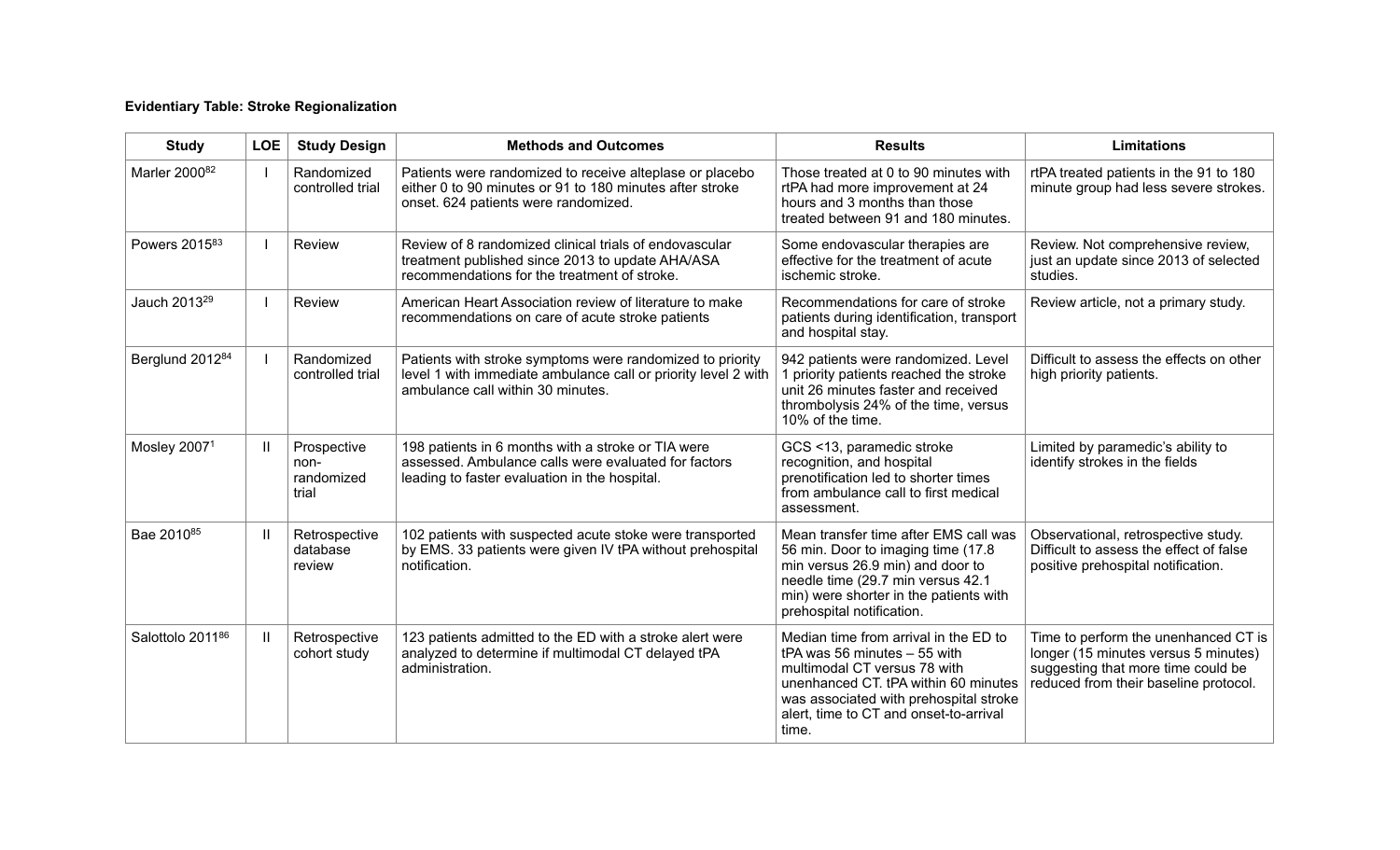| Kim 200987                |   | Interventional<br>study with a<br>hotline system          | A prehospital notification system was implemented with a<br>24 hour hotline system and the rate of IV tPA was observed.                                                                                                                                                                                                                                                                       | tPA rate increased from 6.5% to<br>14.3%. Door to needle time was<br>reduced from 47.7 minutes to 28.9<br>minutes. Time from symptom onset to<br>IV tPA was longer with prehospital<br>notification (144.2 minutes versus<br>118.5 minutes). There was no<br>difference in 90 day clinical outcomes.                                                                                                                                 | The lack of difference in clinical<br>outcomes could be attributed in longer<br>symptom onset to IV tPA time.                                                                                 |
|---------------------------|---|-----------------------------------------------------------|-----------------------------------------------------------------------------------------------------------------------------------------------------------------------------------------------------------------------------------------------------------------------------------------------------------------------------------------------------------------------------------------------|--------------------------------------------------------------------------------------------------------------------------------------------------------------------------------------------------------------------------------------------------------------------------------------------------------------------------------------------------------------------------------------------------------------------------------------|-----------------------------------------------------------------------------------------------------------------------------------------------------------------------------------------------|
| Fonarow 201488            | H | Intervention of<br>a quality<br>improvement<br>initiative | Study assessed 27,319 patients in the preintervention<br>period and 43,850 patients in the postintervention period<br>after Get with the Guidelines interventions were<br>implemented. Those included prenotification of hospital by<br>EMS, stroke team page, rapid acquisition and interpretation<br>of imaging, protocols, premixing tPA, use of a stroke team<br>and continuous feedback. | Median door to needle time dropped<br>from 77 minutes to 67 minutes. 36.5%<br>of the patients in the preintervention<br>period received tPA within 60 minutes<br>versus 41.3% in the postintervention<br>period. All-cause mortality in-hospital<br>improved from 9.93% to 8.25%.<br>Patients were discharged home more<br>frequently after the intervention,<br>42.7%, than before the intervention,<br>37.6%.                      | There were no control hospitals, and<br>hospitals included in the study were<br>likely motivated participants. Clinical<br>outcomes could have improved due to<br>factors outside this study. |
| Llanes 2004 <sup>19</sup> | H | Retrospective<br>analysis                                 | LAMS was constructed by assigning point values to LAPSS<br>and it was analyzed to assess ability to predict long-term<br>outcomes.                                                                                                                                                                                                                                                            | 90 patients were studied. LAMS<br>scores correlated closely with NIHSS<br>scores and three-month functional<br>outcomes.                                                                                                                                                                                                                                                                                                             | Small sample size, retrospective<br>analysis.                                                                                                                                                 |
| Oostema 201489            | Ш | Prospective<br>cohort study                               | Compliance with 8 prehospital quality indicators was<br>assessed for patients transported to stroke centers and<br>subsequently discharged with a diagnosis of acute ischemic<br>stroke.                                                                                                                                                                                                      | 186 patients were included. 86<br>patients had glucose level<br>documented and 78.5% stroke screen<br>done. 46.8% had an on-scene time<br>less than or equal to 15 minutes.<br>Hospital prenotification occurred<br>56.5% of the time and transportation<br>at highest priority occurred 55.4% of<br>the time. Transportation at highest<br>priority and hospital prenotification<br>were associated with faster door to CT<br>time. | Did not assess neurological outcome.<br>Study was underpowered. 23 of the<br>186 patients received tPA.                                                                                       |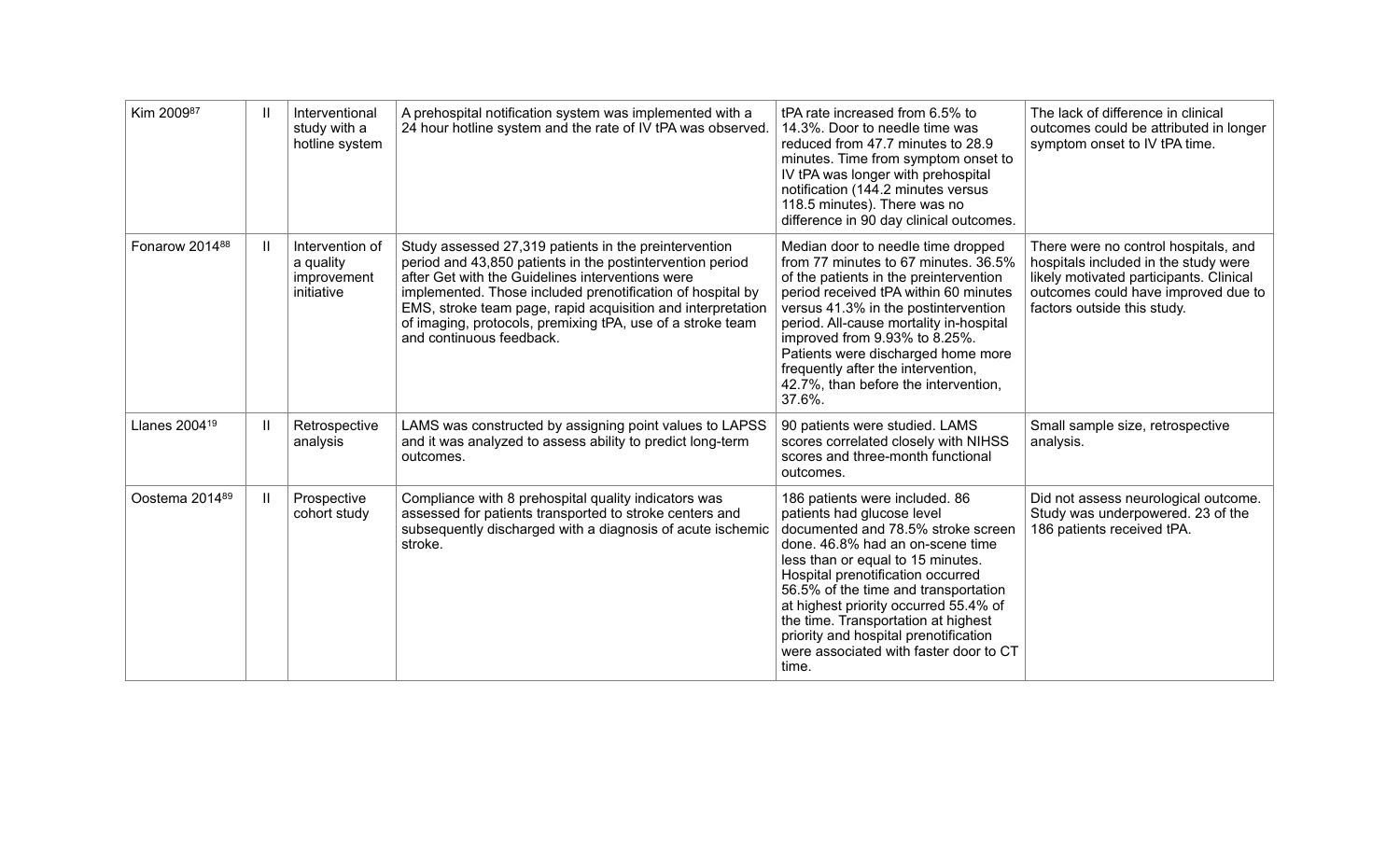| Sheppard 2015 <sup>90</sup> | Ш            | Cohort study of<br>linked patient<br>medical<br>records                 | Medical records were analyzed to study the association<br>between time to CT request and onset time, stroke<br>recognition with FAST and sending of prealert message. | 151 patients were included. Time of<br>onset was recorded in 61 patients with<br>FAST positive in 75%. Prealert was<br>sent in 44% of cases. Those patients<br>who had time of onset recorded, were<br>positive for FAST, or for whom the<br>hospital was prealerted were more<br>likely to receive a CT quickly. | Many factors were not assessed<br>including time to tPA and neurological<br>outcome.                                                 |
|-----------------------------|--------------|-------------------------------------------------------------------------|-----------------------------------------------------------------------------------------------------------------------------------------------------------------------|-------------------------------------------------------------------------------------------------------------------------------------------------------------------------------------------------------------------------------------------------------------------------------------------------------------------|--------------------------------------------------------------------------------------------------------------------------------------|
| Patel 201191                | Ш            | Retrospective<br>data analysis<br>Ωf<br>prospectively<br>collected data | Database was reviewed to determine if mode of transport<br>led to faster evaluation of stroke patients.                                                               | 13894 patients included. EMS<br>transport led to brain imaging<br>completed within 25 minutes of ED<br>arrival and imaging interpretation<br>within 45 minutes. EMS prehospital<br>notification led to faster evaluation and<br>more tPA administration.                                                          | Did not assess neurological or<br>mortality outcomes.                                                                                |
| Abdullah 200892             | Ш            | Observational<br>data analysis                                          | Analyzed patients with acute stroke who were transported<br>by EMS to determine factors leading to faster treatment.                                                  | 118 patients were included.<br>Thrombolysis occurred in 41% of the<br>patients with prenotification versus<br>21% of those without. Door to CT time<br>was 40 minutes in those with<br>prenotification and 47 minutes in<br>those without.                                                                        | Small sample size. Did not address<br>neurological outcome.                                                                          |
| Kothari 19997               | $\mathbf{I}$ | Prospective<br>non-<br>randomized                                       | Prehospital providers performed the CPSS and compared<br>stroke analysis on 171 patients, 860 times                                                                   | The scale demonstrated 88%<br>sensitivity for patients with anterior<br>circulation strokes, with 66%<br>sensitivity for each one of three stroke<br>scale items and 87% specificity. It was<br>reproducible between physicians and<br>prehospital personnel                                                      | Relatively small sample size, only 49<br>patients had a diagnosis of stroke or<br>TIA. Only four prehospital providers<br>were used. |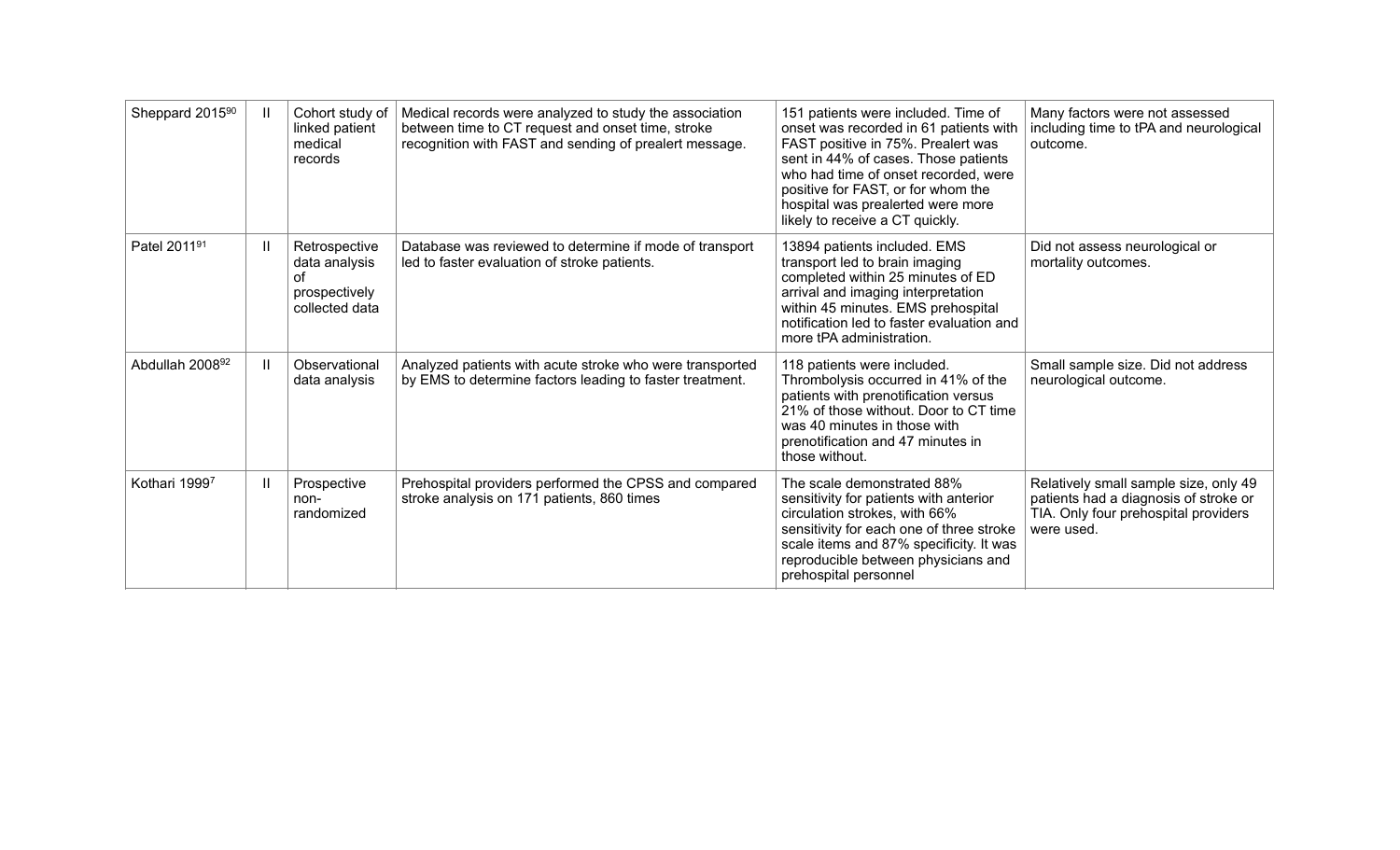| McKinney 201393          | Ш | Retrospective<br>analysis of<br>data from the<br>Robert Wood<br>Johnson<br>University<br><b>Hospital Brain</b><br>Attack<br>Database | Analysis of database to determine if hospital prenotification<br>leads to increased frequency of tPA.                                                                                                                                                                                                                                                               | 229 patients were included - 114 with<br>prenotification and 115 without. When<br>the hospital was prenotified, patients<br>received tPA 27% of the time, versus<br>15% of the time without<br>prenotification, but after adjusting for<br>stroke severity the difference was<br>insignificant. Older patients and those<br>with more severe strokes were more<br>likely to cause prenotification. | Retrospective study. Limited by<br>identification of stroke by the EMS<br>system.                                                                                                                |
|--------------------------|---|--------------------------------------------------------------------------------------------------------------------------------------|---------------------------------------------------------------------------------------------------------------------------------------------------------------------------------------------------------------------------------------------------------------------------------------------------------------------------------------------------------------------|----------------------------------------------------------------------------------------------------------------------------------------------------------------------------------------------------------------------------------------------------------------------------------------------------------------------------------------------------------------------------------------------------|--------------------------------------------------------------------------------------------------------------------------------------------------------------------------------------------------|
| Patel 2014 <sup>94</sup> | Ш | Retrospective<br>analysis of<br><b>EMS</b> protocols<br>and scene time                                                               | EMS stroke protocols were assessed for language and their<br>resulting scene times.                                                                                                                                                                                                                                                                                 | There was no difference in scene<br>times between those protocols<br>directing general instructions to limit<br>scene time and those with no<br>instructions to limit scene time. Those<br>directing a specific limitation of 15<br>minutes scene time had a median and<br>90% percentile scene times about 2-3<br>minutes shorter as compared to the<br>others.                                   | No clinical significance of 2-3 minutes<br>less on scene.                                                                                                                                        |
| Albright 201095          | Ш | Review of data<br>from the US<br>Census Bureau<br>and addresses<br>from the US<br><b>Postal Service</b>                              | Authors used Census Bureau and Postal Service data to<br>calculate the distance to the closest PSC for all US<br>residents then calculated ground ambulance transport<br>times.                                                                                                                                                                                     | They calculated that 22.3% of US<br>citizens have access to a PSC within<br>30 minutes, 43.2% have access within<br>45 minutes and 55.4% have access<br>within 60 minutes.                                                                                                                                                                                                                         | Does not take into account<br>telemedicine, and upcoming drip and<br>ship models. Travel time was derived<br>from analysis of trauma patients.                                                   |
| Prabhakaran<br>201396    | Ш | Retrospective<br>multicenter<br>cohort study                                                                                         | Outcomes were evaluated throughout Chicago before and<br>after an intervention leading to transport of certain patients<br>to PSC. Those patients included those with symptom onset<br>within 6 hours and abnormal CPSS score, and could also<br>include those with sudden altered consciousness, sudden<br>onset severe headache, or sudden onset loss of balance. | 1075 stroke and TIA patients were<br>included in the study before the<br>intervention and 1172 after the<br>intervention. EMS use increased from<br>30.2% to 38.1%. Prenotification<br>increased from 65.5% to 76.5% tPA<br>use increased from 3.8% to 10.1%.<br>Symptom onset to treatment time<br>decreased from 171.7 minutes to<br>145.7 minutes.                                              | Data from non-PSC was not included.<br>Not all PSC in Chicago were included<br>in the analysis. Did not analyze<br>patients with who were false positives<br>on the prehospital stroke analysis. |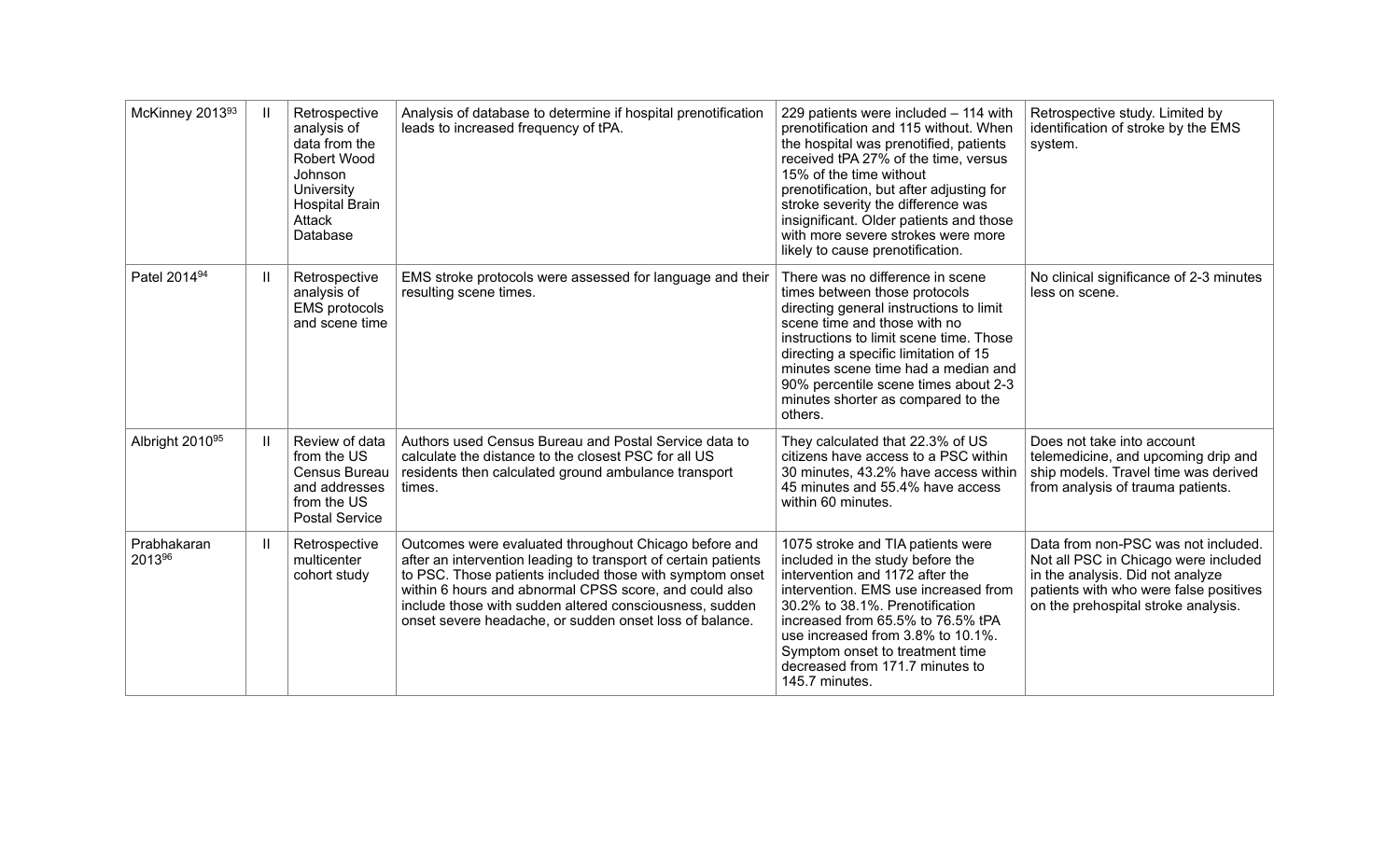| Xian 201197             | $\mathbf{H}$ | Observational<br>study of data<br>from the New<br><b>York Statewide</b><br>Planning and<br>Research<br>Cooperative<br>System | Analyzed data at the New York Statewide Planning and<br>Research Cooperative System to determine mortality for<br>patients admitted with acute ischemic stroke at designated<br>stroke centers and nondesignated stroke centers. Controls<br>were those with gastrointestinal hemorrhage and acute<br>myocardial infarction. | 30947 patients with acute ischemic<br>stroke were included, of which 15297<br>went to designated stroke centers.<br>Those at stroke centers had 10.1% 30<br>day all-cause mortality versus 12.5%<br>at those in nondesignated stroke<br>centers. Thrombolytic therapy was<br>used in 4.8% of patients at stroke<br>centers versus 1.7% of patients in<br>nondesignated stroke centers. Control<br>patients had similar 30 day all-cause<br>mortality at stroke center and<br>nondesignated stroke centers. | Did not analyze stroke severity or<br>neurological function at discharge.                                                                       |
|-------------------------|--------------|------------------------------------------------------------------------------------------------------------------------------|------------------------------------------------------------------------------------------------------------------------------------------------------------------------------------------------------------------------------------------------------------------------------------------------------------------------------|------------------------------------------------------------------------------------------------------------------------------------------------------------------------------------------------------------------------------------------------------------------------------------------------------------------------------------------------------------------------------------------------------------------------------------------------------------------------------------------------------------|-------------------------------------------------------------------------------------------------------------------------------------------------|
| Lahr 2012 <sup>98</sup> | $\mathbf{I}$ | Prospective<br>multicenter<br>observational<br>trial                                                                         | Two models of stroke care were used. In the centralized<br>model, tPA was administered in 1 stroke center. In the<br>decentralized model, 9 community hospitals are used.                                                                                                                                                    | 283 patients were treated in the<br>centralized model, of which 21.9%<br>were treated with tPA. 801 were<br>treated in the decentralized model, of<br>which 14.1% were treated with tPA.                                                                                                                                                                                                                                                                                                                   | There were many fewer patients in the<br>centralized model.                                                                                     |
| Lahr 2014 <sup>99</sup> | Ш            | Consecutive<br>case<br>observational<br>study                                                                                | Analyzed factors in the centralized versus decentralized<br>stroke care models.                                                                                                                                                                                                                                              | 172 patients were treated in the<br>centralized model and 299 were<br>treated in the decentralized model.<br>EMS was used more frequently,<br>stroke was misdiagnosed more<br>frequently, and odds of arrival within<br>the tPA window were greater in the<br>centralized model.                                                                                                                                                                                                                           | Many patient demographic factors<br>were not analyzed.                                                                                          |
| Schuberg<br>2013100     | $\mathbf{H}$ | Database<br>review                                                                                                           | Analyzed the Joint Commissions Website and determined<br>EMS PSC routing policies to determine whether EMS<br>routing to PSC motivated hospitals to achieve PSC<br>certification.                                                                                                                                            | PSC designation occurred more<br>frequently after EMS routing policies.<br>51 PSCs were designated within 1<br>year, 85 PSCs within 2 years. Rate of<br>adoption of PSC designation<br>increased from 3.8% to 16.2%.                                                                                                                                                                                                                                                                                       | Many potentially confounding factors<br>were not analyzed. The change in<br>PSC could have been due to factors<br>other than EMS policy change. |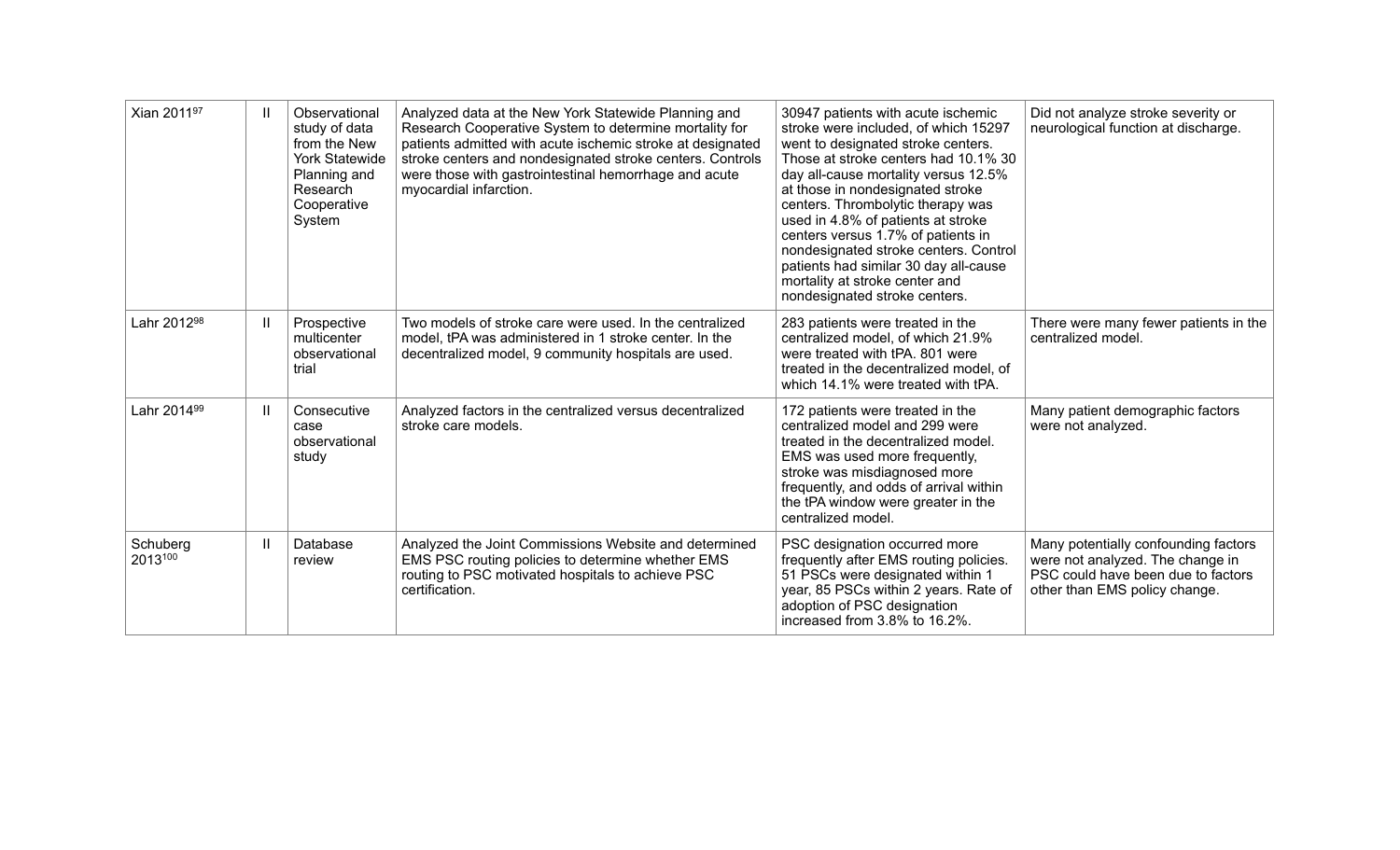| Parker 2015101              | $\mathbf{H}$ | Interventional<br>trial | The group developed a Mobile Stroke Unit in the United<br>States.                                                                                                                                                                                          | The group found a project manager,<br>developed a budget for 3 years,<br>bought an ambulance and supplies,<br>wrote protocols, got a license and<br>insurance, established a base station,<br>and networked with EMS<br>communications.                                                                                                                                                                     | Only one stroke unit was established<br>and success of the unit was not tested<br>in this paper. |
|-----------------------------|--------------|-------------------------|------------------------------------------------------------------------------------------------------------------------------------------------------------------------------------------------------------------------------------------------------------|-------------------------------------------------------------------------------------------------------------------------------------------------------------------------------------------------------------------------------------------------------------------------------------------------------------------------------------------------------------------------------------------------------------|--------------------------------------------------------------------------------------------------|
| Wendt 2015 <sup>102</sup>   | $\mathbf{I}$ | Interventional<br>trial | Comparison of STEMO care with conventional care for<br>6182 patients.                                                                                                                                                                                      | 29% were treated in a STEMO and<br>71% were treated conventionally.<br>11.6% of those with cerebrovascular<br>events treated with conventional care<br>were sent to hospitals without Stroke<br>Units versus 5.5% of those treated<br>with STEMOs. 43% of patients with<br>ICH treated with conventional care<br>were delivered to hospitals without<br>neurosurgery departments versus<br>11.3% in STEMOs. | Expensive, new intervention that has<br>not been well tried.                                     |
| Ebinger 2015 <sup>103</sup> | $\mathbf{H}$ | Interventional<br>trial | STEMO or standard care was dispatched for suspected<br>strokes and results were analyzed. STEMO was deployed<br>during randomized weeks                                                                                                                    | 6182 patients were included. 32.6% of<br>614 patients for whom STEMO was<br>deployed received tPA and 22% of<br>1497 patients for whom conventional<br>care was delivered received tPA. Rate<br>of golden hour thrombolysis increased<br>from 4.9% to 31% with STEMOs.                                                                                                                                      | There were many more patients in the<br>conventional care group.                                 |
| Ebinger 2013 <sup>104</sup> | $\mathbf{H}$ | Interventional<br>trial | STEMO is deployed to suspected stroke where a<br>neurologist does the neuro exam. A CT scan is done and<br>telemetrically transmitted to a neuroradiologist. tPA can be<br>started in the field and patient can then be transported to a<br>stroke center. | 152 patients were treated in the<br>STEMO. 58% had an acute ischemic<br>stroke and 51% received rtPA. Mean<br>alarm-to-needle time was 62 minutes<br>versus 98 minutes in a control cohort<br>of 50 patients.                                                                                                                                                                                               | Difficult to assess the cost<br>effectiveness.                                                   |
| Weber 2013105               | $\mathbf{I}$ | Interventional<br>trial | STEMO staffed with neurologist, paramedic, and<br>radiographer was sent to the scene of suspected strokes.<br>STEMO had on board CT scanner, point-of-care laboratory,<br>and teleradiology system.                                                        | 152 patients were treated in the<br>STEMO. The STEMO was determined<br>to be feasible. 9% had symptomatic<br>intracranial hemorrhage and 4% (1<br>patient) died in the hospital. There<br>was one CT dysfunction and 2<br>delayed CT image transmissions.                                                                                                                                                   | Not a prospective controlled study.                                                              |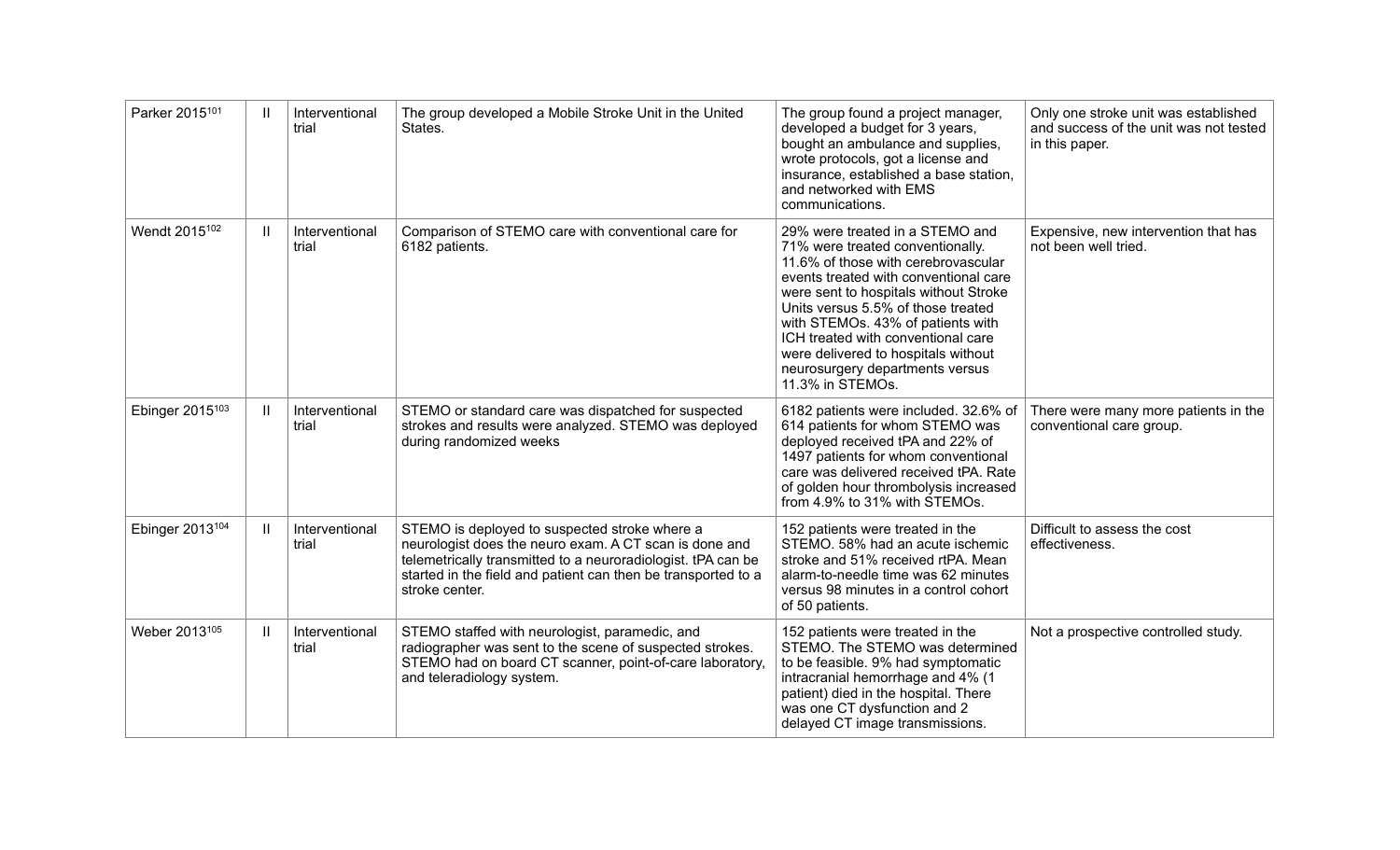| Kostopoulos<br>2012106       | $\mathbf{H}$ | Interventional<br>trial                         | Mobile Stroke Unit with CT angiography and CT perfusion,<br>point-of-care testing, and neurologists was deployed to<br>suspected stroke patients.                                                                                                                                      | 4 cases were analyzed. The STEMO<br>was determined to be feasible.                                                                                                                                                                                                                                                      | Small sample size.                                                                                                                                        |
|------------------------------|--------------|-------------------------------------------------|----------------------------------------------------------------------------------------------------------------------------------------------------------------------------------------------------------------------------------------------------------------------------------------|-------------------------------------------------------------------------------------------------------------------------------------------------------------------------------------------------------------------------------------------------------------------------------------------------------------------------|-----------------------------------------------------------------------------------------------------------------------------------------------------------|
| Ebinger 2012 <sup>107</sup>  | $\mathbf{H}$ | Interventional<br>prospective<br>trial          | The group developed an ambulance with a CT scanner,<br>point-of-care laboratory, teleradiological support, and an<br>emergency-trained neurologist.                                                                                                                                    | The group established a trial with<br>primary outcome of alarm-to-needle<br>time. Secondary outcomes are tPA,<br>mRS at three months, alarm-to-<br>imaging, imaging-to-needle, alarm-to-<br>POC, alarm-to-INR normalization,<br>proportion of patients referred to<br>specialized centers, and cost<br>effectiveness.   | The trial is established, but needs to<br>be completed.                                                                                                   |
| Bergrath 2012 <sup>108</sup> | Ш            | Interventional<br>prospective<br>trial          | Audio communication, real-time video streaming, vital data<br>and still picture transmission was transmitted between the<br>ambulance and teleconsultation center to assess stroke<br>patients.                                                                                        | 939 patients were treated, 289 with<br>telemedicine, 650 with regular ALS<br>units. There was no difference<br>between telemedicine and<br>conventional care door to brain<br>imaging times or stroke diagnosis<br>confirmation. They determined that<br>teleconsultation was feasible, but not<br>completely reliable. | Stroke history checklist was<br>completed in only 78% of patients.<br>Many more patients were transported<br>via ALS than via telemedicine<br>ambulances. |
| Liman 2012 <sup>109</sup>    | $\mathbf{H}$ | Interventional<br>trial                         | Real-time audio-video streaming telemedicine devices were<br>added to ALS ambulances. Two actors simulated middle<br>cerebral artery strokes. NIHSS scores were done by<br>hospital-based stroke physicians via telemedicine, by<br>emergency physician via telemedicine and on video. | In 18 of 30 scenarios, loss of audio-<br>video signal meant that NIHSS scale<br>could not be completed. In the other<br>scenarios interrater agreement was<br>moderate to good.                                                                                                                                         | Other studies have shown better<br>results, so potentially better<br>technology would have more efficacy.<br>Patients were actors simulating<br>strokes.  |
| Walter 2012 <sup>110</sup>   |              | Randomized<br>single-center<br>controlled trial | Compared alarm to therapy decision between MSU and<br>hospital. MSU were equipped with CT scanner, point-of-<br>care laboratory, and telemedicine.                                                                                                                                     | 53 patients in the MSU group and 47<br>in the conventional treatment group.<br>Use of the MSU reduced median time<br>from alarm to therapy decision from<br>76 minutes to 35 minutes.                                                                                                                                   | Did not assess neurological<br>outcomes.                                                                                                                  |
| Gonzalez 2011 <sup>111</sup> | $\mathbf{H}$ | Prospective<br>Interventional<br>trial          | 40 physicians performed the sNIHSS on standardized<br>patients via telemedicine (cellular VP). That exam was<br>compared with a bedside exam by an EMT.                                                                                                                                | 480 standardized patients were<br>assessed. There was strong interrater<br>reliability. Using telemedicine took 38<br>seconds longer.                                                                                                                                                                                   | sNIHSS may not be the most<br>comprehensive assessment. Only<br>right middle cerebral artery stroke was<br>assessed.                                      |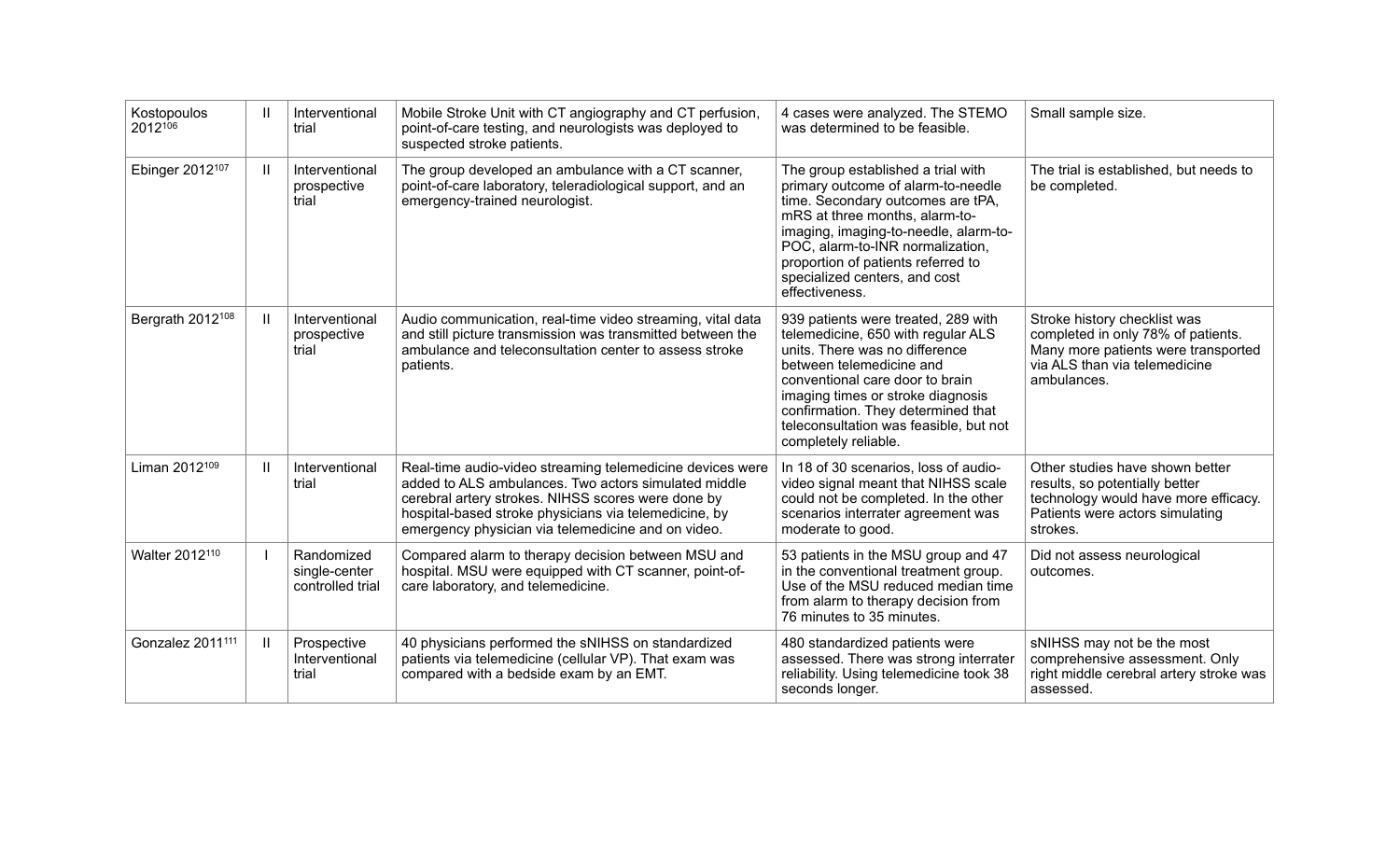| You 2010 <sup>112</sup>      | Ш            | Correspondenc<br>e                     | Description of a telemedicine modality.                                                                                                                                                                                                                                                                     | EMS providers can use video<br>telephony to help in the recognition of<br>stroke.                                                                                                      | Correspondence article needing<br>prospective trial validation.                            |
|------------------------------|--------------|----------------------------------------|-------------------------------------------------------------------------------------------------------------------------------------------------------------------------------------------------------------------------------------------------------------------------------------------------------------|----------------------------------------------------------------------------------------------------------------------------------------------------------------------------------------|--------------------------------------------------------------------------------------------|
| LaMonte 2000 <sup>113</sup>  | Ш            | Interventional<br>trial                | Assessed the feasibility of using a mobile<br>telecommunications system (MTS) to connect patient to<br>stroke neurologist.                                                                                                                                                                                  | 31 MTS tests were analyzed - 18<br>laboratory tests, 7 ambulance tests,<br>and 6 patient transport tests. The MTS<br>is feasible technology.                                           | Small sample size with few stroke<br>patients and no neurological<br>outcomes assessed.    |
| Audebert 2006 <sup>114</sup> | Ш            | Prospective<br>interventional<br>trial | Analysis of patients receiving tPA via a telemedicine<br>system. 12 hospitals without stroke units had telemedicine<br>access to stroke teams remotely.                                                                                                                                                     | 115 of 4727 stroke or TIA patients in<br>the 12 regional hospitals received tPA,<br>versus 110 of 1889 in the 2 stroke<br>centers. There was a symptomatic<br>hemorrhage rate of 7.8%. | Did not assess the burden of having<br>the telemedicine team available.                    |
| Wu 2014115                   | Ш            | Interventional<br>trial                | Feasibility study of using telemedicine to assess acute<br>strokes and treat with tPA. Actors played out 10 scripts, 4<br>times each. Vascular neurologists assessed the NIHSS via<br>telemedicine. A second blinded vascular neurologist<br>evaluated the same script to determine interrater reliability. | In 34 of 40 scenarios, there were no<br>major technical difficulties. 10 of 15<br>items on the NIHSS had excellent<br>interrater agreement and 5 of 15 had<br>moderate agreement.      | Feasibility study used actors, not real<br>patients. Outcomes could not be<br>assessed.    |
| Hess 2006 <sup>116</sup>     | Ш            | Commentary                             | Discussed REACH (Remote Evaluation of Acute IsCHemic<br>Stroke), a telemedicine system based out of Augusta,<br>Georgia to assess stroke and deliver tPA.                                                                                                                                                   | REACH includes video conferencing<br>and CT imaging to connect to 8<br>community rural hospitals.                                                                                      | Not a prospective, controlled trial.                                                       |
| Ickenstein<br>2005117        | $\mathbf{H}$ | Interventional<br>trial                | 2 stroke centers created telemedicine networks to connect<br>with 12 community hospitals in order to assess patients via<br>videoconference.                                                                                                                                                                | In the 12 months before the network<br>system, 10 patient received<br>thrombolysis. In 6 months after the<br>network system was created, 45<br>patients received tPA.                  | Small feasibility study.                                                                   |
| Switzer 2009 <sup>118</sup>  | Ш            | Interventional<br>trial                | Discussed REACH (Remote Evaluation of Acute IsCHemic<br>Stroke), a telemedicine system based out of Augusta,<br>Georgia to assess stroke and deliver tPA.                                                                                                                                                   | 50 patients were assessed with<br>REACH and given tPA. One patient<br>had symptomatic hemorrhage.                                                                                      | Small sample size without long term<br>neurological assessment. Not a<br>randomized trial. |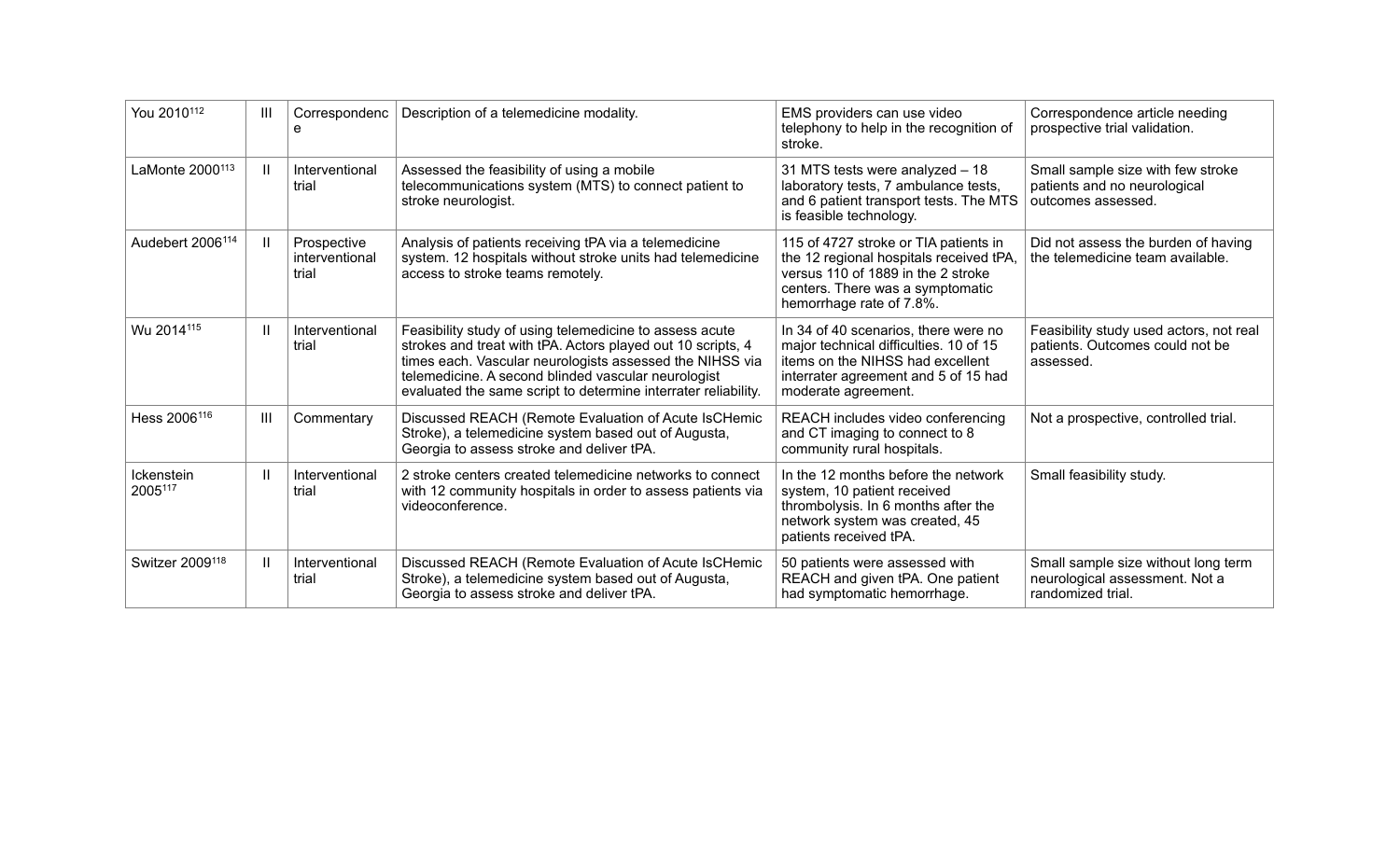| Schwab 2007119            | $\mathbf{H}$  | Interventional<br>Trial                                     | TEMPIS (Telemedical Pilot Project for Integrative Stroke<br>Care) linked 12 community hospitals to 2 stroke centers via<br>telemedicine.                                                                                                              | 170 patients in the telemedicine<br>hospitals received tPA versus 132 in<br>the stroke centers. Mortality was<br>11.2% in the community hospitals<br>versus 11.5% in the stroke centers at<br>3 months and 14.2% in the community<br>hospitals versus 13% in the stroke<br>centers at 6 months. Good mRS was<br>present in 39.5% of the community<br>hospitals versus 30.9% of the stroke<br>centers at 6 months. | Early feasibility trial.                                                                                                            |
|---------------------------|---------------|-------------------------------------------------------------|-------------------------------------------------------------------------------------------------------------------------------------------------------------------------------------------------------------------------------------------------------|-------------------------------------------------------------------------------------------------------------------------------------------------------------------------------------------------------------------------------------------------------------------------------------------------------------------------------------------------------------------------------------------------------------------|-------------------------------------------------------------------------------------------------------------------------------------|
| Meyer 2008120             |               | Randomized,<br>blinded.<br>prospective<br>trial             | Assessment of the efficacy of telemedicine versus<br>telephone for stroke assessment. Patients at four<br>community hospitals were randomized to either<br>telemedicine or telephone consultation for assessment for<br>treatment with thrombolytics. | 234 patients were included. NIHSS<br>score was 9.5 in the telemedicine<br>group versus 7.7 in the telephone<br>group. Correct treatment decisions<br>were made 98% of the time in the<br>telemedicine group versus 82% of the<br>time in the telephone group. That was<br>assessed by subsequent blinded<br>review. 90 day functional outcomes<br>were similar for mRS and BI.                                    | Telemedicine is clearly more<br>efficacious than telephone, but other<br>metrics might give a better gauge of<br>absolute efficacy. |
| Demaerschalk<br>2010121   |               | Prospective,<br>randomized,<br>blinded,<br>controlled trial | Study to assess the feasibility of establishing a telestroke<br>research network across Arizona. Assessed patients<br>remotely with either telephone or audiovisual telemedicine.                                                                     | 54 patients were assessed remotely.<br>There were many technical problems<br>in the telemedicine arm. Correct<br>treatment decisions were made in<br>89% of the telephone calls and 85% of<br>the telemedicine calls. Thrombolytics<br>were used in 30% of the calls overall.<br>There was no difference in functional<br>outcome at 90 days, mortality, or<br>intracerebral hemorrhage.                          | The trial was not powered to show a<br>difference between the two modes of<br>communication.                                        |
| Waite 2006 <sup>122</sup> | $\mathbf{II}$ | Interventional<br>study                                     | Videoconferencing units were put into hospitals and<br>neurologists' homes and CT scans were transmitted<br>electronically.                                                                                                                           | 88 patients were assessed, 26 of<br>whom received tPA. Telemedicine was<br>determined to be feasible.                                                                                                                                                                                                                                                                                                             | Economics are still unassessed.                                                                                                     |
| Van Hooff<br>2013123      | $\mathbf{H}$  | Interventional<br>feasibility study                         | Assessment of the feasibility and reliability of stroke<br>severity quantification using the Unassisted TeleStroke<br>Scale (UTSS). Healthy volunteers simulated strokes in 41<br>scenarios.                                                          | Mean exam time was 3.1 minutes.<br>There was excellent interrater<br>agreement.                                                                                                                                                                                                                                                                                                                                   | Simulation without actual patients and<br>neurological outcome assessments.                                                         |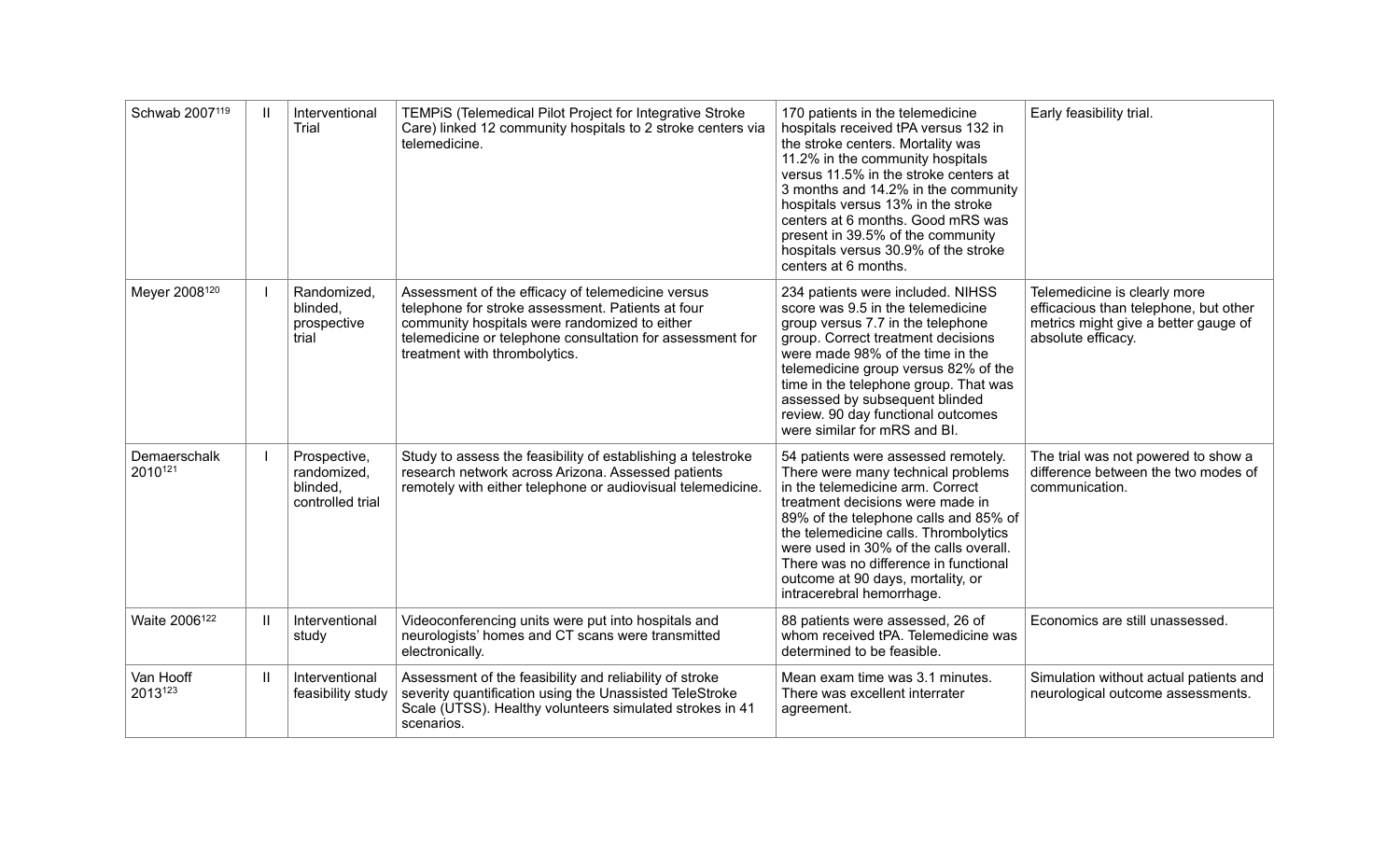# **Evidentiary Table: Interfacility tPA**

| <b>Study</b>              | LOE          | <b>Study Design</b>     | <b>Methods and Outcomes</b>                                                                                                                                | <b>Results</b>                                                                                                                                                                                                                                                                                                                                                                                                                                                                                                                                               | <b>Limitations</b>                                                                                                                                                 |
|---------------------------|--------------|-------------------------|------------------------------------------------------------------------------------------------------------------------------------------------------------|--------------------------------------------------------------------------------------------------------------------------------------------------------------------------------------------------------------------------------------------------------------------------------------------------------------------------------------------------------------------------------------------------------------------------------------------------------------------------------------------------------------------------------------------------------------|--------------------------------------------------------------------------------------------------------------------------------------------------------------------|
| Powers 2015 <sup>83</sup> |              | Review                  | Review of 8 randomized clinical trials of endovascular<br>treatment published since 2013 to update AHA/ASA<br>recommendations for the treatment of stroke. | Some endovascular therapies are<br>effective for the treatment of acute<br>ischemic stroke.                                                                                                                                                                                                                                                                                                                                                                                                                                                                  | Review. Not comprehensive review,<br>just an update since 2013 of selected<br>studies.                                                                             |
| Asaithambi<br>2013124     | $\mathbf{H}$ | Retrospective<br>review | Review of adherence by EMS to quality parameters during<br>transport of patients while infusing IV rtPA. Patients were<br>assessed with mRS at discharge.  | 40 patients were included. Vital signs<br>were monitored at 10 to 20 minute<br>intervals for 38 patients. Mean transit<br>time was 37.7 minutes. 7 patients had<br>BP above 180/105 and only 1 was<br>treated with an antihypertensive. 5<br>had worsening neurological exam<br>between outside ED and CSC ED<br>without IV rtPA discontinuation, mRS<br>less than or equal to 1 at discharge<br>occurred in 41.7% of those with<br>neurological deterioration and<br>continued IV rtPA or hypertension and<br>35.7% of those with neither adverse<br>event. | Not clear how the neurological exam<br>before and after transport was done,<br>or by whom. The differences noted<br>could have been due to different<br>examiners. |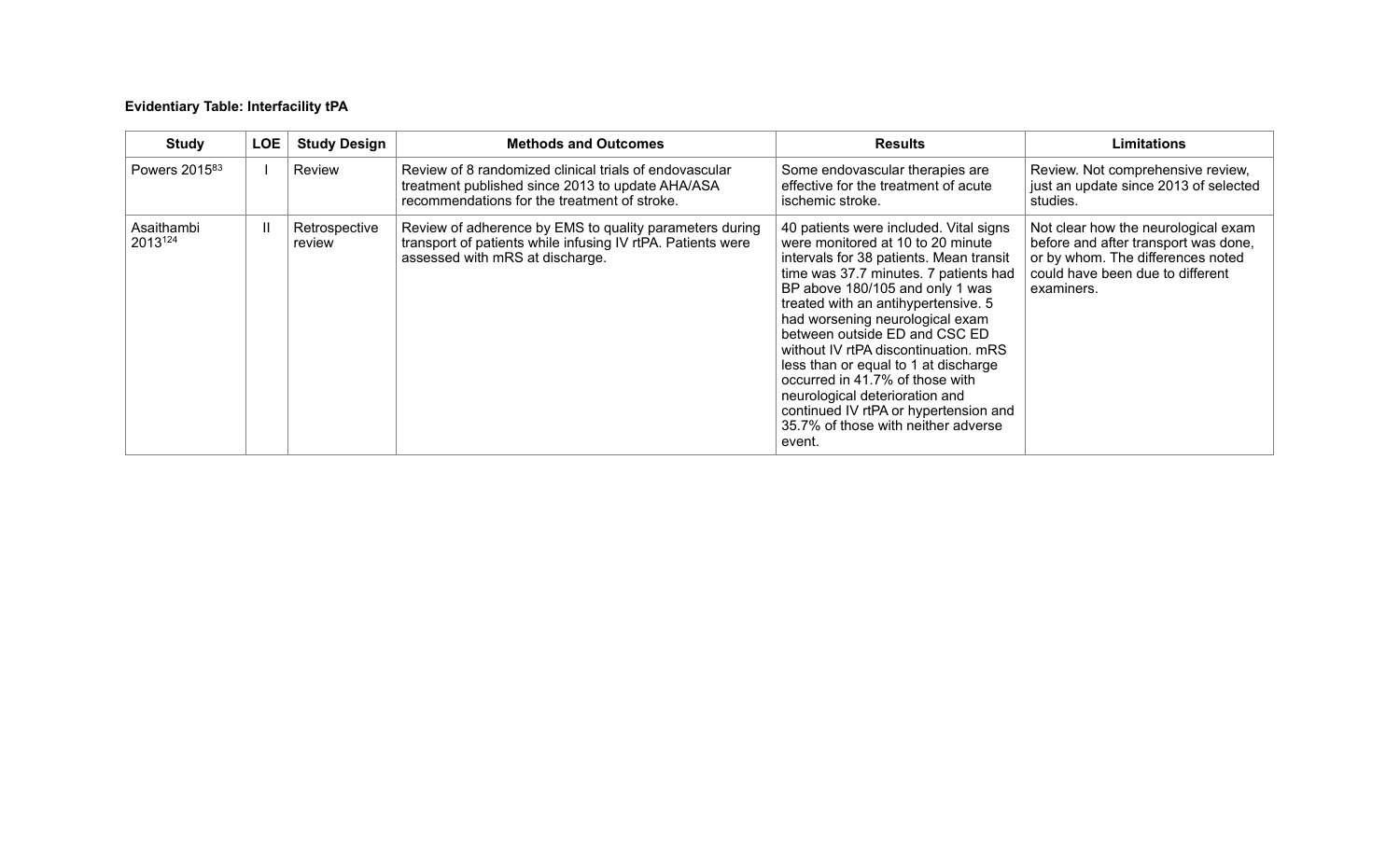## **REFERENCES**

1. Mosley I, Nicol M, Donnan G, Patrick I, Kerr F, Dewey H. The impact of ambulance practice on acute stroke care. Stroke; a journal of cerebral circulation 2007;38:2765-70.

2. Gropen TI, Gokaldas R, Poleshuck R, et al. Factors related to the sensitivity of emergency medical service impression of stroke. Prehospital emergency care : official journal of the National Association of EMS Physicians and the National Association of State EMS Directors 2014;18:387-92.

3. Oostema JA, Konen J, Chassee T, Nasiri M, Reeves MJ. Clinical predictors of accurate prehospital stroke recognition. Stroke; a journal of cerebral circulation 2015;46:1513-7.

4. Nor AM, McAllister C, Louw SJ, et al. Agreement between ambulance paramedic- and physician-recorded neurological signs with Face Arm Speech Test (FAST) in acute stroke patients. Stroke; a journal of cerebral circulation 2004;35:1355-9.

5. Purrucker JC, Hametner C, Engelbrecht A, Bruckner T, Popp E, Poli S. Comparison of stroke recognition and stroke severity scores for stroke detection in a single cohort. Journal of neurology, neurosurgery, and psychiatry 2014.

6. Harbison J, Hossain O, Jenkinson D, Davis J, Louw SJ, Ford GA. Diagnostic accuracy of stroke referrals from primary care, emergency room physicians, and ambulance staff using the face arm speech test. Stroke; a journal of cerebral circulation 2003;34:71-6.

7. Kothari RU, Pancioli A, Liu T, Brott T, Broderick J. Cincinnati Prehospital Stroke Scale: reproducibility and validity. Annals of emergency medicine 1999;33:373-8.

8. Bray JE, Martin J, Cooper G, Barger B, Bernard S, Bladin C. Paramedic identification of stroke: community validation of the melbourne ambulance stroke screen. Cerebrovascular diseases 2005;20:28-33.

9. Asimos AW, Ward S, Brice JH, Rosamond WD, Goldstein LB, Studnek J. Out-of-hospital stroke screen accuracy in a state with an emergency medical services protocol for routing patients to acute stroke centers. Annals of emergency medicine 2014;64:509-15.

10. Mingfeng H, Zhixin W, Qihong G, Lianda L, Yanbin Y, Jinfang F. Validation of the use of the ROSIER scale in prehospital assessment of stroke. Annals of Indian Academy of Neurology 2012;15:191-5.

11. Bray JE, Coughlan K, Barger B, Bladin C. Paramedic diagnosis of stroke: examining long-term use of the Melbourne Ambulance Stroke Screen (MASS) in the field. Stroke; a journal of cerebral circulation 2010;41:1363-6.

12. Ramanujam P, Guluma KZ, Castillo EM, et al. Accuracy of stroke recognition by emergency medical dispatchers and paramedics--San Diego experience. Prehospital emergency care : official journal of the National Association of EMS Physicians and the National Association of State EMS Directors 2008;12:307-13.

13. Studnek JR, Asimos A, Dodds J, Swanson D. Assessing the validity of the Cincinnati prehospital stroke scale and the medic prehospital assessment for code stroke in an urban emergency medical services agency. Prehospital emergency care : official journal of the National Association of EMS Physicians and the National Association of State EMS Directors 2013;17:348-53.

14. You JS, Chung SP, Chung HS, et al. Predictive value of the Cincinnati Prehospital Stroke Scale for identifying thrombolytic candidates in acute ischemic stroke. The American journal of emergency medicine 2013;31:1699-702.

15. Katz BS, McMullan JT, Sucharew H, Adeoye O, Broderick JP. Design and validation of a prehospital scale to predict stroke severity: cincinnati prehospital stroke severity scale. Stroke; a journal of cerebral circulation 2015;46:1508-12.

16. Kidwell CS, Starkman S, Eckstein M, Weems K, Saver JL. Identifying stroke in the field. Prospective validation of the Los Angeles prehospital stroke screen (LAPSS). Stroke; a journal of cerebral circulation 2000;31:71-6.

17. Kidwell CS, Saver JL, Schubert GB, Eckstein M, Starkman S. Design and retrospective analysis of the Los Angeles Prehospital Stroke Screen (LAPSS). Prehospital emergency care : official journal of the National Association of EMS Physicians and the National Association of State EMS Directors 1998;2:267-73.

18. Nazliel B, Starkman S, Liebeskind DS, et al. A brief prehospital stroke severity scale identifies ischemic stroke patients harboring persisting large arterial occlusions. Stroke; a journal of cerebral circulation 2008;39:2264-7.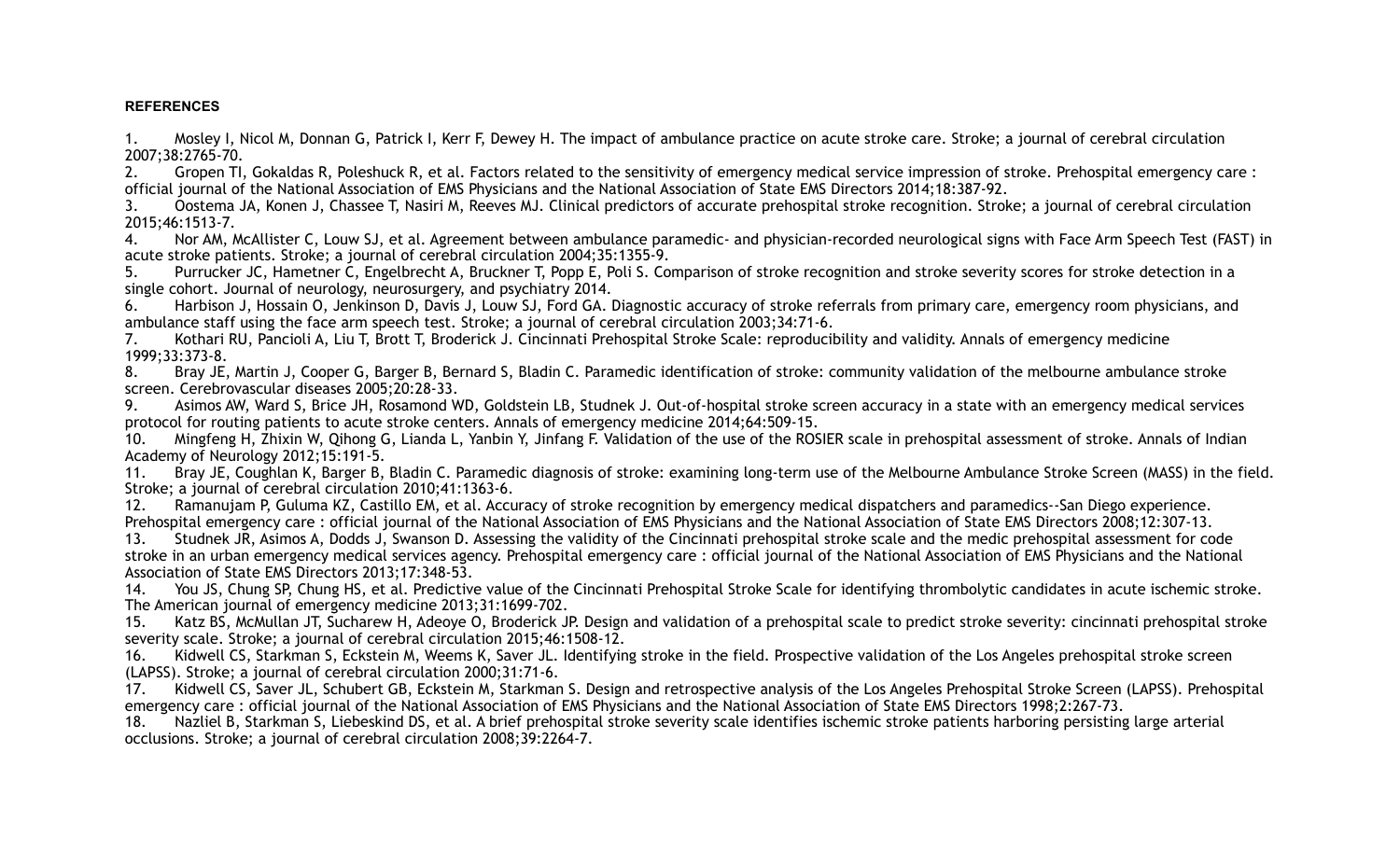19. Llanes JN, Kidwell CS, Starkman S, Leary MC, Eckstein M, Saver JL. The Los Angeles Motor Scale (LAMS): a new measure to characterize stroke severity in the field. Prehospital emergency care : official journal of the National Association of EMS Physicians and the National Association of State EMS Directors 2004;8:46-50.

20. Fothergill RT, Williams J, Edwards MJ, Russell IT, Gompertz P. Does use of the recognition of stroke in the emergency room stroke assessment tool enhance stroke recognition by ambulance clinicians? Stroke; a journal of cerebral circulation 2013;44:3007-12.

21. Tirschwell DL, Longstreth WT, Jr., Becker KJ, et al. Shortening the NIH Stroke scale for use in the prehospital setting. Stroke; a journal of cerebral circulation 2002;33:2801-6.

22. Jang J, Chung SP, Park I, et al. The usefulness of the Kurashiki prehospital stroke scale in identifying thrombolytic candidates in acute ischemic stroke. Yonsei medical journal 2014;55:410-6.

23. Kimura K, Inoue T, Iguchi Y, Shibazaki K. Kurashiki prehospital stroke scale. Cerebrovascular diseases 2008;25:189-91.

24. Yamashita S, Kimura K, Iguchi Y, Shibazaki K, Watanabe M, Iwanaga T. Kurashiki Prehospital Stroke Subtyping Score (KP3S) as a means of distinguishing ischemic from hemorrhagic stroke in emergency medical services. European neurology 2011;65:233-8.

25. Iguchi Y, Kimura K, Shibazaki K, et al. The kurashiki prehospital stroke scale is a prehospital scale that can predict long-term outcome of patients with acute cerebral ischemia. Cerebrovascular diseases extra 2011;1:28-35.

26. Iguchi Y, Kimura K, Watanabe M, Shibazaki K, Aoki J. Utility of the Kurashiki Prehospital Stroke Scale for hyperacute stroke. Cerebrovascular diseases 2011;31:51-6.

27. Hasegawa Y, Sasaki N, Yamada K, et al. Prediction of thrombolytic therapy after stroke-bypass transportation: the Maria Prehospital Stroke Scale score. Journal of stroke and cerebrovascular diseases : the official journal of National Stroke Association 2013;22:514-9.

28. Perez de la Ossa N, Carrera D, Gorchs M, et al. Design and validation of a prehospital stroke scale to predict large arterial occlusion: the rapid arterial occlusion evaluation scale. Stroke; a journal of cerebral circulation 2014;45:87-91.

29. Jauch EC, Saver JL, Adams HP, Jr., et al. Guidelines for the early management of patients with acute ischemic stroke: a guideline for healthcare professionals from the American Heart Association/American Stroke Association. Stroke; a journal of cerebral circulation 2013;44:870-947.

30. Abarbanell NR. Is prehospital blood glucose measurement necessary in suspected cerebrovascular accident patients? The American journal of emergency medicine 2005;23:823-7.

31. Shirayama H, Ohshiro Y, Kinjo Y, et al. Acute brain injury in hypoglycaemia-induced hemiplegia. Diabetic medicine : a journal of the British Diabetic Association 2004;21:623-4.

32. Terakawa Y, Tsuyuguchi N, Nunomura K, et al. Reversible diffusion-weighted imaging changes in the splenium of the corpus callosum and internal capsule associated with hypoglycemia - case report. Neurologia medico-chirurgica 2007;47:486-8.

33. Wallis WE, Donaldson I, Scott RS, Wilson J. Hypoglycemia masquerading as cerebrovascular disease (hypoglycemic hemiplegia). Annals of neurology 1985;18:510-2.

34. Yong AW, Morris Z, Shuler K, Smith C, Wardlaw J. Acute symptomatic hypoglycaemia mimicking ischaemic stroke on imaging: a systemic review. BMC neurology 2012;12:139.

35. Yoshino T, Meguro S, Soeda Y, Itoh A, Kawai T, Itoh H. A case of hypoglycemic hemiparesis and literature review. Upsala journal of medical sciences 2012;117:347-51.

36. Malouf R, Brust JC. Hypoglycemia: causes, neurological manifestations, and outcome. Annals of neurology 1985;17:421-30.

37. Adler PM. Serum glucose changes after administration of 50% dextrose solution: pre- and in-hospital calculations. The American journal of emergency medicine 1986;4:504-6.

38. Balentine JR, Gaeta TJ, Kessler D, Bagiella E, Lee T. Effect of 50 milliliters of 50% dextrose in water administration on the blood sugar of euglycemic volunteers. Academic emergency medicine : official journal of the Society for Academic Emergency Medicine 1998;5:691-4.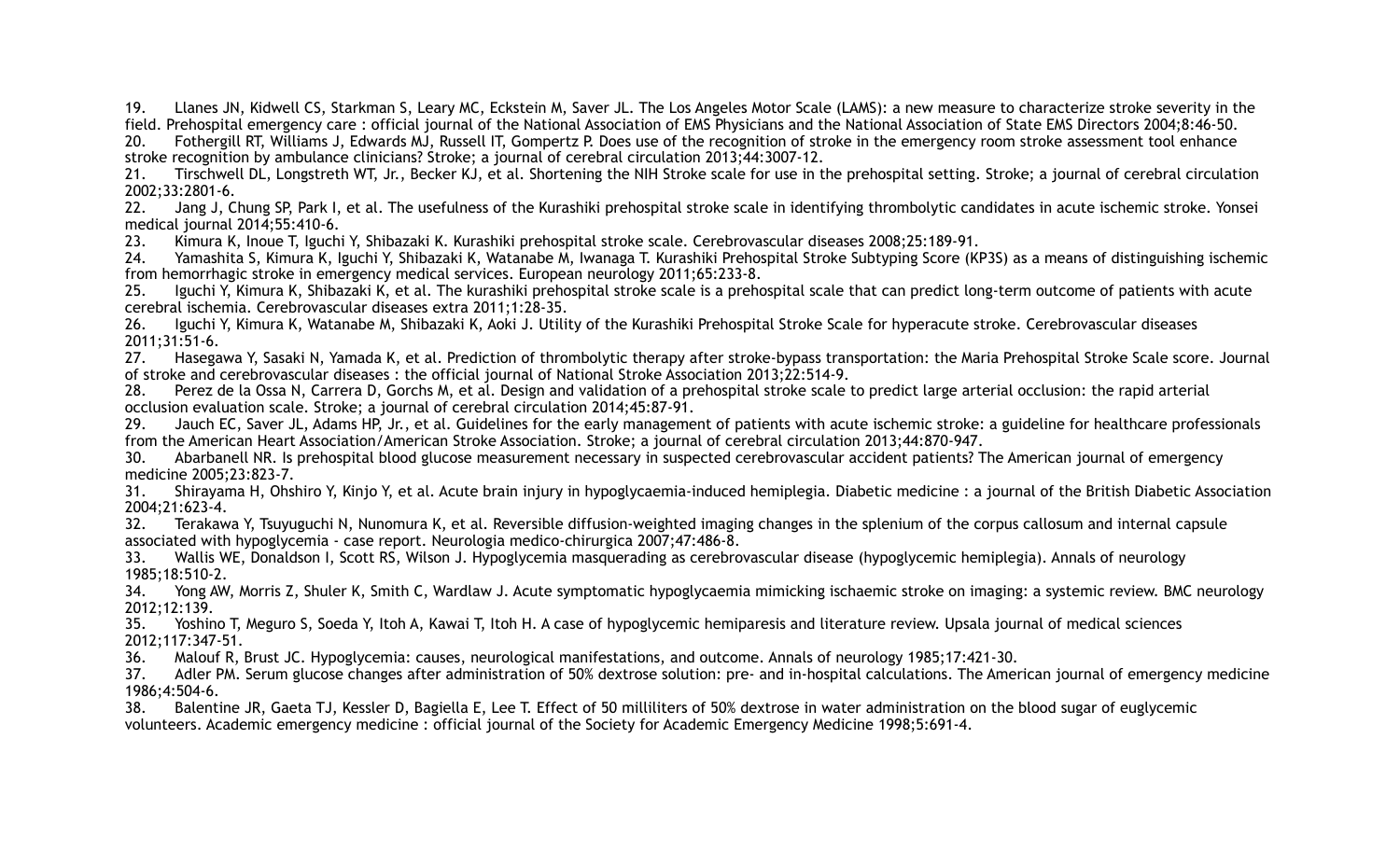39. Ntaios G, Abatzi C, Alexandrou M, et al. Persistent hyperglycemia at 24-48 h in acute hyperglycemic stroke patients is not associated with a worse functional outcome. Cerebrovascular diseases 2011;32:561-6.

40. Gentile NT, Seftchick MW, Huynh T, Kruus LK, Gaughan J. Decreased mortality by normalizing blood glucose after acute ischemic stroke. Academic emergency medicine : official journal of the Society for Academic Emergency Medicine 2006;13:174-80.

Baird TA, Parsons MW, Phan T, et al. Persistent poststroke hyperglycemia is independently associated with infarct expansion and worse clinical outcome. Stroke; a journal of cerebral circulation 2003;34:2208-14.

42. Ribo M, Molina CA, Delgado P, et al. Hyperglycemia during ischemia rapidly accelerates brain damage in stroke patients treated with tPA. Journal of cerebral blood flow and metabolism : official journal of the International Society of Cerebral Blood Flow and Metabolism 2007;27:1616-22.

43. Bruno A, Biller J, Adams HP, Jr., et al. Acute blood glucose level and outcome from ischemic stroke. Trial of ORG 10172 in Acute Stroke Treatment (TOAST) Investigators. Neurology 1999;52:280-4.

44. Bruno A, Levine SR, Frankel MR, et al. Admission glucose level and clinical outcomes in the NINDS rt-PA Stroke Trial. Neurology 2002;59:669-74.

45. Els T, Klisch J, Orszagh M, et al. Hyperglycemia in patients with focal cerebral ischemia after intravenous thrombolysis: influence on clinical outcome and infarct size. Cerebrovascular diseases 2002;13:89-94.

46. Cucchiara B, Tanne D, Levine SR, Demchuk AM, Kasner S. A risk score to predict intracranial hemorrhage after recombinant tissue plasminogen activator for acute ischemic stroke. Journal of stroke and cerebrovascular diseases : the official journal of National Stroke Association 2008;17:331-3.

47. Pundik S, McWilliams-Dunnigan L, Blackham KL, et al. Older age does not increase risk of hemorrhagic complications after intravenous and/or intra-arterial thrombolysis for acute stroke. Journal of stroke and cerebrovascular diseases : the official journal of National Stroke Association 2008;17:266-72.

48. Sulter G, Elting JW, Stewart R, den Arend A, De Keyser J. Continuous pulse oximetry in acute hemiparetic stroke. Journal of the neurological sciences 2000;179:65-9.

49. Ronning OM, Guldvog B. Should stroke victims routinely receive supplemental oxygen? A quasi-randomized controlled trial. Stroke; a journal of cerebral circulation 1999;30:2033-7.

50. Singhal AB, Benner T, Roccatagliata L, et al. A pilot study of normobaric oxygen therapy in acute ischemic stroke. Stroke; a journal of cerebral circulation 2005;36:797-802.

51. Branson RD, Johannigman JA. Pre-hospital oxygen therapy. Respiratory care 2013;58:86-97.

52. Feldman Z, Kanter MJ, Robertson CS, et al. Effect of head elevation on intracranial pressure, cerebral perfusion pressure, and cerebral blood flow in headinjured patients. Journal of neurosurgery 1992;76:207-11.

53. Ng I, Lim J, Wong HB. Effects of head posture on cerebral hemodynamics: its influences on intracranial pressure, cerebral perfusion pressure, and cerebral oxygenation. Neurosurgery 2004;54:593-7; discussion 8.

54. Favilla CG, Mesquita RC, Mullen M, et al. Optical bedside monitoring of cerebral blood flow in acute ischemic stroke patients during head-of-bed manipulation. Stroke; a journal of cerebral circulation 2014;45:1269-74.

55. Schwarz S, Georgiadis D, Aschoff A, Schwab S. Effects of body position on intracranial pressure and cerebral perfusion in patients with large hemispheric stroke. Stroke; a journal of cerebral circulation 2002;33:497-501.

56. Hunter AJ, Snodgrass SJ, Quain D, Parsons MW, Levi CR. HOBOE (Head-of-Bed Optimization of Elevation) Study: association of higher angle with reduced cerebral blood flow velocity in acute ischemic stroke. Physical therapy 2011;91:1503-12.

57. Wojner-Alexander AW, Garami Z, Chernyshev OY, Alexandrov AV. Heads down: flat positioning improves blood flow velocity in acute ischemic stroke. Neurology 2005;64:1354-7.

58. Ouchi Y, Nobezawa S, Yoshikawa E, et al. Postural effects on brain hemodynamics in unilateral cerebral artery occlusive disease: a positron emission tomography study. Journal of cerebral blood flow and metabolism : official journal of the International Society of Cerebral Blood Flow and Metabolism 2001;21:1058-66.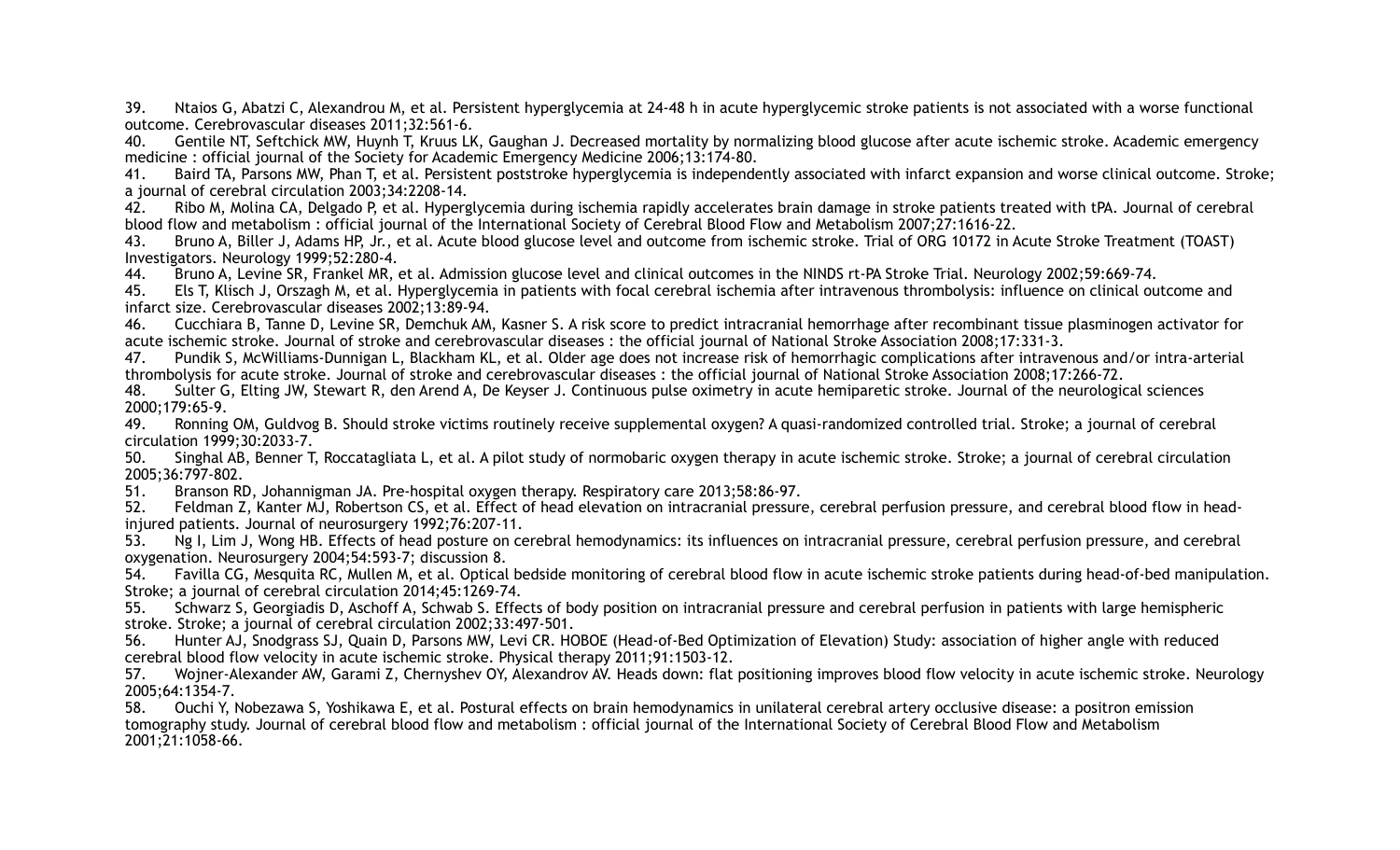59. Hargroves D, Tallis R, Pomeroy V, Bhalla A. The influence of positioning upon cerebral oxygenation after acute stroke: a pilot study. Age and ageing 2008;37:581-5.

60. Rowat AM, Wardlaw JM, Dennis MS, Warlow CP. Patient positioning influences oxygen saturation in the acute phase of stroke. Cerebrovascular diseases 2001;12:66-72.

61. Elizabeth J, Singarayar J, Ellul J, Barer D, Lye M. Arterial oxygen saturation and posture in acute stroke. Age and ageing 1993;22:269-72.

62. Chatterton HJ, Pomeroy VM, Connolly MJ, Faragher EB, Clayton L, Tallis RC. The effect of body position on arterial oxygen saturation in acute stroke. The journals of gerontology Series A, Biological sciences and medical sciences 2000;55:M239-44.

63. Aviv JE, Martin JH, Sacco RL, et al. Supraglottic and pharyngeal sensory abnormalities in stroke patients with dysphagia. The Annals of otology, rhinology, and laryngology 1996;105:92-7.

64. Christensen H, Fogh Christensen A, Boysen G. Abnormalities on ECG and telemetry predict stroke outcome at 3 months. Journal of the neurological sciences 2005;234:99-103.

65. Sulter G, Elting JW, Langedijk M, Maurits NM, De Keyser J. Admitting acute ischemic stroke patients to a stroke care monitoring unit versus a conventional stroke unit: a randomized pilot study. Stroke; a journal of cerebral circulation 2003;34:101-4.

66. Cavallini A, Micieli G, Marcheselli S, Quaglini S. Role of monitoring in management of acute ischemic stroke patients. Stroke; a journal of cerebral circulation 2003;34:2599-603.

67. Lazzaro MA, Krishnan K, Prabhakaran S. Detection of atrial fibrillation with concurrent holter monitoring and continuous cardiac telemetry following ischemic stroke and transient ischemic attack. Journal of stroke and cerebrovascular diseases : the official journal of National Stroke Association 2012;21:89-93.

68. Myers MG, Norris JW, Hachinski VC, Weingert ME, Sole MJ. Cardiac sequelae of acute stroke. Stroke; a journal of cerebral circulation 1982;13:838-42.

69. Dimant J, Grob D. Electrocardiographic changes and myocardial damage in patients with acute cerebrovascular accidents. Stroke; a journal of cerebral circulation 1977;8:448-55.

70. McDermott MM, Lefevre F, Arron M, Martin GJ, Biller J. ST segment depression detected by continuous electrocardiography in patients with acute ischemic stroke or transient ischemic attack. Stroke; a journal of cerebral circulation 1994;25:1820-4.

71. Leonardi-Bee J, Bath PM, Phillips SJ, Sandercock PA, Group ISTC. Blood pressure and clinical outcomes in the International Stroke Trial. Stroke; a journal of cerebral circulation 2002;33:1315-20.

72. Stoll M, Treib J, Seltmann A, Anton H, Klaus S. Hemodynamics of stroke patients under therapy with low molecular weight hydroxyethyl starch. Neurological research 1998;20:231-4.

73. Walzl M, Schied G, Walzl B. Effects of ameliorated haemorheology on clinical symptoms in cerebrovascular disease. Atherosclerosis 1998;139:385-9.

74. Matthews WB, Oxbury JM, Grainger KM, Greenhall RC. A blind controlled trial of dextran 40 in the treatment of ischaemic stroke. Brain : a journal of neurology 1976;99:193-206.

75. Hypervolemic hemodilution treatment of acute stroke. Results of a randomized multicenter trial using pentastarch. The Hemodilution in Stroke Study Group. Stroke; a journal of cerebral circulation 1989;20:317-23.

76. Koller M, Haenny P, Hess K, Weniger D, Zangger P. Adjusted hypervolemic hemodilution in acute ischemic stroke. Stroke; a journal of cerebral circulation 1990;21:1429-34.

77. Strand T. Evaluation of long-term outcome and safety after hemodilution therapy in acute ischemic stroke. Stroke; a journal of cerebral circulation 1992;23:657-62.

78. Haemodilution in acute stroke: results of the Italian haemodilution trial. Italian Acute Stroke Study Group. Lancet 1988;1:318-21.

79. Multicenter trial of hemodilution in acute ischemic stroke. Results of subgroup analyses. Scandinavian Stroke Study Group. Stroke; a journal of cerebral circulation 1988;19:464-71.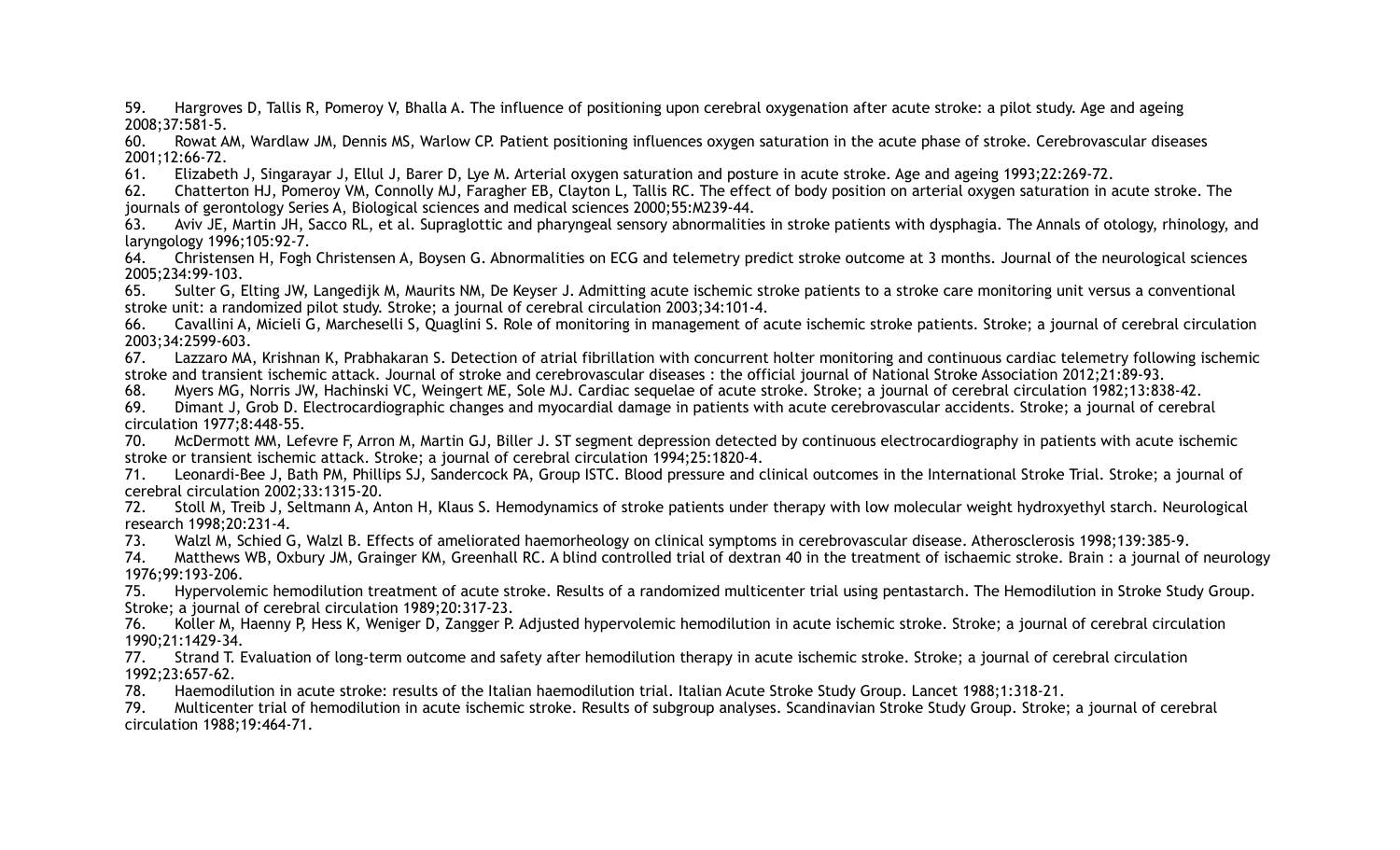80. Jost SC, Diringer MN, Zazulia AR, et al. Effect of normal saline bolus on cerebral blood flow in regions with low baseline flow in patients with vasospasm following subarachnoid hemorrhage. Journal of neurosurgery 2005;103:25-30.

81. Dhar R, Scalfani MT, Zazulia AR, Videen TO, Derdeyn CP, Diringer MN. Comparison of induced hypertension, fluid bolus, and blood transfusion to augment cerebral oxygen delivery after subarachnoid hemorrhage. Journal of neurosurgery 2012;116:648-56.

82. Marler JR, Tilley BC, Lu M, et al. Early stroke treatment associated with better outcome: the NINDS rt-PA stroke study. Neurology 2000;55:1649-55.

83. Powers WJ, Derdeyn CP, Biller J, et al. 2015 AHA/ASA Focused Update of the 2013 Guidelines for the Early Management of Patients With Acute Ischemic Stroke Regarding Endovascular Treatment: A Guideline for Healthcare Professionals From the American Heart Association/American Stroke Association. Stroke; a journal of cerebral circulation 2015.

84. Berglund A, Svensson L, Sjostrand C, et al. Higher prehospital priority level of stroke improves thrombolysis frequency and time to stroke unit: the Hyper Acute STroke Alarm (HASTA) study. Stroke; a journal of cerebral circulation 2012;43:2666-70.

85. Bae HJ, Kim DH, Yoo NT, et al. Prehospital notification from the emergency medical service reduces the transfer and intra-hospital processing times for acute stroke patients. Journal of clinical neurology 2010;6:138-42.

86. Salottolo KM, Fanale CV, Leonard KA, Frei DF, Bar-Or D. Multimodal imaging does not delay intravenous thrombolytic therapy in acute stroke. AJNR American journal of neuroradiology 2011;32:864-8.

87. Kim SK, Lee SY, Bae HJ, et al. Pre-hospital notification reduced the door-to-needle time for iv t-PA in acute ischaemic stroke. European journal of neurology : the official journal of the European Federation of Neurological Societies 2009;16:1331-5.

88. Fonarow GC, Zhao X, Smith EE, et al. Door-to-needle times for tissue plasminogen activator administration and clinical outcomes in acute ischemic stroke before and after a quality improvement initiative. Jama 2014;311:1632-40.

89. Oostema JA, Nasiri M, Chassee T, Reeves MJ. The quality of prehospital ischemic stroke care: compliance with guidelines and impact on in-hospital stroke response. Journal of stroke and cerebrovascular diseases : the official journal of National Stroke Association 2014;23:2773-9.

90. Sheppard JP, Mellor RM, Greenfield S, et al. The association between prehospital care and in-hospital treatment decisions in acute stroke: a cohort study. Emergency medicine journal : EMJ 2015;32:93-9.

91. Patel MD, Rose KM, O'Brien EC, Rosamond WD. Prehospital notification by emergency medical services reduces delays in stroke evaluation: findings from the North Carolina stroke care collaborative. Stroke; a journal of cerebral circulation 2011;42:2263-8.

92. Abdullah AR, Smith EE, Biddinger PD, Kalenderian D, Schwamm LH. Advance hospital notification by EMS in acute stroke is associated with shorter door-tocomputed tomography time and increased likelihood of administration of tissue-plasminogen activator. Prehospital emergency care : official journal of the National Association of EMS Physicians and the National Association of State EMS Directors 2008;12:426-31.

93. McKinney JS, Mylavarapu K, Lane J, Roberts V, Ohman-Strickland P, Merlin MA. Hospital prenotification of stroke patients by emergency medical services improves stroke time targets. Journal of stroke and cerebrovascular diseases : the official journal of National Stroke Association 2013;22:113-8.

94. Patel MD, Brice JH, Moss C, et al. An evaluation of emergency medical services stroke protocols and scene times. Prehospital emergency care : official journal of the National Association of EMS Physicians and the National Association of State EMS Directors 2014;18:15-21.

95. Albright KC, Branas CC, Meyer BC, et al. ACCESS: acute cerebrovascular care in emergency stroke systems. Archives of neurology 2010;67:1210-8.

96. Prabhakaran S, O'Neill K, Stein-Spencer L, Walter J, Alberts MJ. Prehospital triage to primary stroke centers and rate of stroke thrombolysis. JAMA neurology 2013;70:1126-32.

97. Xian Y, Holloway RG, Chan PS, et al. Association between stroke center hospitalization for acute ischemic stroke and mortality. Jama 2011;305:373-80.

98. Lahr MM, Luijckx GJ, Vroomen PC, van der Zee DJ, Buskens E. Proportion of patients treated with thrombolysis in a centralized versus a decentralized acute stroke care setting. Stroke; a journal of cerebral circulation 2012;43:1336-40.

99. Lahr MM, Vroomen PC, Luijckx GJ, van der Zee DJ, de Vos R, Buskens E. Prehospital factors determining regional variation in thrombolytic therapy in acute ischemic stroke. International journal of stroke : official journal of the International Stroke Society 2014;9 Suppl A100:31-5.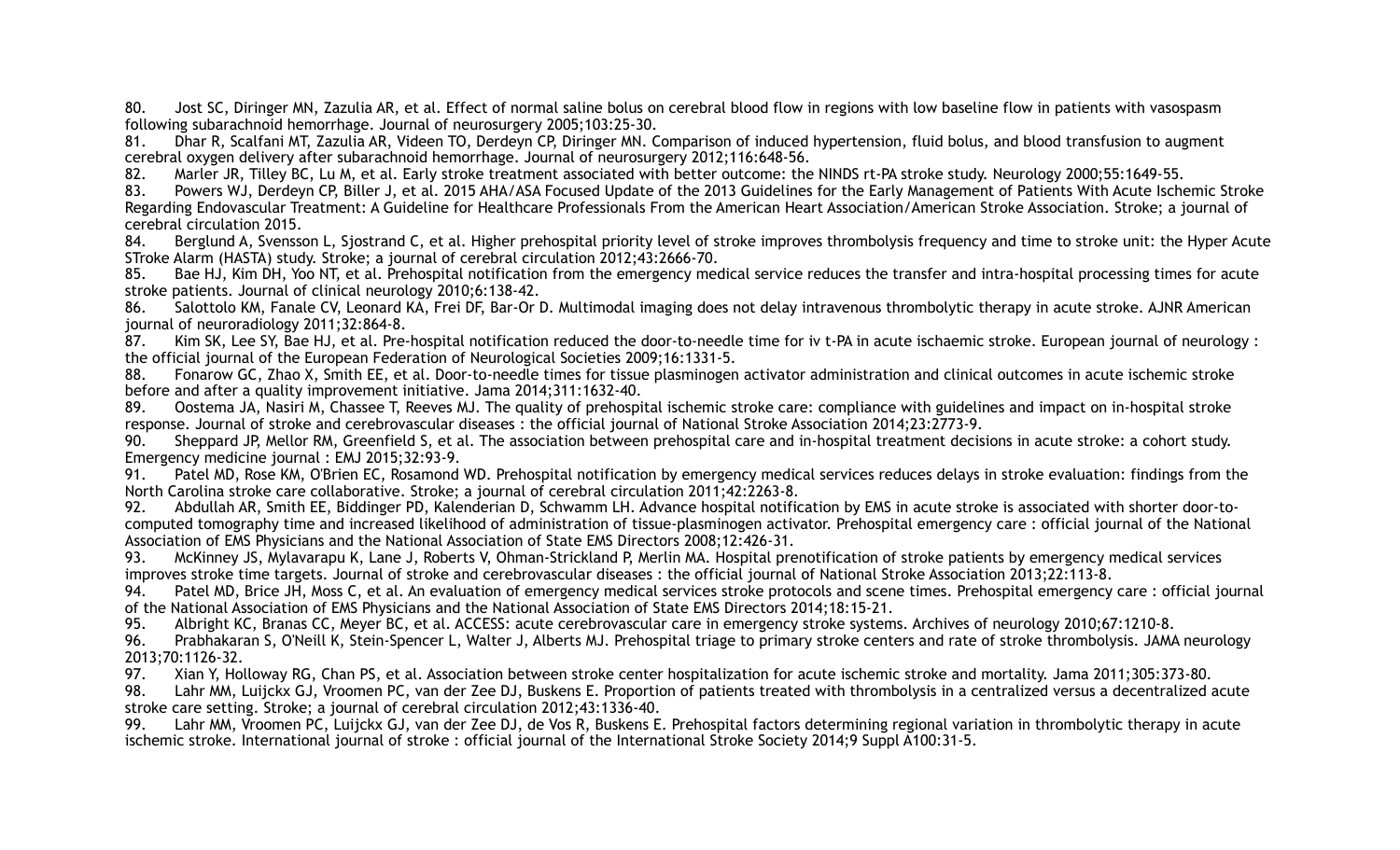100. Schuberg S, Song S, Saver JL, Mack WJ, Cen SY, Sanossian N. Impact of emergency medical services stroke routing protocols on Primary Stroke Center certification in California. Stroke; a journal of cerebral circulation 2013;44:3584-6.

101. Parker SA, Bowry R, Wu TC, et al. Establishing the first mobile stroke unit in the United States. Stroke; a journal of cerebral circulation 2015;46:1384-91.

102. Wendt M, Ebinger M, Kunz A, et al. Improved prehospital triage of patients with stroke in a specialized stroke ambulance: results of the pre-hospital acute neurological therapy and optimization of medical care in stroke study. Stroke; a journal of cerebral circulation 2015;46:740-5.

103. Ebinger M, Kunz A, Wendt M, et al. Effects of golden hour thrombolysis: a Prehospital Acute Neurological Treatment and Optimization of Medical Care in Stroke (PHANTOM-S) substudy. JAMA neurology 2015;72:25-30.

104. Ebinger M, Lindenlaub S, Kunz A, et al. Prehospital thrombolysis: a manual from Berlin. Journal of visualized experiments : JoVE 2013:e50534.

105. Weber JE, Ebinger M, Rozanski M, et al. Prehospital thrombolysis in acute stroke: results of the PHANTOM-S pilot study. Neurology 2013;80:163-8.

106. Kostopoulos P, Walter S, Haass A, et al. Mobile stroke unit for diagnosis-based triage of persons with suspected stroke. Neurology 2012;78:1849-52.

107. Ebinger M, Rozanski M, Waldschmidt C, et al. PHANTOM-S: the prehospital acute neurological therapy and optimization of medical care in stroke patients study. International journal of stroke : official journal of the International Stroke Society 2012;7:348-53.

108. Bergrath S, Reich A, Rossaint R, et al. Feasibility of prehospital teleconsultation in acute stroke--a pilot study in clinical routine. PloS one 2012;7:e36796.

109. Liman TG, Winter B, Waldschmidt C, et al. Telestroke ambulances in prehospital stroke management: concept and pilot feasibility study. Stroke; a journal of cerebral circulation 2012;43:2086-90.

110. Walter S, Kostopoulos P, Haass A, et al. Diagnosis and treatment of patients with stroke in a mobile stroke unit versus in hospital: a randomised controlled trial. The Lancet Neurology 2012;11:397-404.

111. Gonzalez MA, Hanna N, Rodrigo ME, Satler LF, Waksman R. Reliability of prehospital real-time cellular video phone in assessing the simplified National Institutes Of Health Stroke Scale in patients with acute stroke: a novel telemedicine technology. Stroke; a journal of cerebral circulation 2011;42:1522-7.

112. You JS, Park S, Chung SP, Park JW. New communication technology for recognition of and reaction to stroke-warning signs in a prehospital setting. European journal of emergency medicine : official journal of the European Society for Emergency Medicine 2010;17:123-4.

113. LaMonte MP, Cullen J, Gagliano DM, et al. TeleBAT: mobile telemedicine for the Brain Attack Team. Journal of stroke and cerebrovascular diseases : the official journal of National Stroke Association 2000;9:128-35.

114. Audebert HJ, Kukla C, Vatankhah B, et al. Comparison of tissue plasminogen activator administration management between Telestroke Network hospitals and academic stroke centers: the Telemedical Pilot Project for Integrative Stroke Care in Bavaria/Germany. Stroke; a journal of cerebral circulation 2006;37:1822-7.

115. Wu TC, Nguyen C, Ankrom C, et al. Prehospital utility of rapid stroke evaluation using in-ambulance telemedicine: a pilot feasibility study. Stroke; a journal of cerebral circulation 2014;45:2342-7.

116. Hess DC, Wang S, Gross H, Nichols FT, Hall CE, Adams RJ. Telestroke: extending stroke expertise into underserved areas. The Lancet Neurology 2006;5:275-8.

117. Ickenstein GW, Horn M, Schenkel J, et al. The use of telemedicine in combination with a new stroke-code-box significantly increases t-PA use in rural communities. Neurocritical care 2005;3:27-32.

118. Switzer JA, Hall C, Gross H, et al. A web-based telestroke system facilitates rapid treatment of acute ischemic stroke patients in rural emergency departments. The Journal of emergency medicine 2009;36:12-8.

119. Schwab S, Vatankhah B, Kukla C, et al. Long-term outcome after thrombolysis in telemedical stroke care. Neurology 2007;69:898-903.

120. Meyer BC, Raman R, Hemmen T, et al. Efficacy of site-independent telemedicine in the STRokE DOC trial: a randomised, blinded, prospective study. The Lancet Neurology 2008;7:787-95.

121. Demaerschalk BM, Bobrow BJ, Raman R, et al. Stroke team remote evaluation using a digital observation camera in Arizona: the initial mayo clinic experience trial. Stroke; a journal of cerebral circulation 2010;41:1251-8.

122. Waite K, Silver F, Jaigobin C, et al. Telestroke: a multi-site, emergency-based telemedicine service in Ontario. Journal of telemedicine and telecare 2006;12:141-5.